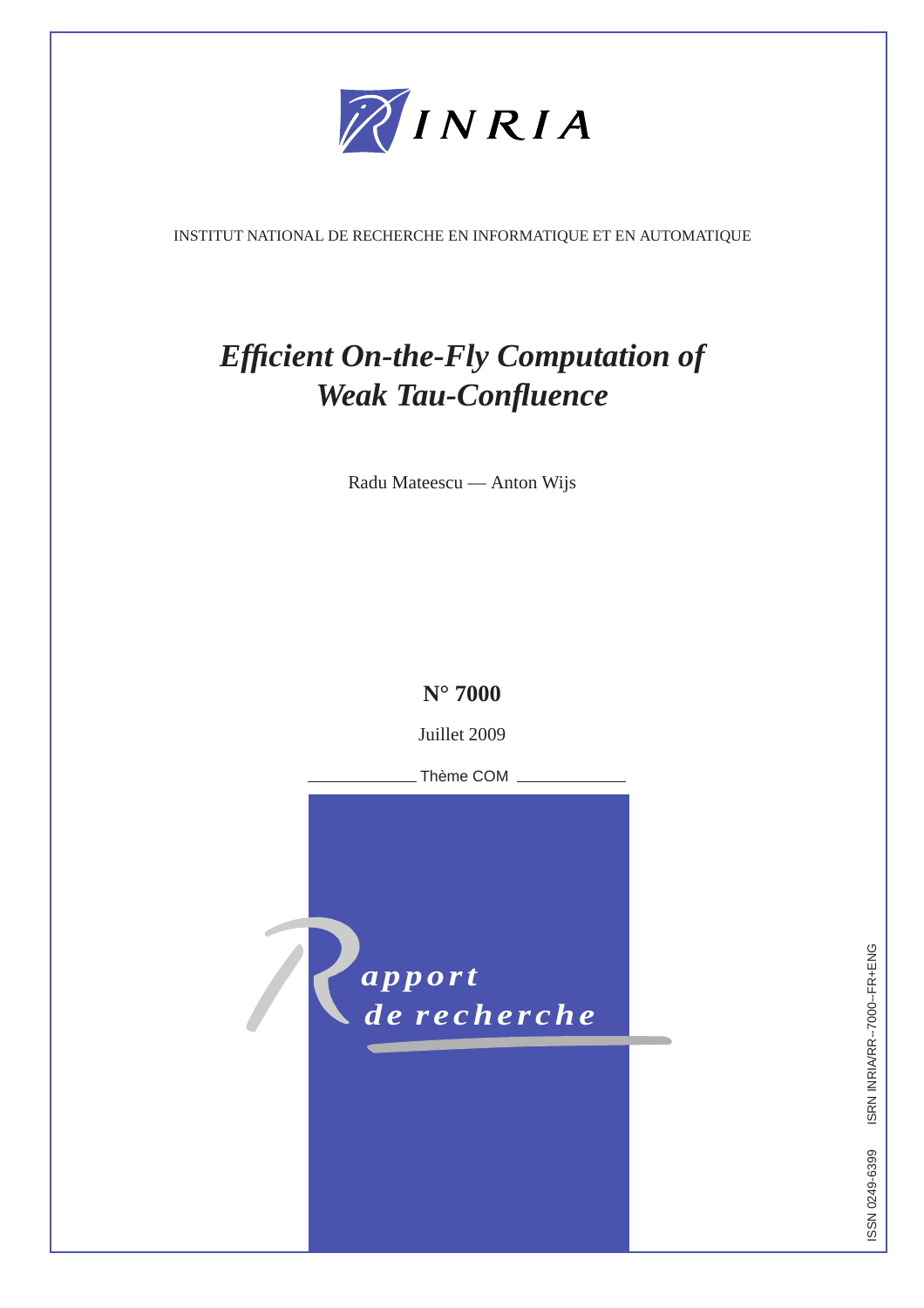$\label{eq:2.1} \frac{1}{\sqrt{2\pi}}\int_{0}^{\infty}\frac{1}{\sqrt{2\pi}}\left(\frac{1}{\sqrt{2\pi}}\right)^{2\alpha} \frac{1}{\sqrt{2\pi}}\int_{0}^{\infty}\frac{1}{\sqrt{2\pi}}\frac{1}{\sqrt{2\pi}}\frac{1}{\sqrt{2\pi}}\frac{1}{\sqrt{2\pi}}\frac{1}{\sqrt{2\pi}}\frac{1}{\sqrt{2\pi}}\frac{1}{\sqrt{2\pi}}\frac{1}{\sqrt{2\pi}}\frac{1}{\sqrt{2\pi}}\frac{1}{\sqrt{2\pi}}\frac{1}{\sqrt{2\pi}}\frac{$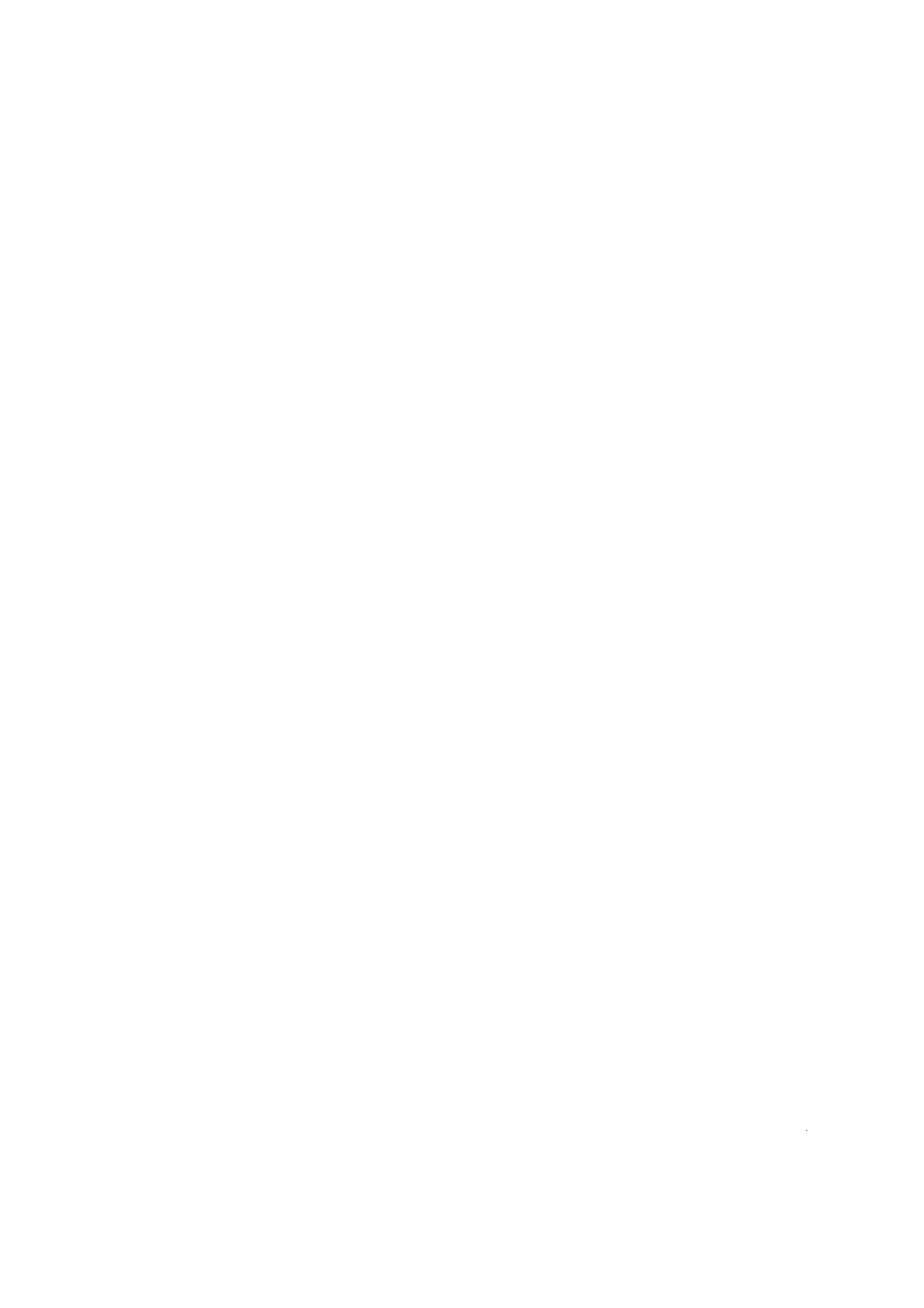

## Efficient On-the-Fly Computation of Weak Tau-Confluence

Radu Mateescu $^*$ , Anton Wijs $^{**}$ 

Thème  $COM -$  Systèmes communicants Projet Vasy

Rapport de recherche n° 7000 — Juillet  $2009 - 42$  $2009 - 42$  pages

Abstract: The notion of  $\tau$ -confluence provides a form of partial order reduction of Labelled Transition Systems (LTss), by allowing to identify the  $\tau$ -transitions whose execution does not alter the observable behaviour of the system. Several forms of  $\tau$ -confluence adequate with branching bisimulation were studied in the literature, ranging from strong to weak ones according to the length of  $\tau$ -transition sequences considered. Weak  $\tau$ -confluence is more complex to compute than strong  $\tau$ -confluence, but provides better LTS reductions. In this report, we aim at devising an efficient detection of weak  $\tau$ -confluent transitions during an on-the-fly exploration of Ltss. To this purpose, we define and prove new encodings of several weak  $\tau$ -confluence variants using alternation-free boolean equation systems (Bess), and we apply efficient local Bes resolution algorithms to perform the detection. The resulting reduction module, developed within the CADP toolbox using the generic OPEN/CÆSAR environment for Lts exploration, was experimented on numerous examples of large Ltss underlying communication protocols and distributed systems. These experiments assessed the efficiency of the reduction and allowed us to identify the best variants of weak  $\tau$ -confluence that are useful in practice.

Key-words: boolean equation system, branching bisimulation, labeled transition system, partial order reduction, on-the-fly verification

\* Radu.Mateescu@inria.fr

\*\* Anton.Wijs@inria.fr

Centre de recherche INRIA Grenoble – Rhône-Alpes Inovallée, 655, avenue de l'Europe, Montbonnot, 38334 Saint Ismier Cedex (France) Téléphone : +33 4 76 61 52 00 — Télécopie +33 4 76 61 52 52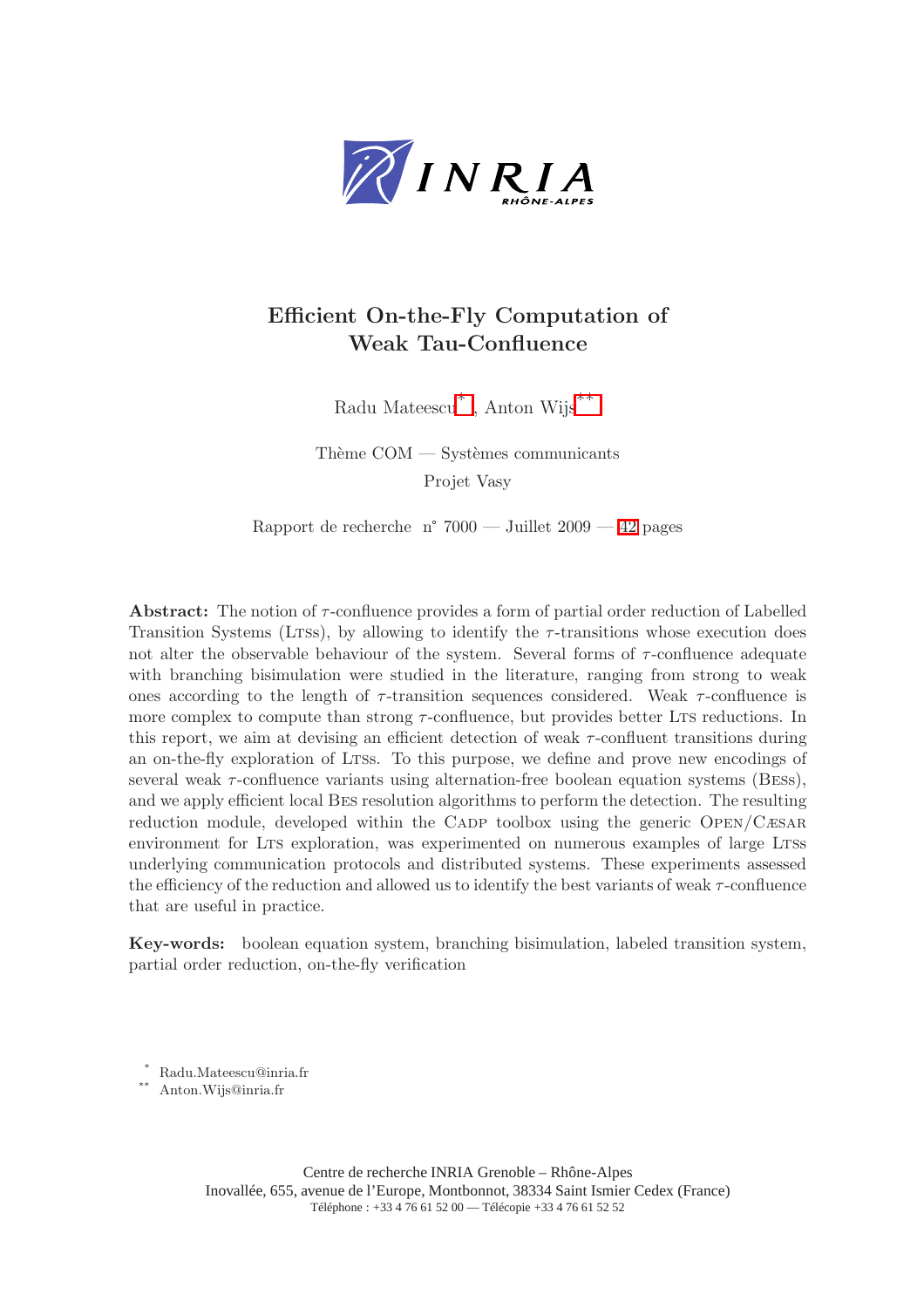## Calcul efficace à la volée de la tau-confluence faible

 $R$ ésumé : La notion de  $\tau$ -confluence fournit une forme de réduction des systèmes de transitions étiquetées (STEs) par ordre partiel, en permettant d'identifier les  $\tau$ -transitions dont l'exécution ne perturbe pas le comportement observable du système. Plusieurs variantes de  $\tau$ -confluence adéquates avec la bisimulation de branchement ont été étudiées dans la littérature, depuis la variante forte jusqu'au variantes faibles obtenues selon la longueur des séquences de  $\tau$ -transitions considérées. La  $\tau$ -confluence faible est plus complexe à calculer que la  $\tau$ -confluence forte, mais fournit des réductions plus fortes des STEs. Dans ce rapport, nous visons une détection efficace des  $\tau$ -transitions faiblement confluentes pendant une exploration à la volée des STEs. Dans ce but, nous définissons et prouvons de nouveaux encodages de plusieurs variantes de la  $\tau$ -confluence faible sous forme de systèmes d'équations bool´eennes (Sebs) sans alternance et nous effectuons la d´etection au moyen d'algorithmes efficaces de résolution locale des SEBs. Le module reducteur ainsi obtenu, developpé au sein de la boîte à outils CADP en utilisant l'environnement générique OPEN/CÆSAR pour l'exploration des STEs, a été expérimenté sur de nombreux exemples de STEs de grande taille provenant de protocoles de communication et de systèmes distribués. Ces expériences ont demontré l'efficacité de la réduction et nous ont permis d'identifier les meilleures variantes de la  $\tau$ -confluence faible utiles en pratique.

Mots-clés : système d'équations booléennes, bisimulation de branchement, système de transitions étiquetées, réduction par ordre partiel, vérification à la volée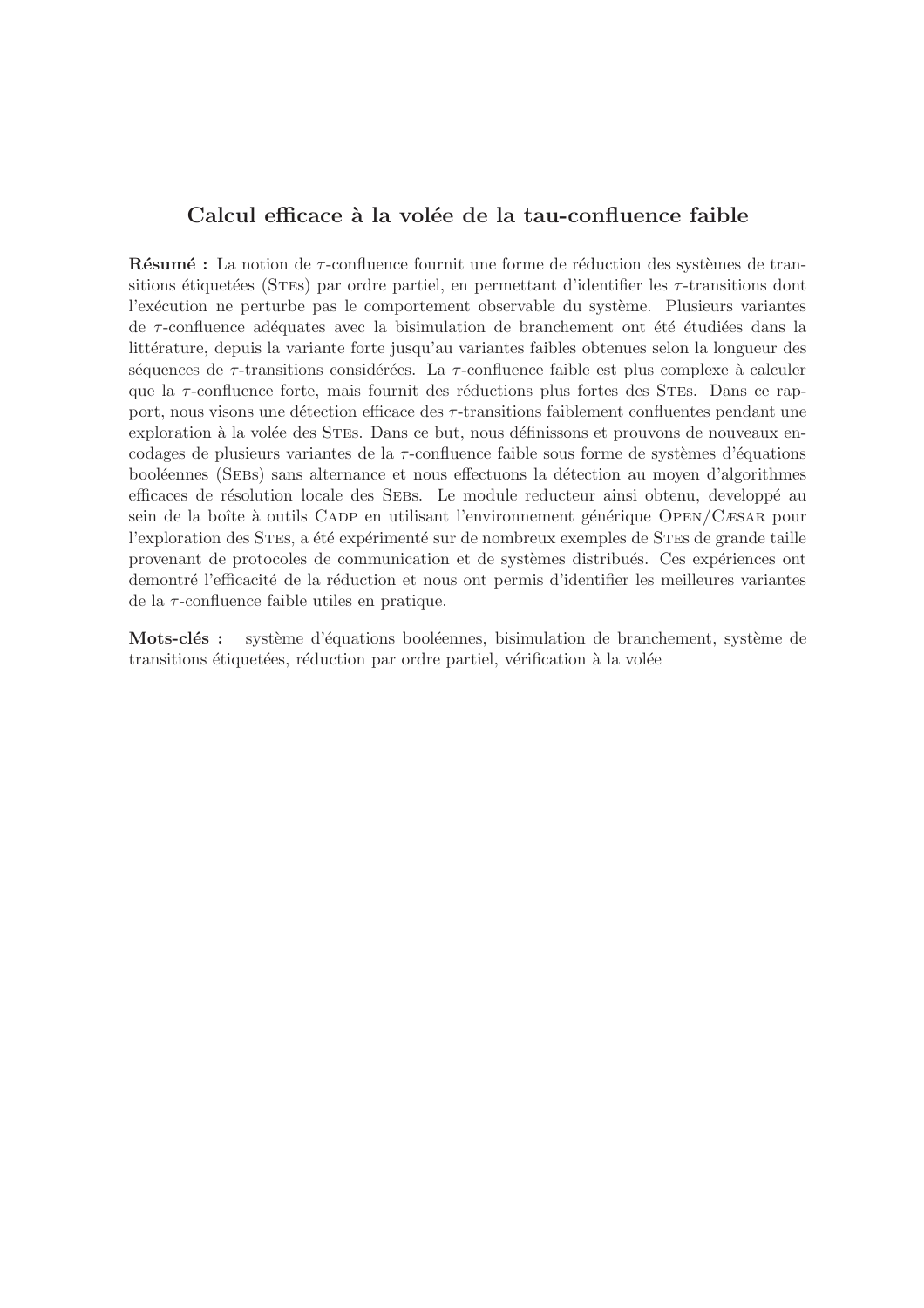#### 1 Introduction

Explicit-state verification consists in exploring the state space of a concurrent program by enumerating its states and transitions in order to determine whether it satisfies a temporal logic formula (model checking) or it is equivalent to an automaton (equivalence checking). Although this method allows a fast and economic detection of errors in real-life systems, in practice it is confronted with the well-known problem of state explosion, i.e., an exponential growth of the state space w.r.t. the size of the program under verification when it contains many concurrent processes and complex data structures. Several techniques were proposed to combat state explosion in explicit-state verification, among which on-the-fly verification (incremental construction of the state space during verification) [\[13,](#page-16-0) [6\]](#page-16-1), partial order reduction (elimination of redundant sequences caused by the interleaving of independent transitions) [\[21,](#page-17-0) [10\]](#page-16-2), and massively parallel verification (usage of the computing resources of several machines connected by a network) [\[5,](#page-16-3) [22\]](#page-17-1).

Here we focus on combining on-the-fly verification and partial order reduction for the analysis of concurrent systems described using process algebraic languages, whose natural models are Labeled Transition Systems (LTSs). In this context, specific variants of partial order reduction, such as  $\tau$ -confluence [\[11\]](#page-16-4), were proposed for reducing LTSs whilst preserving branching bisimulation. Basically, confluent  $\tau$ -transitions do not alter the observable behaviour of the system, and therefore they can be prioritized by ignoring their neighbour transitions, which reduces the amount of redundant interleavings. The on-the-fly detection of confluent  $\tau$ -transitions in LTSs can be done by encoding the problem as the local resolution of an alternation-free Boolean Equation System (Bes) [\[1,](#page-15-0) [15\]](#page-16-5), which was successfully applied for strong  $\tau$ -confluence [\[20\]](#page-17-2). The reductions can be further improved, at a higher computation cost, using weaker forms of  $\tau$ -confluence, as those studied in [\[12,](#page-16-6) [26,](#page-17-3) [3\]](#page-15-1), but no attempt of fully implementing them on-the-fly in the explicit-state setting has been done so far.

In this report, we propose a new encoding of weak  $\tau$ -confluence by using alternation-free BESS. The idea is to consider  $\tau$ -convergent LTSs (without cycles of  $\tau$ -transitions), for which the computation of  $\tau$ -closures can be done using maximal (instead of minimal) fixed point equations. These equations can be merged with those of the maximal fixed point Bes encoding the confluence detection, yielding an alternation-free Bes containing a single equation block. The on-the-fly detection of weakly confluent  $\tau$ -transitions is carried out by combining the local BES resolution with a  $\tau$ -compression [\[16\]](#page-16-7) of the LTS, which collapses the strongly connected components (Sccs) of  $\tau$ -transitions in order to obtain a  $\tau$ -convergent LTS on which the BES encoding operates correctly. A similar scheme was succesfully applied to obtain alternation-free Bes encodings of weak and branching bisimulation [\[19\]](#page-17-4). We study a hierarchy containing seven variants of weak  $\tau$ -confluence, some of them not considered before in the literature, with the goal of achieving better reductions than strong  $\tau$ -confluence (which is on top of the hierarchy) without penalizing the performance. For each variant  $R$ , we propose two Bes encodings, an individual one that implements the mathematical definition of R, and a hierarchical one meant to speed up the convergence of Bes resolution by trying to detect first the  $\tau$ -transitions confluent modulo variants  $R'$  that are stronger (and therefore easier to compute) than R.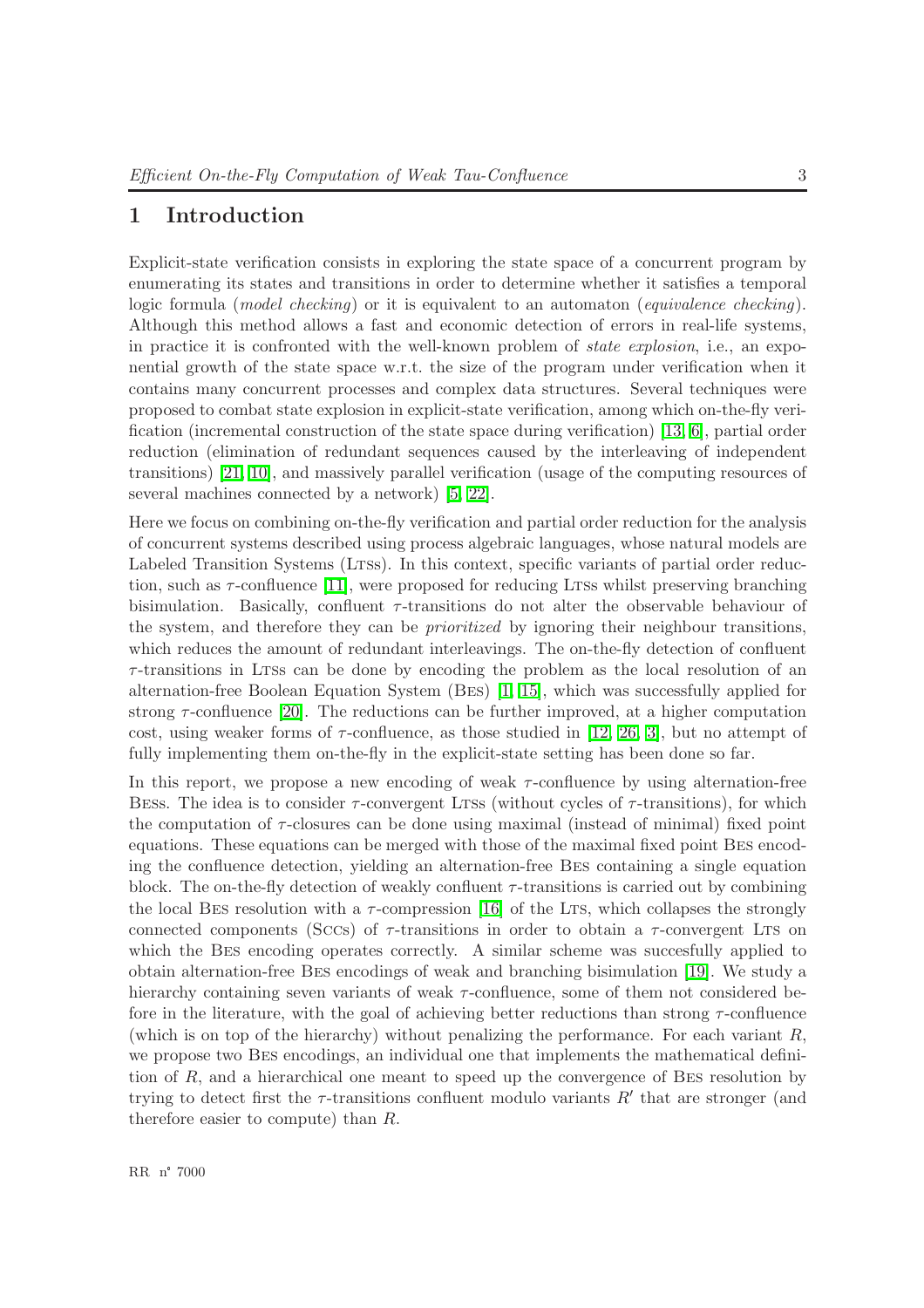This resulted in sixteen different BES encodings of weak  $\tau$ -confluence variants, all of which were implemented within the CADP toolbox  $[8]$  using the OPEN/CÆSAR  $[7]$  generic environment for on-the-fly LTS manipulation. We carried out an extensive set of experiments by trying each BES encoding of weak  $\tau$ -confluence on LTSs corresponding to communication protocols and other real-life distributed systems. The measures included the memory and execution time for reducing each LTS, and also the amount of reduction achieved w.r.t. the Lts minimized modulo branching bisimulation. This enabled us to identify the Bes encodings that offer the best compromise between the computation cost and the amount of reduction achieved.

**Related work.** In [\[12\]](#page-16-6), the relation between several notions of confluence and  $\tau$ -inertness is explained. Besides strong and weak confluence, several other versions are discussed, which relax the confluence condition by allowing the branches to end up in two different states (instead of a single one), which are related modulo some equivalence relation (strong, weak, branching, or finite trace). In [\[11\]](#page-16-4), an algorithm is presented to determine a set of strongly confluent  $\tau$ -transitions for a given LTs, in order to reduce it; repeated application leads to increasingly smaller LTSs.

Another hierarchy of variants of  $\tau$ -confluence is presented in [\[3\]](#page-15-1). Also here, strong and weak  $\tau$ -confluence, the latter being called *ultra* weak, form the two extremes. The two variants in between, confluence and weak confluence, however, are not represented in our hierarchy, since these ones are not suitable for BES encodings. As in our report, a method is described to detect confluent  $\tau$ -transitions on-the-fly, here using a depth-first search through the confluent transition graph to determine representatives of states and detect terminal Sccs. An implementation of weak  $\tau$ -confluence using this method is reported in [\[3,](#page-15-1) [4\]](#page-15-2); it is able to handle infinite-state spaces by means of symbolic reasoning, but considers sequences of at most two  $\tau$ -transitions.

**Report outline.** Section [2](#page-5-0) recalls the basic definitions of  $\tau$ -confluence and introduces the hierarchy of weak  $\tau$ -confluence variants that we consider. Section [3](#page-6-0) defines the individual and hierarchical Bes encodings of the variants, and states their correctness. Section [4](#page-10-0) briefly describes the implementation of the reductor module based on Bes resolution. Section [5](#page-12-0) shows experimental figures and compares the performance of the encodings on various LTSs. Section [6](#page-15-3) summarizes the results and gives directions of future work. Annex [A](#page-18-0) contains the definitions of all Bes encodings and Annex [B](#page-35-0) gives the proofs of their correctness.

### <span id="page-5-0"></span>2 Hierarchy of Weak Tau-Confluence Variants

The reduction by  $\tau$ -confluence operates on LTSs, which are the natural models for actionbased description languages, such as process algebras. An LTs is a tuple  $\mathcal{M} = \langle \mathcal{S}, \mathcal{A}, \mathcal{T}, s_0 \rangle$ , where S is the set of states, A is the set of actions (including the internal action  $\tau$ ),  $\mathcal{T} \subseteq$  $S \times A \times S$  is the transition relation, and  $s_0 \in S$  is the initial state. A transition  $(s_1, a, s_2) \in T$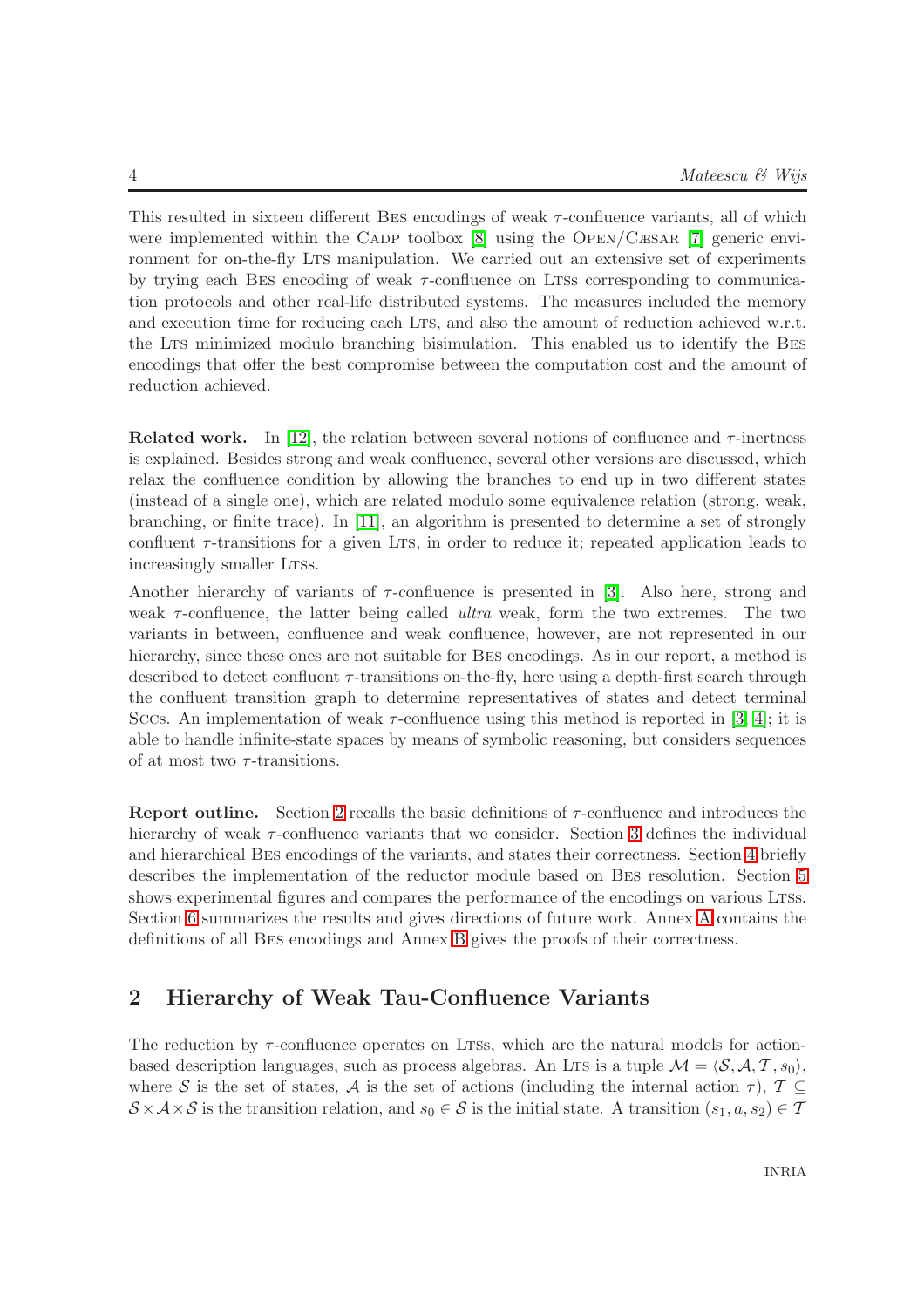(also noted  $s_1 \stackrel{a}{\rightarrow} s_2$ ) indicates that the system can move from state  $s_1$  to state  $s_2$  by executing action a. The notation  $s_1 \stackrel{\overline{a}}{\rightarrow} s_2$  is equivalent to  $s_1 \stackrel{a}{\rightarrow} s_2$  if  $a \neq \tau$  and to  $s_1 \stackrel{\tau}{\rightarrow} s_2 \vee s_1 = s_2$ otherwise. The definition of weak  $\tau$ -confluence below is based on the notion introduced in [\[12\]](#page-16-6) and revisited in [\[3\]](#page-15-1) under the name ultra weak  $\tau$ -confluence.

**Definition 1 (Weak**  $\tau$ **-confluence)** Given an LTS  $\mathcal{M} = \langle \mathcal{S}, \mathcal{A}, \mathcal{T}, s_0 \rangle$ , and  $S \subseteq S^2$ , we say that S is weak  $\tau$ -confluent in M if for every  $\langle s_1, s_2 \rangle \in S$  and  $s_1 \stackrel{a}{\rightarrow} s_3$ , we have  $s_1 \stackrel{\tau}{\rightarrow} s_2$ , and for some  $n, m, p > 0$  there exist  $s_{2,0}, \ldots, s_{2,n}, s'_{2,0}, \ldots, s'_{2,m}, s_4 \in S$  with  $s_{2,0} = s_2$ , and  $s_{3,0},\ldots,s_{3,p}\in\mathcal{S}$  with  $s_{3,0}=s_3$  such that  $s_{2,i}\stackrel{\tau}{\rightarrow}s_{2,i+1}$  and  $\langle s_{2,i},s_{2,i+1}\rangle\in S$  for  $0\leq i< n$ ,  $s_{2,n} \stackrel{\overline{a}}{\rightarrow} s'_{2,0}, s'_{2,j} \stackrel{\tau}{\rightarrow} s'_{2,j+1}$  and  $\langle s'_{2,j}, s'_{2,j+1} \rangle \in S$  for  $0 \leq j < m$ ,  $s'_{2,m} \stackrel{\tau}{\rightarrow} s_4$  and  $\langle s'_{2,m}, s_4 \rangle \in S$ ,  $s_{3,k} \stackrel{\tau}{\rightarrow} s_{3,k+1}$  and  $\langle s_{3,k}, s_{3,k+1} \rangle \in S$  for  $0 \leq k \leq p$ , and  $s_{3,p} \stackrel{\tau}{\rightarrow} s_4$  and  $\langle s_{3,p}, s_4 \rangle \in S$ . The maximal  $\tau$ -confluent set  $\mathbb{T}(\mathcal{S}) \subseteq \mathcal{S}^2$  is the union of all  $\tau$ -confluent sets of  $\mathcal{M}$ .

Weak  $\tau$ -confluence is illustrated graphically by the  $R_8$  diagram at the bottom of the hierarchy shown in Figure [1.](#page-7-0) The transitions drawn with solid lines are given, whereas the existence of the dashed ones must be proven in order to make the diagram confluent. Transitions that are  $\tau$ -confluent (i.e., belong to S) are labeled by  $\tau_c$ . The diagram  $R_1$  at the top of the hierarchy corresponds to strong  $\tau$ -confluence [\[11\]](#page-16-4) and the other diagrams denote particular cases of weak  $\tau$ -confluence obtained either by dropping sequences  $s_i \stackrel{\tau_c^*}{\to} s_j$  or by replacing them with single-step sequences  $s_i \stackrel{\overline{\tau_c}}{\rightarrow} s_j$ . Arrows between diagrams indicate that the source diagram is a particular case of the target diagram. In [\[12,](#page-16-6) [11,](#page-16-4) [3\]](#page-15-1) it was shown that both strong and weak  $\tau$ -confluence are adequate w.r.t. branching bisimulation, i.e., if a transition  $s_1 \stackrel{\tau}{\rightarrow} s_2$ is  $\tau$ -confluent, then  $s_1$  and  $s_2$  are branching bisimilar [\[12,](#page-16-6) [3\]](#page-15-1). Therefore, all intermediate  $\tau$ -confluence variants  $R_2$ - $R_7$  are also adequate w.r.t. branching bisimulation.

The  $\tau$ -confluence reduction proposed in [\[11\]](#page-16-4) consists of detecting confluent  $\tau$ -transitions  $s_1 \stackrel{\tau_c}{\rightarrow} s_2$  and prioritizing them by deleting all their neighbour transitions  $s_1 \stackrel{a}{\rightarrow} s_3$ , thus obtaining an Lts smaller, but still branching bisimilar to the original one. The detection of confluent  $\tau$ -transitions during an on-the-fly exploration of the LTS can be performed efficiently using local Bes resolution, as shown in the sequel.

#### <span id="page-6-0"></span>3 BES Encodings of Weak Tau-Confluence

An alternation-free boolean equation system (Bes) [\[1,](#page-15-0) [15\]](#page-16-5) is a set of fixed point equations having boolean variables in their left-hand sides and boolean formulas in their right-hand sides. For our purpose, we consider maximal fixed point BESs containing *simple* equations [\[2\]](#page-15-4), i.e., whose boolean formulas in the right-hand sides are either purely disjunctive, or purely conjunctive. We propose below new encodings of the weak  $\tau$ -confluence variants  $R_2-R_8$ using alternation-free BESS. For each weak  $\tau$ -confluence variant  $R_i$ , we give an individual encoding derived from its definition, and several hierarchical encodings taking into account the variants stronger than  $R_i$  present in the hierarchy.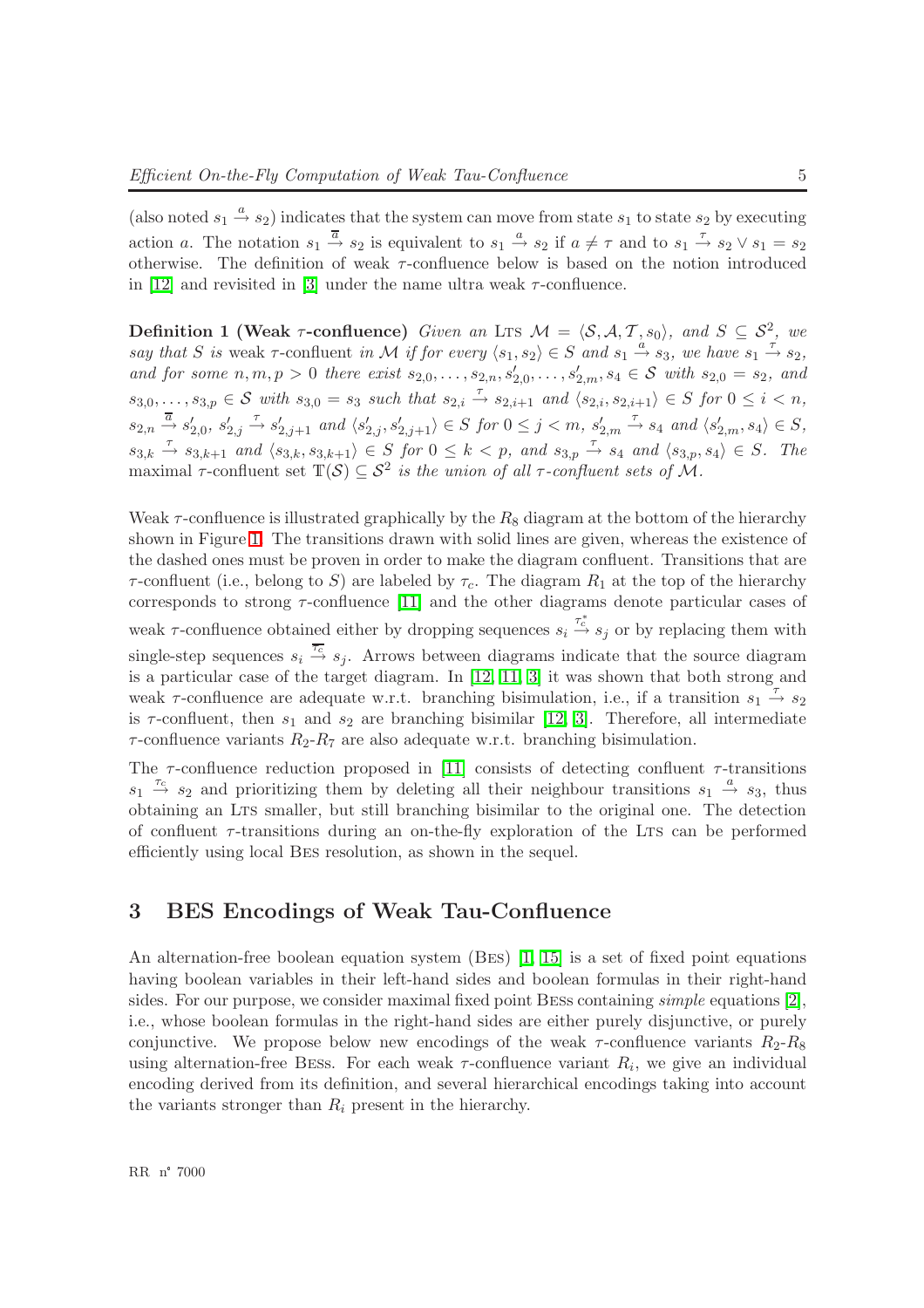

<span id="page-7-0"></span>Figure 1: Variants of  $\tau$ -confluence, ranging from strong  $(R_1)$  to weak  $(R_8)$ 

#### <span id="page-7-1"></span>3.1 Individual encodings

An alternation-free BES encoding for the strong  $\tau$ -confluence  $(R_1)$  was proposed in [\[20\]](#page-17-2) and applied for reducing LTSs in networks of automata. To devise a similar encoding for weak  $\tau$ -confluence  $(R_8)$ , we associate to each transition  $s_1 \stackrel{\tau_c}{\rightarrow} s_2$  a boolean variable  $X_{s_1,s_2}$  indicating whether the transition is weakly  $\tau$ -confluent or not. A direct encoding of the diagram  $R_8$  yields the BES (a) below. This BES is further simplified by introducing additional vari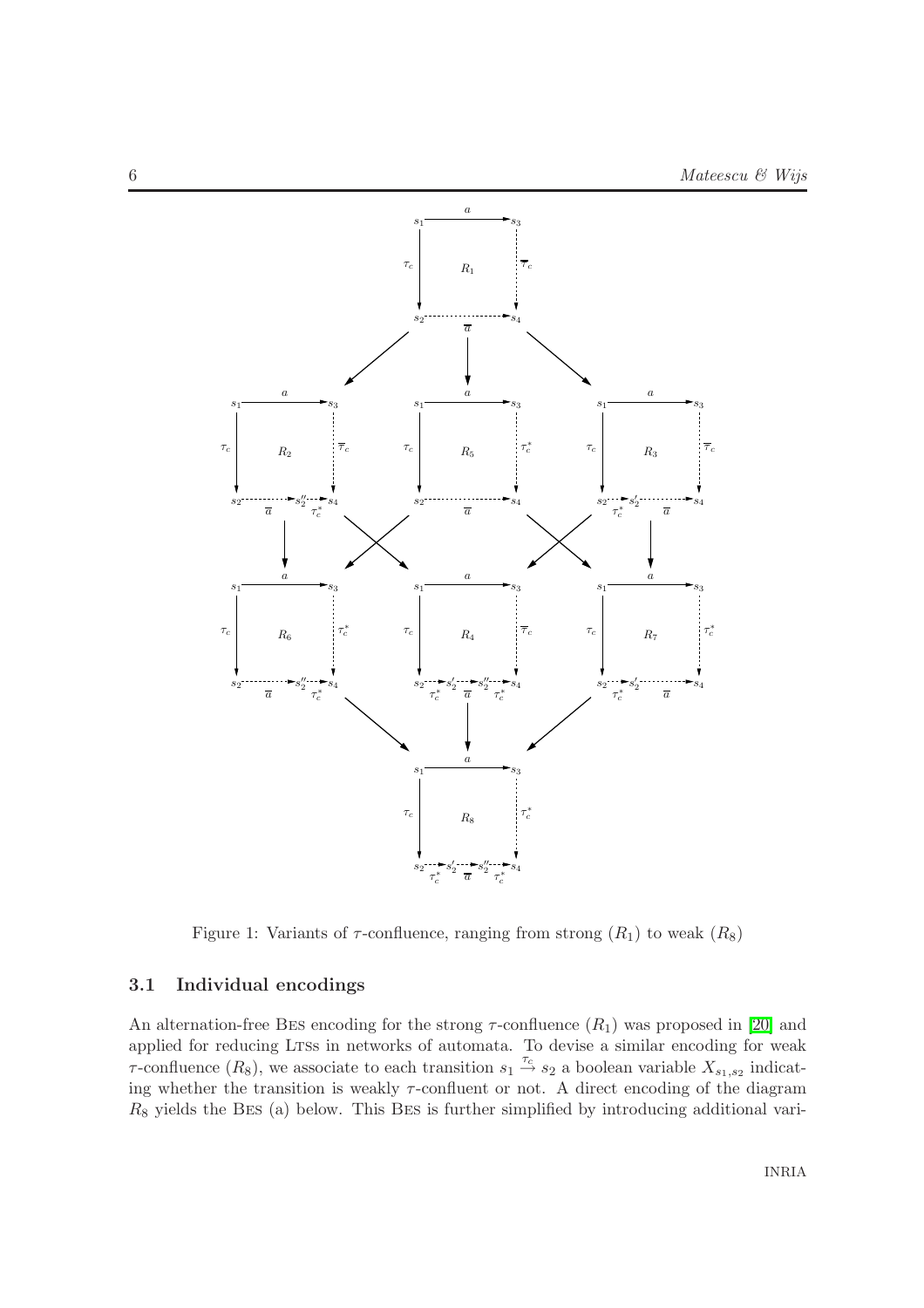ables and equations to factor subformulas, such that every right-hand side formula becomes disjunctive or conjunctive, yielding the Bes (b).

$$
\left\{\begin{array}{ccc} X_{s_1,s_2} & \stackrel{\nu}{=}& \bigwedge_{s_1\stackrel{a}{\to}s_3} \bigvee_{s_2\stackrel{\tau_{\tilde{c}}^*}{\to}s_2'\stackrel{\tau_{\tilde{c}}^*}{\to}s_2'\stackrel{\tau_{\tilde{c}}^*}{\to}s_4} \\ \bigvee_{s_3\stackrel{\tau_{\tilde{c}}^*}{\to}s_4} \text{true} & & \bigvee_{s_1,s_2\in\mathcal{S}} \end{array}\right\}\n\right\}\n\right\}\n\left\{\n\begin{array}{ccc} X_{s_1,s_2} & \stackrel{\nu}{=}& \bigwedge_{s_1\stackrel{a}{\to}s_3} Y_{s_2,s_3,a} \\ \text{Z}_{s_2,s_3,a} & \stackrel{\nu}{=}& \bigvee_{s_2\stackrel{\tau_{\tilde{c}}^*}{\to}s_2''} Z_{s_2',s_3,a} \\ \text{Z}_{s_2',s_3,a} & \stackrel{\nu}{=}& \bigvee_{s_2'\stackrel{\tau_{\tilde{c}}^*}{\to}s_2''} U_{s_2'',s_3} \\ \text{Z}_{s_2',s_3,a} & \stackrel{\nu}{=}& \bigvee_{s_2'\stackrel{\tau_{\tilde{c}}^*}{\to}s_4''} V_{s_3,s_4} \\ \text{Z}_{s_2',s_3,a} & \stackrel{\nu}{=}& \bigvee_{s_2'\stackrel{\tau_{\tilde{c}}^*}{\to}s_4''} V_{s_3,s_4} \\ \text{Z}_{s_2',s_3,a} & \stackrel{\nu}{=}& \bigvee_{s_2'\stackrel{\tau_{\tilde{c}}^*}{\to}s_4''} \text{true} & & \bigwedge_{s_2',s_2'',s_3''} s_2, \text{Z}_{s_2',s_3',a} \\ \text{Z}_{s_2',s_3,a} & \stackrel{\nu}{=}& \bigvee_{s_2'\stackrel{\tau_{\tilde{c}}^*}{\to}s_4''} V_{s_3,s_4} \\ \text{Z}_{s_2',s_3,a} & \stackrel{\nu}{=}& \bigvee_{s_2'\stackrel{\tau_{\tilde{c}}^*}{\to}s_4''} V_{s_3,s_4} \\ \text{Z}_{s_2',s_3,a} & \stackrel{\nu}{=}& \bigvee_{s
$$

We observe that the evaluation of the formulas in the right-hand sides of the equations defining  $Y_{s_2,s_3,a}$ ,  $U_{s_2',s_3}$ , and  $V_{s_3,s_4}$  requires to compute transitive reflexive closures over confluent  $\tau$ -transitions. These  $\tau$ -closure computations correspond to the evaluation of minimal fixed points and can be encoded using an additional block of minimal fixed point equations. Since these equations refer back to the variables  $X_{s_1,s_2}$  of the maximal fixed point equation block encoding the  $\tau$ -confluence detection, the resulting BES would be of alternation depth two, a class with quadratic resolution complexity [\[24\]](#page-17-5). However, when the LTs is  $\tau$ -convergent (i.e., it does not contain cycles of  $\tau$ -transitions),  $\tau$ -closures can be encoded using maximal (instead of minimal) fixed point equations, which can be added to the other equations of the Bes (b). This produces the Bes below:

$$
\left\{\begin{array}{c}X_{s_1,s_2} \cong \bigwedge_{s_1 \xrightarrow{a} s_3} Y_{s_2,s_3,a} \\ Y_{s_2,s_3,a} \cong Z_{s_2,s_3,a} \vee \bigvee_{s_2 \xrightarrow{r} s'_2} Y'_{s_2,s'_2,s_3,a} \\ Y'_{s_2,s'_2,s_3,a} \cong X_{s_2,s'_2} \wedge Y_{s'_2,s_3,a} \\ Z_{s'_2,s_3,a} \cong (a = \tau \wedge U_{s'_2,s_3}) \vee \bigvee_{s'_2 \xrightarrow{a} s''_2} U_{s''_2,s_3} \\ U'_{s''_2,s_3} \cong V_{s_3,s''_2} \vee \bigvee_{s''_2 \xrightarrow{r} s_4} U'_{s''_2,s_4,s_3} \\ U'_{s''_2,s_4,s_3} \cong X_{s''_2,s_4} \wedge U_{s_4,s_3} \\ V_{s_3,s_4} \cong (s_3 = s_4) \vee \bigvee_{s_3 \xrightarrow{r} s'_3} V'_{s_3,s'_3,s_4} \\ V'_{s_3,s'_3,s_4} \cong X_{s_3,s'_3} \wedge V_{s'_3,s_4} \end{array}\right\}_{s_1,s_2,s'_2,s''_2,s_3,s'_3,s_4 \in \mathcal{S}, a \in \mathcal{A}
$$

The detection of confluent  $\tau$ -transitions is performed by solving the  $X_{s_1,s_2}$  variables of this Bes using the local resolution algorithms presented in [\[17\]](#page-16-10). The local Bes resolution triggers a forward exploration of the Lts transitions in order to evaluate the formulas in the righthand sides of equations, and therefore is compatible with an on-the-fly exploration of the LTs. Since this encoding scheme is correct only on  $\tau$ -convergent LTSs, the cycles of  $\tau$ -transitions possibly present in the Lts must be eliminated on-the-fly during the Bes resolution, e.g., by using the  $\tau$ -compression algorithm proposed in [\[16\]](#page-16-7).

The BES encodings of the other weak  $\tau$ -confluence variants  $R_2-R_7$  of the hierarchy are obtained as particular cases of the Bes above (see Annex [A.1\)](#page-18-1).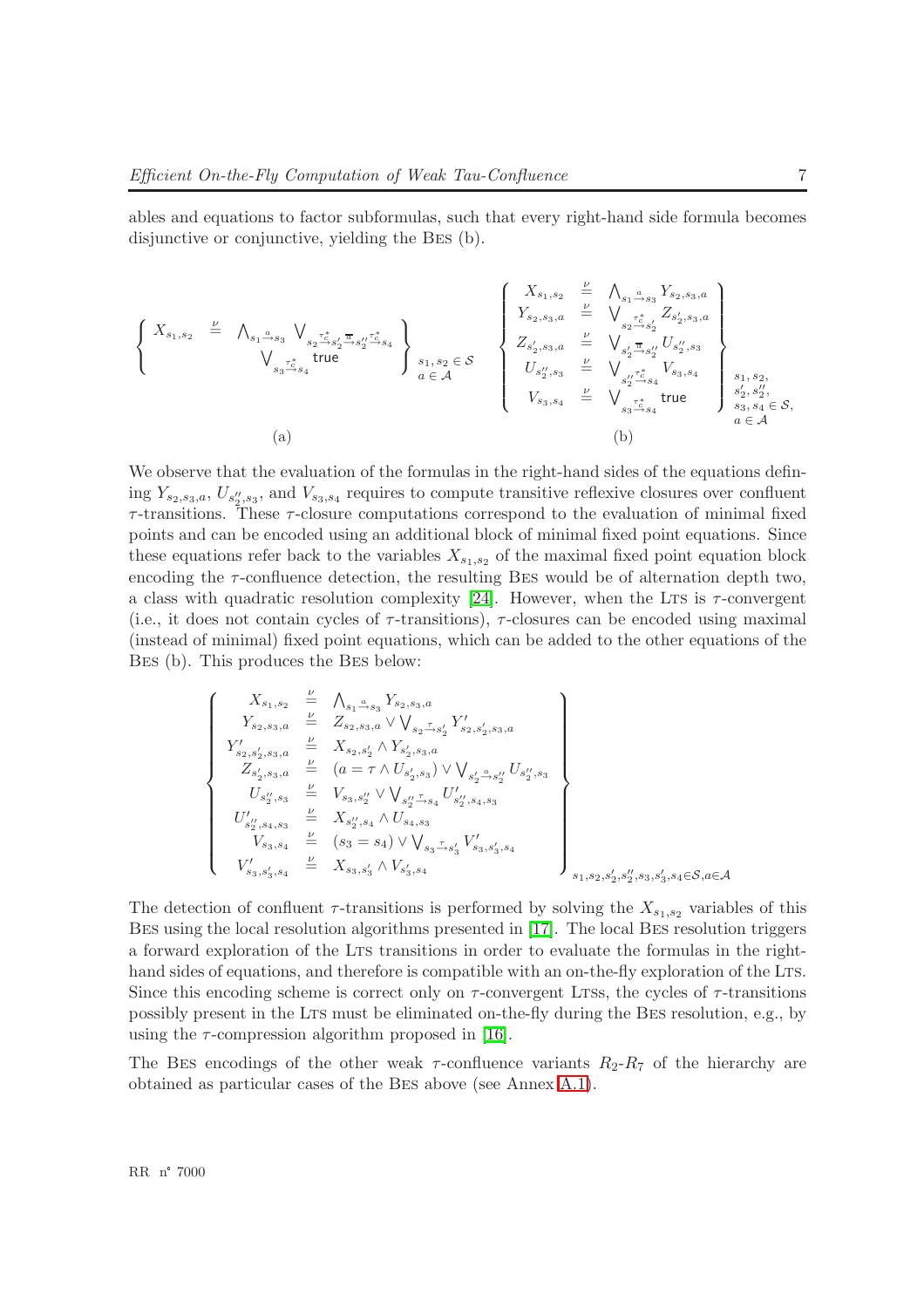#### 3.2 Hierarchical encodings

The BES encoding of weak  $\tau$ -confluence (diagram  $R_8$  in Figure [1\)](#page-7-0) defined in Section [3.1](#page-7-1) yields very good reductions, the resulting Ltss being sometimes very close to their minimized versions modulo branching bisimulation. However, when the LTS contains large  $\tau$ -diamonds produced by the interleaved internal activity of concurrent processes, the size of the Bes (number of variables and operators) may become quadratic w.r.t. the size of the LTS (number of states and transitions). On the other hand, detecting strong  $\tau$ -confluence (diagram  $R_1$ ) yields smaller BESS, of size linear in the number of  $\tau$ -transitions and quadratic in the branch-ing factor of the LTS [\[20\]](#page-17-2), but always provides less reduction than the other  $\tau$ -confluence variants (diagrams  $R_2-R_8$ ).

To achieve the best compromise between the amount of reduction and the computational effort, one can proceed as follows: for each  $\tau$ -transition encountered, first try to detect whether it is strongly confluent  $(R_1)$ , then try a weaker variant of  $\tau$ -confluence (e.g.,  $R_2$ ), then a weaker one (e.g.,  $R_6$ ), and finally try the weak  $\tau$ -confluence itself  $(R_8)$ . This reduces the average complexity of the  $\tau$ -confluence detection by allowing a local BES resolution algorithm to stop as soon as it has established that the  $\tau$ -transition under analysis matches some  $\tau$ -confluence variant among  $R_1$ - $R_8$ . In practice, this hierarchical detection of weak  $\tau$ confluence can be achieved by means of a Bes allowing the resolution algorithms to consider in turn the desired  $\tau$ -confluence variants, which amounts to follow a particular path in the diagram hierarchy shown in Figure [1.](#page-7-0)

We construct below the BES corresponding to the path  $R_1-R_2-R_6-R_8$ . Using the fact that the local Bes resolution algorithms scan the right-hand sides of equations from left to right, it is sufficient to put in the right-hand sides of the equations defining  $X_{s_1,s_2}$  the boolean formulas corresponding to the four diagrams  $R_1$ ,  $R_2$ ,  $R_6$ ,  $R_8$  in this order:

$$
\begin{cases}\nX_{s_1,s_2} = \Lambda_{s_1 \xrightarrow{a} s_3} \left( \left( \bigvee_{s_2 \xrightarrow{\overline{a}} s_4} \bigvee_{s_3 \xrightarrow{\overline{r}_c} s_4} \text{true} \right) \vee \right) & (R_1) \\
\left( \bigvee_{s_2 \xrightarrow{\overline{a}} s_2'' \xrightarrow{\overline{r}_c} s_4} \bigvee_{s_3 \xrightarrow{\overline{r}_c} s_4} \text{true} \right) \vee & (R_2) \\
\left( \bigvee_{s_2 \xrightarrow{\overline{a}} s_2'' \xrightarrow{\overline{r}_c} s_4} \bigvee_{s_3 \xrightarrow{\overline{r}_c} s_4} \text{true} \right) \vee & (R_6) \\
\left( \bigvee_{s_2 \xrightarrow{\overline{r}_c} s_2' \xrightarrow{\overline{a}} s_2'' \xrightarrow{\overline{r}_c} s_4} \bigvee_{s_3 \xrightarrow{\overline{r}_c} s_4} \text{true} \right) \right) & (R_8)\n\end{cases}_{s_1, s_2 \in S}\n\right)
$$

It is worth noticing that this BES is equivalent to (i.e., yields the same solution for the  $X_{s_1,s_2}$ variables) the BES given in Section [3.1](#page-7-1) for the individual encoding of weak  $\tau$ -confluence, because the first three disjuncts in the right-hand side formula are absorbed by (i.e., are particular cases of) the last disjunct, which corresponds to  $R_8$ . Upon simplification and factorization of common disjunctive subformulas, the Bes above takes the following form (note that  $s_4$  was renamed into  $s_2''$  in the first disjunct):

$$
\left\{\begin{array}{ccc} X_{s_1,s_2} & \stackrel{\nu}{=} & \bigwedge_{s_1 \stackrel{a}{\rightarrow} s_3} Y_{s_2,s_3,a} \\ Y_{s_2,s_3,a} & \stackrel{\nu}{=} & \bigvee_{s_2 \stackrel{\overline{\alpha}}{\rightarrow} s_2^{\prime\prime}} \left(\bigvee_{s_3 \stackrel{\overline{\tau}_{c}}{\rightarrow} s_2^{\prime\prime}} \text{true} \vee \bigvee_{s_2^{\prime\prime} \stackrel{\overline{\tau}_{c}^*}{\rightarrow} s_4} \left(\bigvee_{s_3 \stackrel{\overline{\tau}_{c}^*}{\rightarrow} s_4} \text{true} \vee \bigvee_{s_3 \stackrel{\overline{\tau}_{c}^*}{\rightarrow} s_4} \text{true} \right)\right) \vee \\ V_{s_2 \stackrel{\tau_{c}^*}{\rightarrow} s_2^{\prime}} \bigvee_{s_2^{\prime\prime} \stackrel{\overline{\alpha}}{\rightarrow} s_2^{\prime\prime}} \bigvee_{s_2^{\prime\prime} \stackrel{\overline{\tau}_{c}^*}{\rightarrow} s_4} \text{true} \end{array}\right\} \text{true}
$$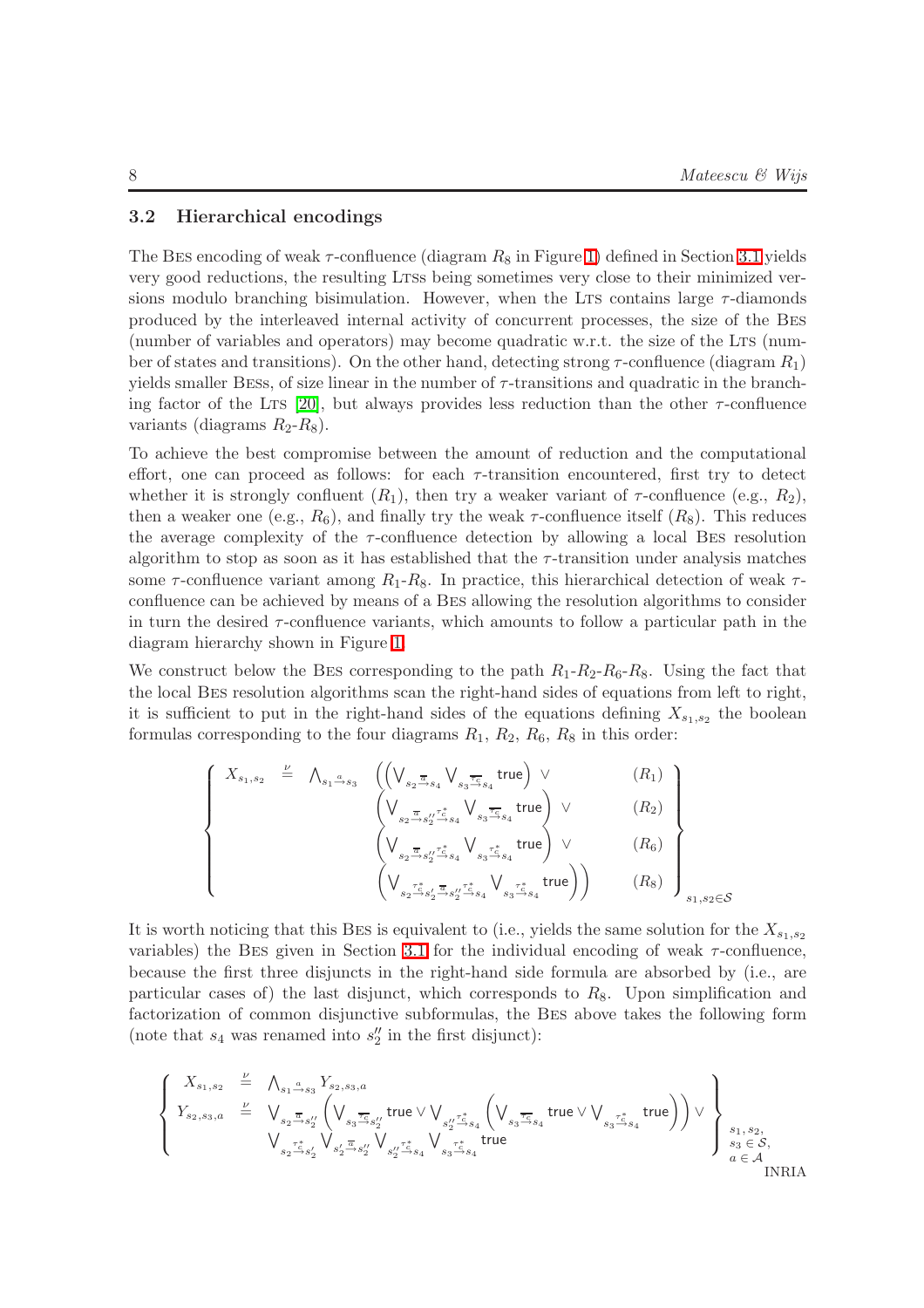The equation defining  $Y_{s_2,s_3,a}$  can be simplified by absorbing the disjunct  $\bigvee_{s_3\overline{s}_3\cdots s_4}$  true into  $\bigvee_{s_3 \stackrel{\tau_c^*}{\rightarrow} s_4}$  true. Such simplifications can be applied as long as they do not perturbate the evaluation order of the four cases  $R_1, R_2, R_6, R_8$ , which correspond to the disjuncts present in the right-hand side of the equation defining  $Y_{s_2,s_3,a}$ . Finally, after factoring  $\tau$ -closures apart and encoding them using additional equations using the same scheme as in Section [3.1,](#page-7-1) we obtain the BES corresponding to the hierarchical encoding of weak  $\tau$ -confluence:

$$
\left\{\begin{array}{lll} &X_{s_1,s_2}&\stackrel{\nu}{=}&\bigwedge_{s_1\stackrel{a}{\to}s_3}Y_{s_2,s_3,a}\\ &Y_{s_2,s_3,a}&\stackrel{\nu}{=}&(a=\tau\wedge Z_{s_2,s_3})\vee\left(\bigvee_{s_2\stackrel{\tau}{\to}s_2''}Z_{s_2'',s_3}\right)\vee U_{s_2,s_3,a}\\ &Z_{s_2'',s_3}&\stackrel{\nu}{=}&(s_3=s_2'')\vee\left(\bigvee_{s_3\stackrel{\tau}{\to}s_2''}X_{s_3,s_2''}\right)\vee V_{s_2'',s_3}\\ &V_{s_2'',s_3}&\stackrel{\nu}{=}&W_{s_3,s_2''}\vee\bigvee_{s_2''\stackrel{\tau}{\to}s_4}V_{s_2'',s_4,s_3''} \\ &V_{s_2'',s_4,s_3}&\stackrel{\nu}{=}&X_{s_2'',s_4}\wedge V_{s_4,s_3}\\ &W_{s_3,s_2'',s_2''}&\stackrel{\nu}{=}&X_{s_3,s_3'}\wedge W_{s_3',s_2''}\\ &W_{s_3,s_3',s_2''}&\stackrel{\nu}{=}&X_{s_3,s_3'}\wedge W_{s_3',s_2''}\\ &U_{s_2,s_3,a}&\stackrel{\nu}{=}&X_{s_2,s_2'}\wedge U_{s_2',s_3,a}\\ &U_{s_2,s_3',s_4}&\stackrel{\nu}{=}&X_{s_2,s_2'}\wedge U_{s_2',s_3,a}\\ &\stackrel{\nu}{a\in\mathcal{A}}\end{array}\right\}
$$

We also devised the hierarchical encodings for the five other paths from  $R_1$  to  $R_8$ , and similarly for the other variants  $R_2-R_7$  in the hierarchy (see Annex [A.2\)](#page-22-0). Some of these encodings led to identical Bess, ending up with only eight different hierarchical Bes encodings instead of fifteen.

#### <span id="page-10-0"></span>4 Implementation

The BES encodings of the weak  $\tau$ -confluence variants proposed in Section [3](#page-6-0) provide the basis for an on-the-fly LTS reduction procedure. We implemented this procedure as a reductor module within the  $\text{Cap}^1$  $\text{Cap}^1$  verification toolbox [\[8\]](#page-16-8) using the generic  $\text{Open}/\text{C}$  exames environ-ment [\[7\]](#page-16-9) for LTS exploration. This environment is centered around an *implicit* representation of Ltss defined by an Api in C allowing to manipulate the transition relation as a "successor function" enumerating the transitions going out of a given state. Open/Cæsar provides a rich set of primitives dedicated to graph exploration (stacks, edge lists, hash tables, etc.). It also contains the generic Cæsar Solve library [\[17\]](#page-16-10) for local Bes resolution, which operates on BESs given as *boolean graphs* [\[1\]](#page-15-0) represented implicitly in a way similar to LTSs. This library currently offers nine resolution algorithms based on various exploration strategies (depth-first, breadth-first, etc.), each of them being able to generate diagnostics (boolean subgraphs) illustrating the truth value of a boolean variable. CÆSAR\_SOLVE serves as verification engine for several on-the-fly LTS analysis tools of CADP, such as the model checker EVALUATOR 3.x [\[18,](#page-16-11) [17\]](#page-16-10) and the equivalence checker BISIMULATOR 2.0 [\[19\]](#page-17-4).

<span id="page-10-1"></span> $^1$ See http://www.inrialpes.fr/vasy/cadp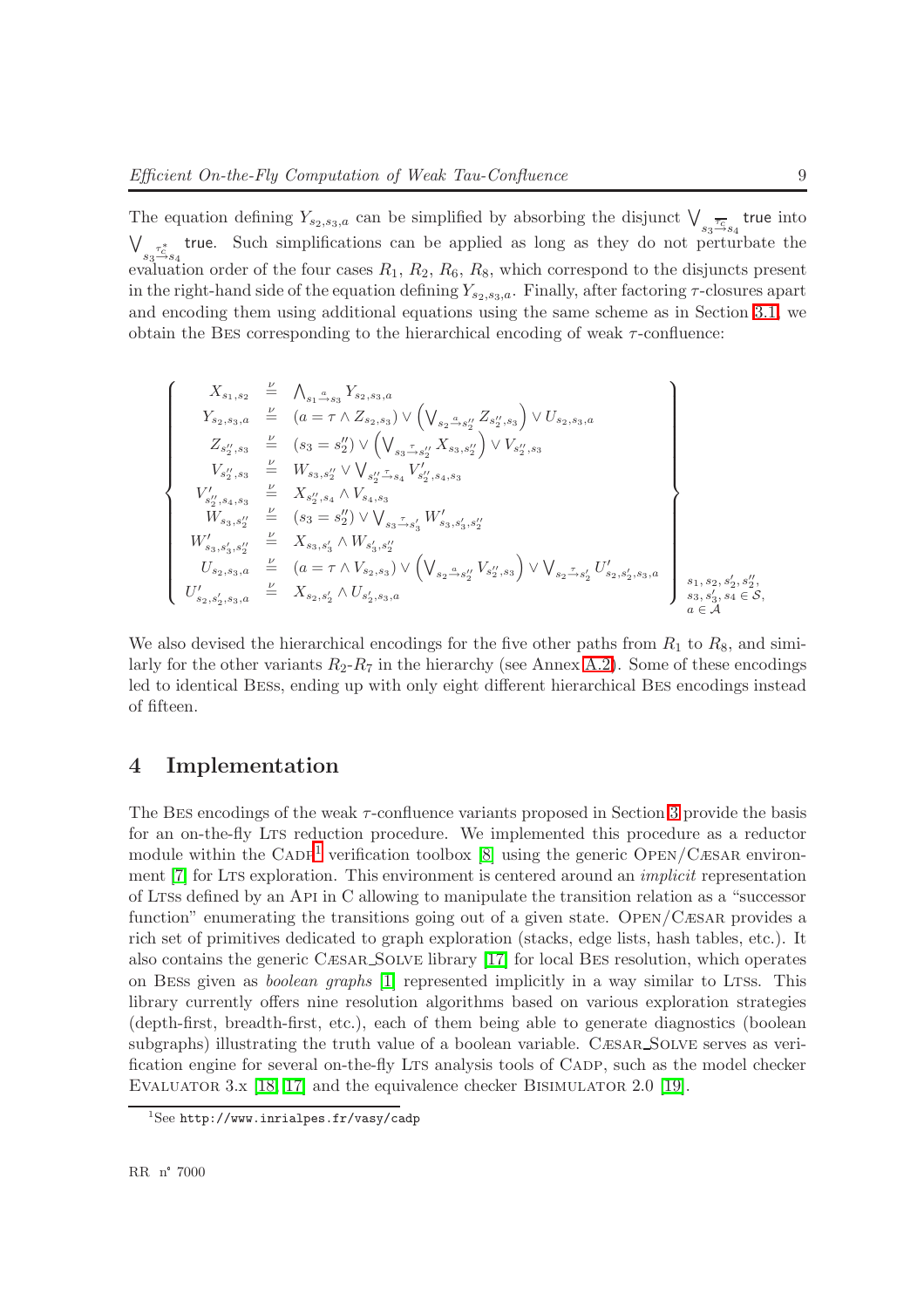The architecture of the reductor module is shown in Figure [4.](#page-10-0) It takes as input an implicit LTS (represented by its successor function) and produces as output the implicit LTS reduced modulo weak  $\tau$ -confluence. The input LTS is first processed on-the-fly by the  $\tau$ -compression module proposed in [\[16\]](#page-16-7), which produces the implicit  $\tau$ -convergent LTs obtained after collapsing the  $\tau$ -Sccs and replacing them by their representative states, namely their *roots* in Tarjan's terminology [\[23\]](#page-17-6). This  $\tau$ -convergent LTS serves as input both for an encoder module (this newly added module is about 13, 300 lines of C), which translates the weak  $\tau$ -confluence into an implicit Bes as described in Section [3,](#page-6-0) and for an explorer module, which actually performs the detection of weakly confluent  $\tau$ -transitions  $s_1 \stackrel{\tau}{\rightarrow} s_2$  by calling the BES resolution engine CÆSAR\_SOLVE to obtain the value of the boolean variables  $X_{s_1,s_2}$  of the BES. Besides prioritizing confluent  $\tau$ -transitions as described in [\[11\]](#page-16-4), the explorer module also compresses the sequences of confluent  $\tau$ -transitions using the on-the-fly algorithm given in [\[16\]](#page-16-7), which achieves additional reduction by exploiting the fact that the source and target states of each such transition are branching bisimilar. The explorer module provides as output the successor function of the reduced LTs obtained after applying these transformations.



Figure 2: Architecture of the  $\tau$ -confluence reductor

Currently the  $\tau$ -confluence reductor module covers all the weak  $\tau$ -confluence variants of the hierarchy considered in Section [2](#page-5-0) by implementing the sixteen different Bes encodings identified in Section [3](#page-6-0) (eight individual encodings and eight hierarchical ones). Since this module acts as a filter on implicit LTSs, it can be easily plugged in the architecture of various on-the-fly verification tools of Cadp in order to improve their performance by reducing the LTS simultaneously with the verification. In the next section, we show the application of this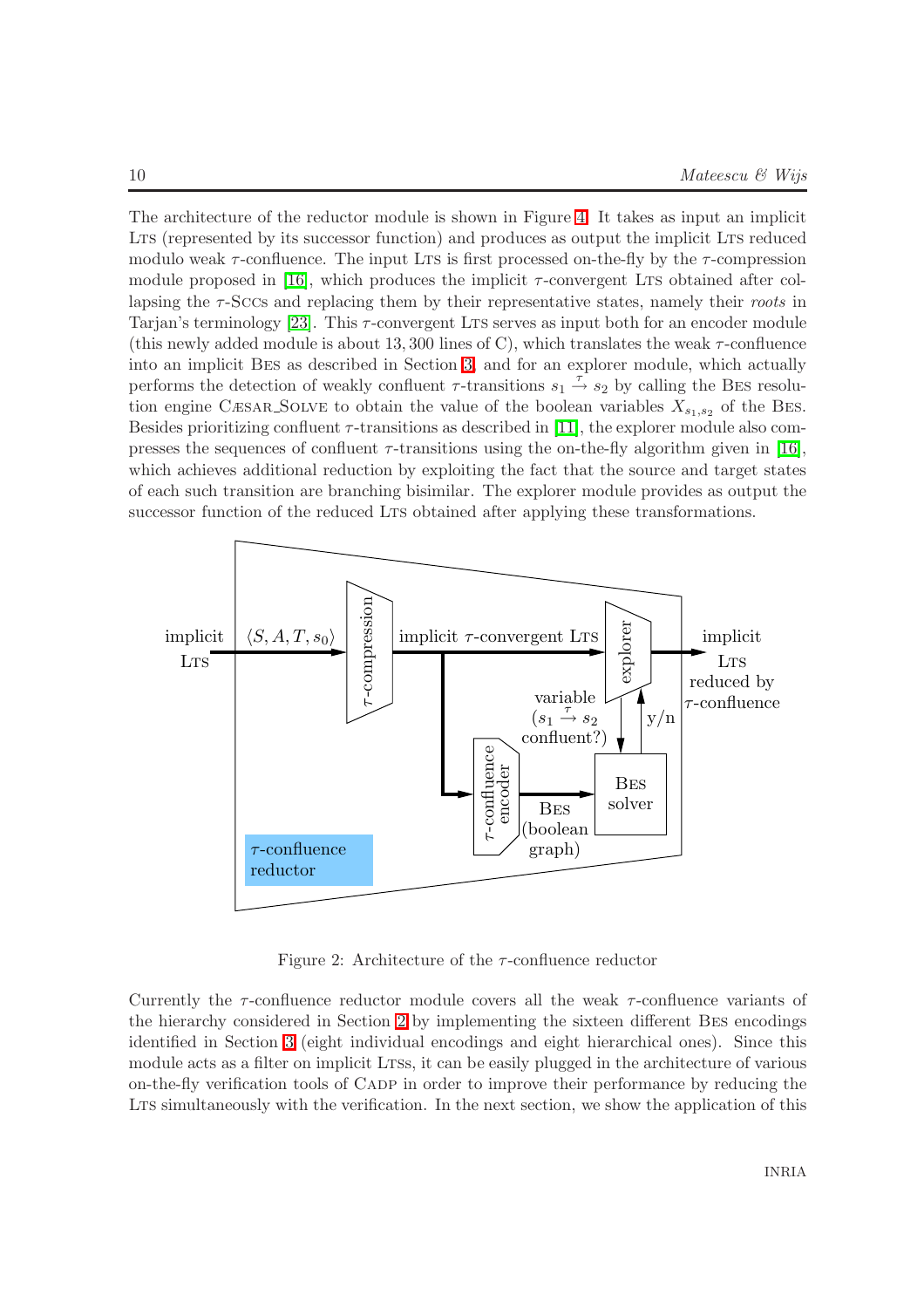module for LTS generation only, which transforms an implicit LTS into a (reduced) explicit one, represented as a file in the Bcg (*Binary Coded Graphs*) format of CADP.

### <span id="page-12-0"></span>5 Experimental Results

We studied the performance of all the individual and hierarchical Bes encodings extensively. For this, we used around 30 LTSs from the VLTS benchmark suite<sup>[2](#page-12-1)</sup> stemming from industrial case studies and 7 communication protocols taken from the CADP demo examples<sup>[3](#page-12-2)</sup>. All experiments were run on a Linux machine with a 2.2 GHz Cpu and 16 Gb of memory. Here, we present in several graphs the most interesting results obtained, concerning the individual encodings of  $R_1$  and  $R_8$ , and four hierarchical encodings, namely  $R_{1-2-4}$ ,  $R_{1-3-7}$ ,  $R_{1-5-7-8}$ , and  $R_{1-3-4-8}$ .

In the graph at the top of Figure [5,](#page-12-0) the different sizes of the output LTSs are compared to the usual sizes without any confluence checking ("full") and the minimal sizes obtainable by reducing the full LTSs modulo branching bisimulation ("min"). We observe that for many of the Vlts cases displayed, there are no big differences between the sizes, while for the case studies there are. Most of the VLTS examples do not stem from communication protocols, and they seem less sensitive to which encoding we use.

The graphs at the middle and the bottom of Figure [5](#page-12-0) show the execution times of the different encodings when using two different resolution algorithms available in the Cæsar Solve library [\[17,](#page-16-10) [19\]](#page-17-4) of CADP, namely A5 and A8, which exhibit the best performance for solving BESS encoding  $\tau$ -confluence detection. Clearly, besides  $R_1$ , which produces the worst reduction, encodings  $R_{1-2-4}$  and  $R_{1-3-7}$  are on average the fastest. The experiments point out that incorporating  $R_8$  into a hierarchical encoding can be particularly costly with respect to time, hence it should only be done if the gain in reduction of the output LTS justifies it. The performance of the other two hierarchical encodings excluding  $R_8$  tends to be in between the performance of these two.

The last two graphs shown in Figure [5](#page-13-0) display the number of boolean variables created in memory in order to solve the BESs using algorithms A5 and A8, respectively. Algorithm A8 tends to be more economic in memory, which comes at the price of longer execution times.

Based on these results, we conclude that on average the performance of  $R_i$ , with  $i \in \{4, 7, 8\}$ , is worse than any hierarchical encoding incorporating  $R_i$ . Concerning  $R_8$ , encoding  $R_{1-3-4-8}$ is often most efficient, but usually still very costly, and the same or slightly worse results can be obtained more efficiently using an encoding to  $R_7$ , particularly  $R_{1-3-7}$ . Looking at Figure [1,](#page-7-0) our experiments point out that if we want to incrementally check for confluences weaker than strong, we should first try to detect strong confluence, then try to detect a sequence of confluent  $\tau$ -transitions starting at  $s_2$ , i.e., the difference between  $R_3$  and  $R_1$ , then if desired try to detect a sequence of confluent  $\tau$ -transitions after the following  $\bar{a}$ , as in  $R_4$ , and finally extend the check of  $s_3 \xrightarrow{\tau_c} s_4$  to  $s_3 \xrightarrow{\tau_c} s_4$  (encoding  $R_{1-3-4}$ , not shown in

<span id="page-12-1"></span> $2$ See http://www.inrialpes.fr/vasy/cadp/resources/benchmark\_bcg.html

<span id="page-12-2"></span> ${}^{3}$ See http://www.inrialpes.fr/vasy/cadp/demos/demo\_XX.html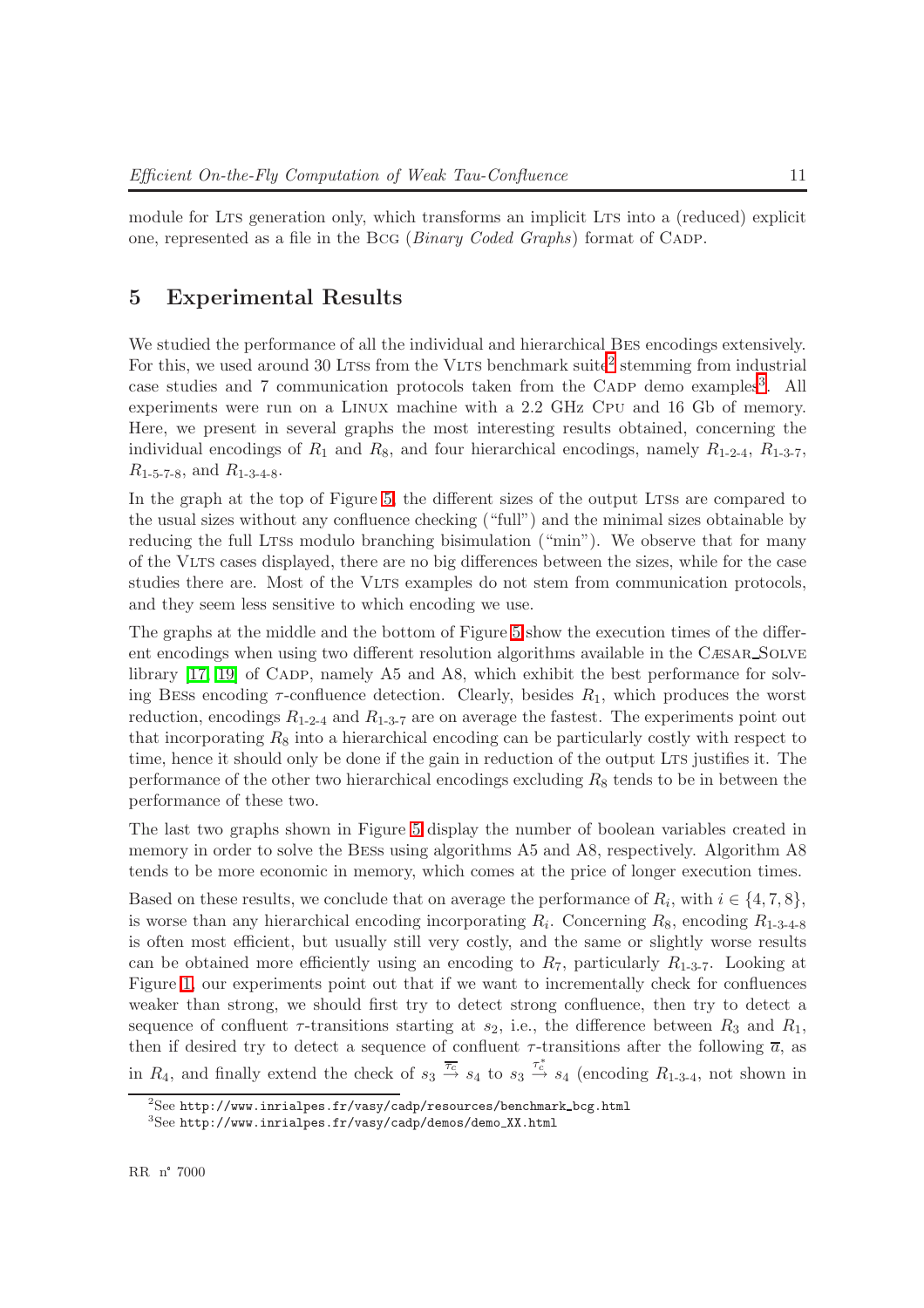

<span id="page-13-0"></span>Figure 3: Performance of weak  $\tau$ -confluence reductions (I)

INRIA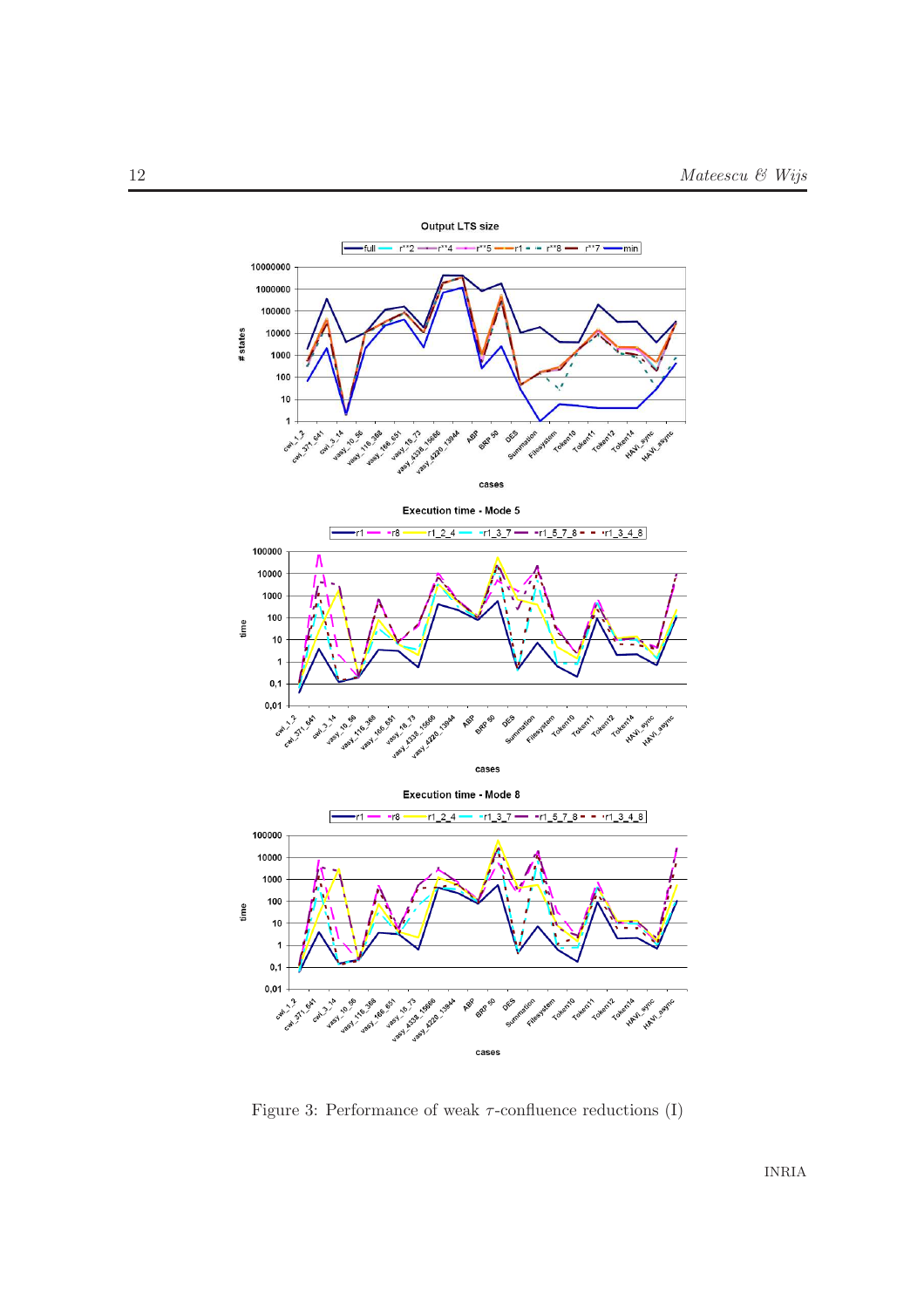the graphs, is usually faster than encoding  $R_{1-2-4}$ ). Furthermore, it seems that leaving out either the check for  $s_3 \stackrel{\tau_c^*}{\rightarrow} s_4$  or  $s_2''$  $\tau_{\frac{c}{2}}^{*}$  s<sub>4</sub> speeds the resolution up considerably, the first being a better check to perform concerning the size of the output LTS. This is supported by the fact that particularly encodings  $R_4$  and  $R_8$  are expensive to perform, while  $R_5$  and  $R_7$  provide a better tradeoff between time and LTS size. Leaving  $s_2''$  $\stackrel{\tau_c^*}{\rightarrow} s_4$  out, as is done in hierarchical encodings of  $R_7$ , tends to produce slightly bigger LTss, but does so several orders of magnitude faster.



Figure 4: Performance of weak  $\tau$ -confluence reductions (II)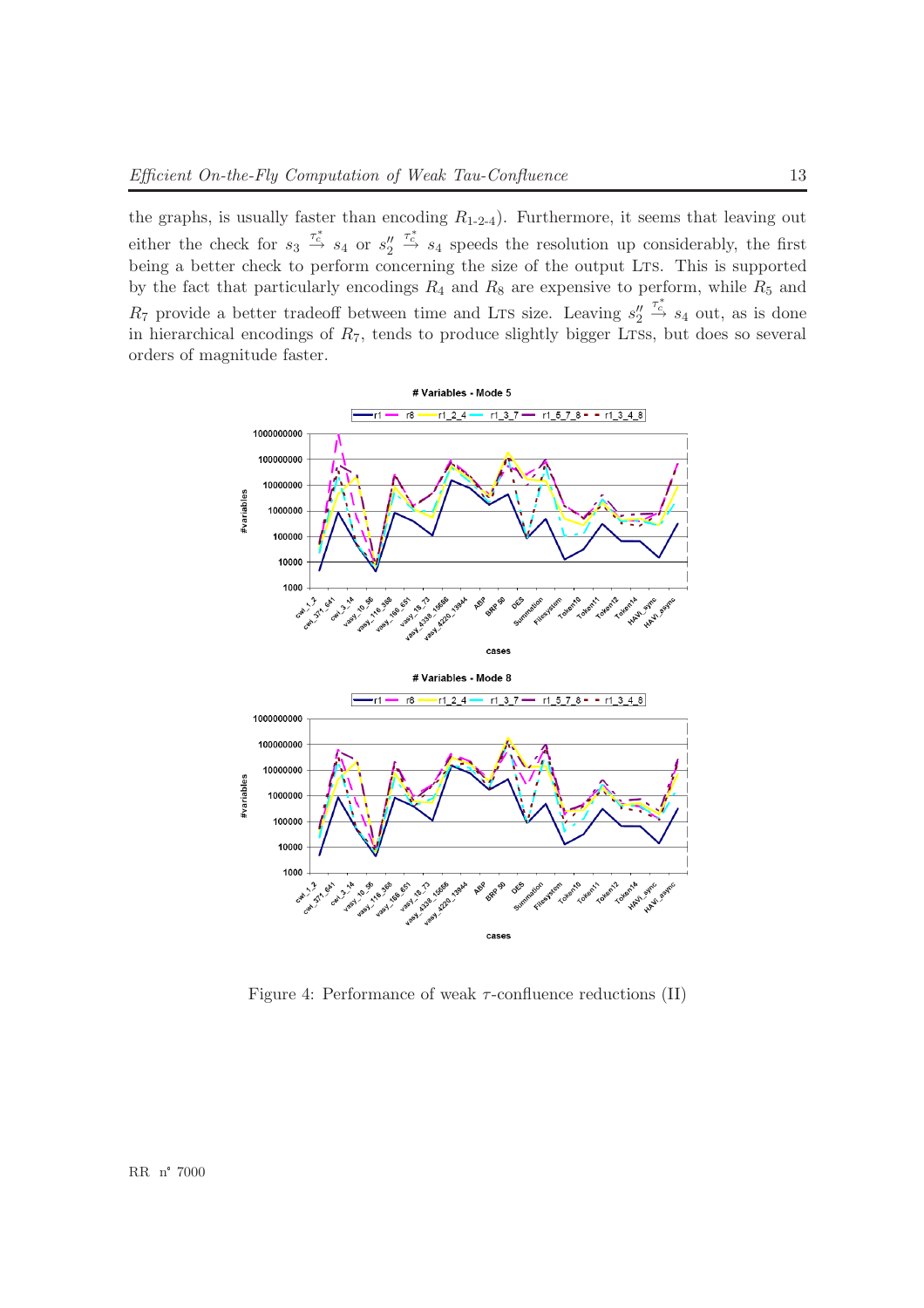## <span id="page-15-3"></span>6 Conclusion and Future Work

The possibility of efficiently reducing an LTS on-the-fly while preserving branching bisimulation is a useful feature for equivalence checkers and model checkers. In this report we studied a hierarchy of weak  $\tau$ -confluence variants and proposed new (individual and hierarchical) encodings of these variants in terms of alternation-free Bess, which provided the basis of a reduction procedure based on local Bes resolution. The resulting reductor module, built using the Open/Cæsar [\[7\]](#page-16-9) environment of Cadp [\[8\]](#page-16-8) and the Cæsar Solve [\[17\]](#page-16-10) boolean resolution library, can be used as accelerator for various on-the-fly verification tools. The experiments we carried out on benchmark LTSs coming from real-life case-studies enabled us to identify the combinations of weak  $\tau$ -confluence variants and BES encodings that provide the best compromise between the amount of reduction achieved and the complexity of its computation. This improves over existing results in this setting, which concerned mainly strong  $\tau$ -confluence and (to a limited extent only) weak  $\tau$ -confluence.

We plan to continue our work by first experimenting the new reductor module in conjunction with other on-the-fly verification tools of Cadp, such as the (sequential) model checker EVALUATOR 3.x [\[18,](#page-16-11) [17\]](#page-16-10) and equivalence checker BISIMULATOR 2.0 [\[17,](#page-16-10) [19\]](#page-17-4) in order to determine the most appropriate weak  $\tau$ -confluent variant suitable for these tools. Another line of work concerns the combination of the reductor module with the DISTRIBUTOR tool [\[9\]](#page-16-12) for distributed state space generation, which currently provides only  $\tau$ -compression and strong  $\tau$ -confluence as reduction features. Finally, we will seek to devise BES encodings for other forms of  $\tau$ -confluence, such as those defined in [\[12\]](#page-16-6).

### Acknowledgements

This research was partially funded by the Ec-Moan project no. 043235 of the Fp6-Nest-PATH-COM European program.

#### <span id="page-15-0"></span>References

- <span id="page-15-4"></span>[1] Andersen, H.R.: Model Checking and Boolean Graphs. Theoretical Computer Science 126(1), 3–30 (1994)
- [2] Arnold, A., Crubillé, P.: A Linear Algorithm to Solve Fixed-Point Equations on Transition Systems. Information Processing Letters 29(1), 57–66 (1988)
- <span id="page-15-1"></span>[3] Blom, S.C.C.: Partial  $\tau$ -confluence for Efficient State Space Generation. Technical Report SEN-R0123, CWI (2001)
- <span id="page-15-2"></span>[4] Blom, S.C.C., Pol, J.C. van de: State Space Reduction by Proving Confluence. In: Brinksma, E., Larsen, K.G. (eds.) CAV 2002. LNCS, vol. 2404, pp. 596–609. Springer, Heidelberg (2002)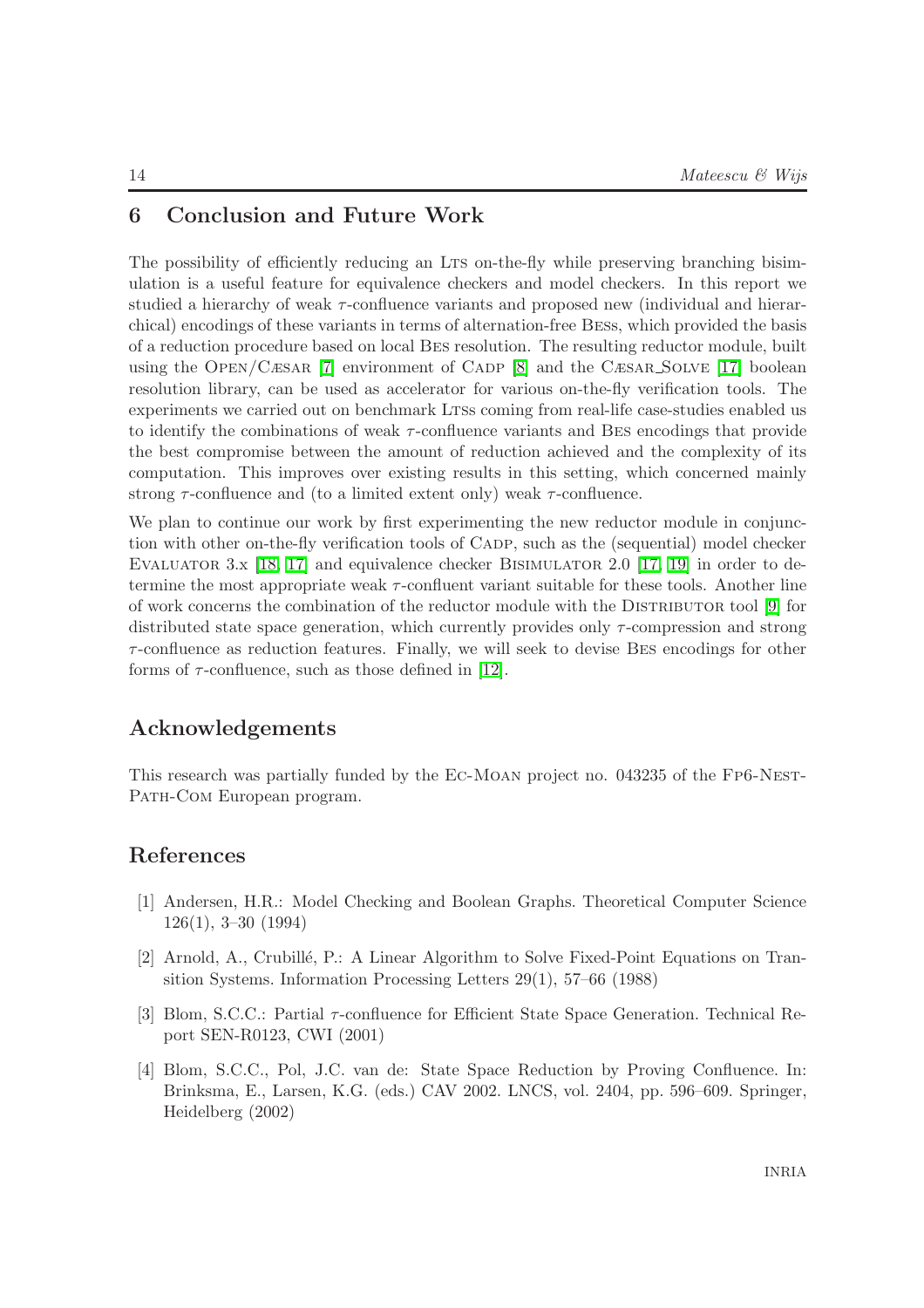- <span id="page-16-3"></span>[5] Ciardo, G.: Distributed and Structured Analysis Approaches to Study Large and Complex Systems. In: Brinksma, E., Hermanns, H., Katoen, J.-P. (eds.) First EFF/Euro Summer School on Trends in Computer Science. LNCS, vol. 2090, pp. 344–374. Springer, Heidelberg (2001)
- <span id="page-16-1"></span>[6] Du, X., Smolka, S.A., Cleaveland, R.: Local Model Checking and Protocol Analysis. STTT 2(3), 219–241 (1999)
- <span id="page-16-9"></span>[7] Garavel, H.: OPEN/CÆSAR: An Open Software Architecture for Verification, Simulation, and Testing. In: Steffen, B. (eds.) TACAS 1998. LNCS, vol. 1384, pp. 68–84. Springer, Heidelberg (1998). Full version available as INRIA Research Report RR-3352.
- <span id="page-16-8"></span>[8] Garavel, H., Lang, F., Mateescu, R., Serwe, W.: CADP 2006: A Toolbox for the Construction and Analysis of Distributed Processes. In: Damm, W., Hermanns, H. (eds.) CAV 2007. LNCS, vol. 4590, pp. 158–163. Springer, Heidelberg (2007)
- <span id="page-16-12"></span>[9] Garavel, H., Mateescu, R., Bergamini, D., Curic, A., Descoubes, N., Joubert, C., Smarandache-Sturm, I., and Stragier, G.: DISTRIBUTOR and BCG MERGE: Tools for Distributed Explicit State Space Generation. In: Hermanns, H. and Palberg, J. (eds.) TACAS 2006. LNCS, vol. 3920, pp. 445–449. Springer, Heidelberg (2006)
- <span id="page-16-2"></span>[10] Godefroid, P.: Using Partial Orders to Improve Automatic Verification Methods. In: Kurshan, R.P., Clarke, E.M. (eds.) DIMACS Series in Discrete Mathematics and Theoretical Computer Science, vol. 3, pp. 321–340. AMS-ACM (1990)
- <span id="page-16-4"></span>[11] Groote, J.F., Pol, J.C. van de: State Space Reduction using Partial  $\tau$ -Confluence. In: Nielsen, M., Rovan, B. (eds.) MFCS 2000. LNCS, vol. 1893, pp. 383–393. Springer, Heidelberg (2000).
- <span id="page-16-6"></span>[12] Groote, J.F., Sellink, M.P.A.: Confluence for process verification. Theoretical Computer Science 170(1-2), 47–81 (1996)
- <span id="page-16-0"></span>[13] Holzmann, G.: The SPIN Model Checker – Primer and Reference Manual. Addison-Wesley, Reading, Massachusetts (2003)
- <span id="page-16-13"></span><span id="page-16-5"></span>[14] Kleene, S.C.: Introduction to Metamathematics. North-Holland, Amsterdam (1952)
- [15] Mader, A.: Verification of Modal Properties Using Boolean Equation Systems. Edition versal 8, Bertz Verlag, Berlin (1997)
- <span id="page-16-7"></span>[16] Mateescu, R.: On-the-fly State Space Reductions for Weak Equivalences. In: Margaria, T., Massink, M. (eds.) FMICS 2005, pp. 80–89. ACM Press, New York (2005)
- <span id="page-16-10"></span>[17] Mateescu, R.: CAESAR SOLVE: A Generic Library for On-the-Fly Resolution of Alternation-Free Boolean Equation Systems. STTT 8(1), 37–56 (2006)
- <span id="page-16-11"></span>[18] Mateescu, R. and Sighireanu, M.: Efficient On-the-Fly Model-Checking for Regular Alternation-Free Mu-Calculus. Science of Computer Programming 46(3), 255–281 (2003)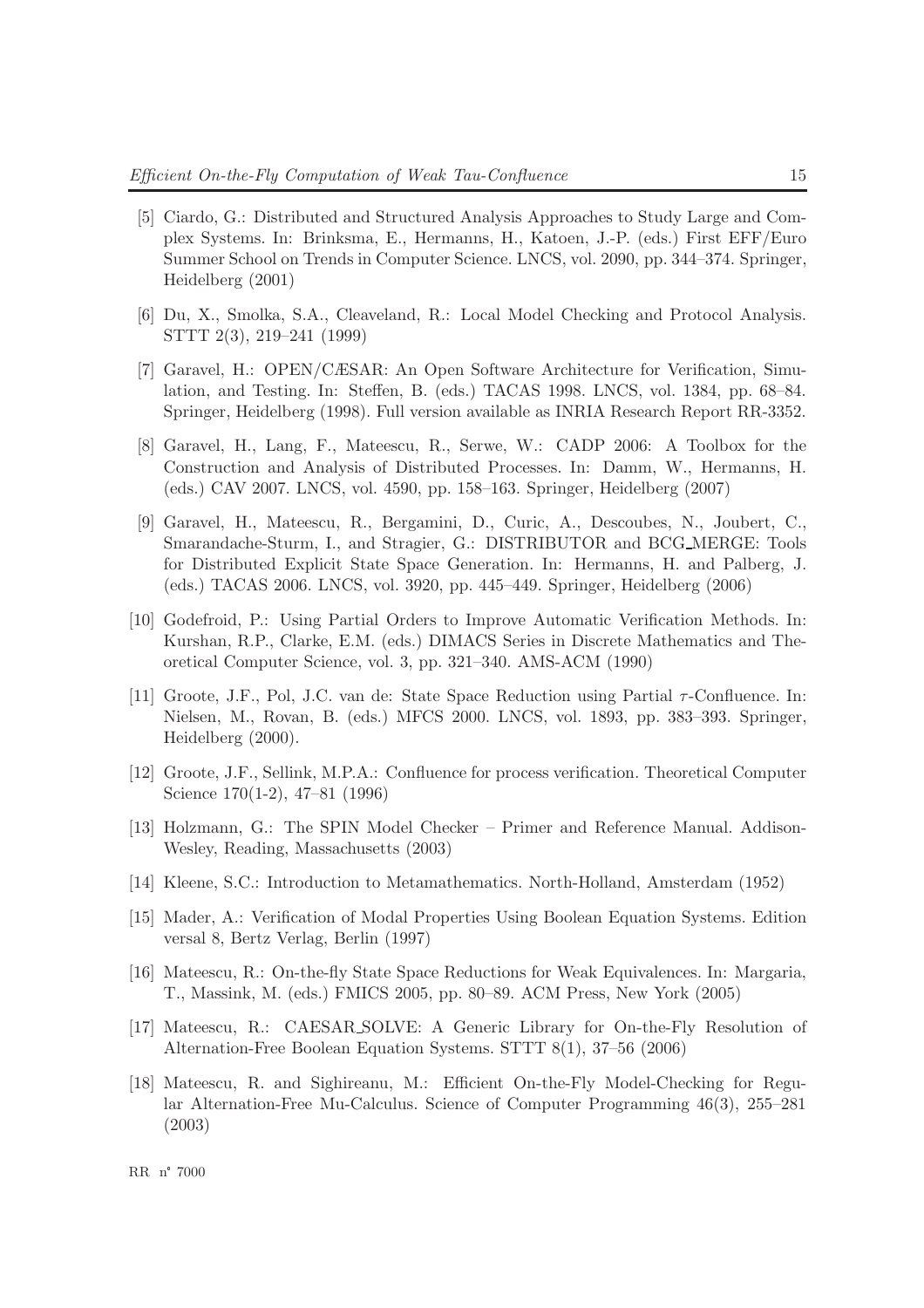- <span id="page-17-4"></span>[19] Mateescu, R., Oudot, E.: Improved On-the-Fly Equivalence Checking using Boolean Equation Systems. In: Havelund, K., Majumdar, R., Palsberg, J. (eds.) SPIN 2008. LNCS, vol. 5156, pp. 196–213. Springer, Heidelberg (2008)
- <span id="page-17-2"></span>[20] Pace, G., Lang, F., Mateescu, R.: Calculating  $\tau$ -Confluence Compositionally. In: Hunt Jr, W.A., Somenzi, F. (eds.) CAV 2003. LNCS, vol. 2725, pp. 446–459. Springer, Heidelberg (2003)
- <span id="page-17-0"></span>[21] Peled, D.: Ten Years of Partial Order Reduction. In.: Hu, A.J., Vardi, M.Y. (eds.) CAV 1998. LNCS, vol. 1427, pp. 17–28. Springer, Heidelberg (1998)
- <span id="page-17-1"></span>[22] Stern, U., Dill, D.: Parallelizing the Mur $\varphi$  Verifier. In: Grumberg, O. (eds.) CAV 1997. LNCS, vol. 1254, pp. 256–267. Springer, Heidelberg (1997)
- <span id="page-17-6"></span>[23] Tarjan, R.E.: Depth First Search and Linear Graph Algorithms. SIAM Journal of Computing 1(2), 146–160 (1972)
- <span id="page-17-5"></span>[24] Vergauwen, B. and Lewi, J.: Efficient Local Correctness Checking for Single and Alternating Boolean Equation Systems. In: Abiteboul, S. and Shamir, E. (eds.) ICALP 1994. LNCS, vol. 820, pp. 304–315. Springer, Heidelberg (1994)
- <span id="page-17-7"></span>[25] Tarski, A.: A Lattice-Theoretical Fixpoint Theorem and its Applications. Pacific Journal of Mathematics 7(4), 440–468 (1955)
- <span id="page-17-3"></span>[26] Ying, M.: Weak confluence and  $\tau$ -inertness. Theoretical Computer Science 43(3), 555– 600 (2000)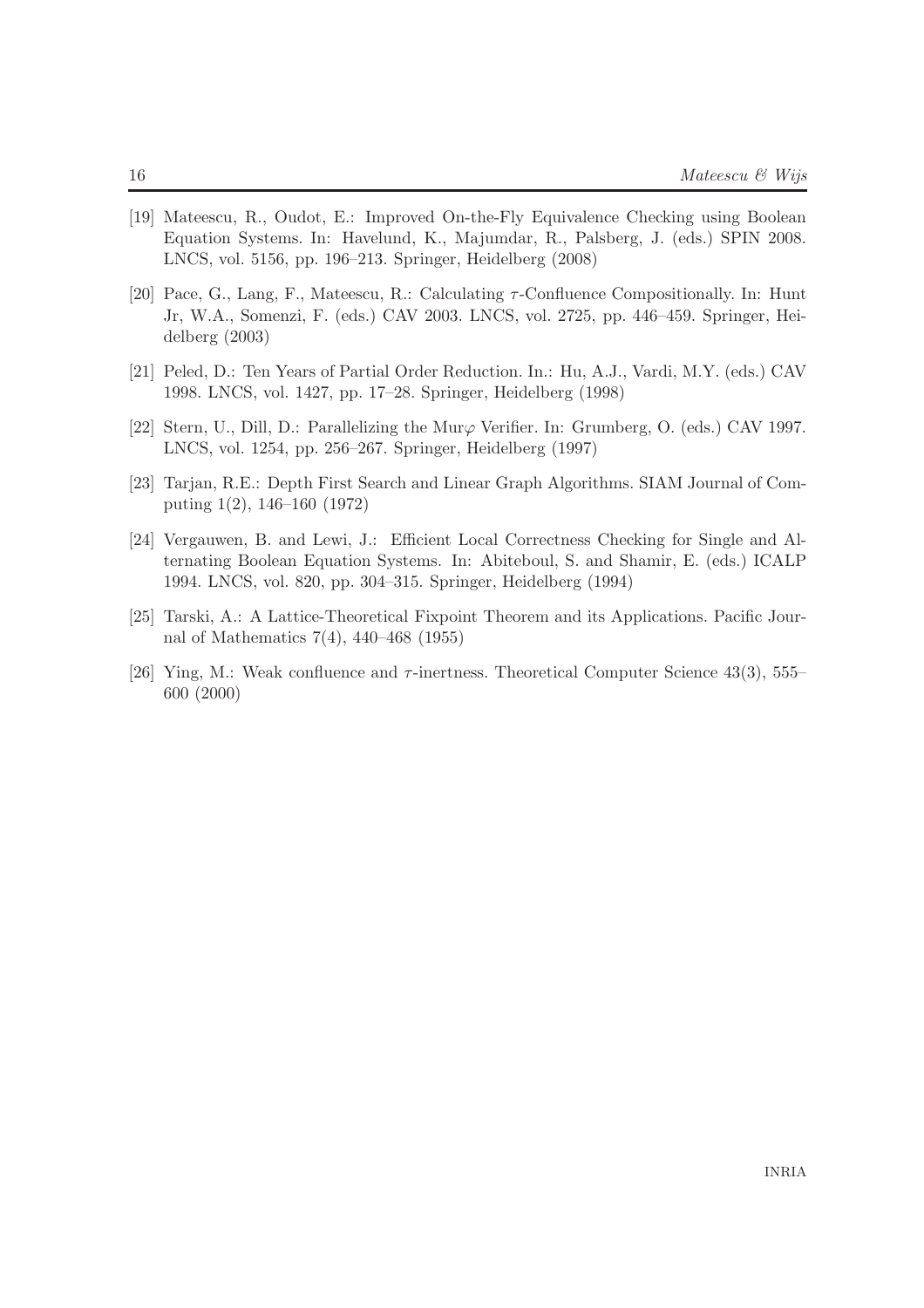## <span id="page-18-1"></span><span id="page-18-0"></span>A Encodings of the  $\tau$ -confluence variants

#### A.1 Individual encodings

**Encoding of R<sub>1</sub>** A direct encoding of the diagram  $R_1$  yields the BES below:

$$
\left\{ X_{s_1, s_2} \stackrel{\nu}{=} \bigwedge_{s_1 \stackrel{a}{\rightarrow} s_3} \bigvee_{s_2 \stackrel{\overline{a}}{\rightarrow} s_4} \bigvee_{s_3 \stackrel{\overline{r}_c}{\rightarrow} s_4} \text{true} \right\}_{s_1, s_2 \in \mathcal{S}, a \in \mathcal{A}}
$$

Simplifying the Bes such that every equation has a single boolean operator in its right-hand side yields the following Bes:

$$
\left\{\begin{array}{ccc} X_{s_1,s_2} & \stackrel{\nu}{=} & \bigwedge_{s_1\stackrel{a}{\to}s_3} Y_{s_2,s_3,a} \\ Y_{s_2,s_3,a} & \stackrel{\nu}{=} & \bigvee_{s_2\stackrel{\pi}{\to}s_4} Z_{s_3,s_4} \\ Z_{s_3,s_4} & \stackrel{\nu}{=} & \bigvee_{s_3\stackrel{\pi}{\to}s_4} \text{true} \end{array}\right\}_{s_1,s_2,s_3,s_4 \in \mathcal{S}, a \in \mathcal{A}}
$$

Encoding the  $\tau$ -closures using maximal fixed point variables produces the following Bes:

$$
\left\{\begin{array}{ccc} X_{s_1,s_2} & \xrightarrow{\nu} & \bigwedge_{s_1 \xrightarrow{s_3} } Y_{s_2,s_3,a} \\ Y_{s_2,s_3,a} & \xrightarrow{\nu} & (a = \tau \wedge Z_{s_3,s_2}) \vee \bigvee_{s_2 \xrightarrow{a} s_4 } Z_{s_3,s_4} \\ Z_{s_3,s_4} & \xrightarrow{\nu} & (s_3 = s_4) \vee \bigvee_{s_3 \xrightarrow{r} s_4 } X_{s_3,s_4} \end{array}\right\}_{s_1,s_2,s_3,s_4 \in \mathcal{S}, a \in \mathcal{A}}
$$

**Encoding of R<sub>2</sub>** A direct encoding of the diagram  $R_2$  yields the BES below:

$$
\left\{ X_{s_1, s_2} \stackrel{\nu}{=} \bigwedge_{s_1 \stackrel{a}{\rightarrow} s_3} \bigvee_{s_2 \stackrel{\overline{a}}{\rightarrow} s_2'' \stackrel{\tau^*}{\rightarrow} s_4} \bigvee_{s_3 \stackrel{\overline{c}}{\rightarrow} s_4} \text{true} \right\}_{s_1, s_2 \in \mathcal{S}, a \in \mathcal{A}}
$$

Simplifying the Bes such that every equation has a single boolean operator in its right-hand side yields the following Bes:

$$
\begin{cases}\nX_{s_1,s_2} & \stackrel{\nu}{=} \bigwedge_{s_1 \stackrel{a}{\to} s_3} Y_{s_2,s_3,a} \\
Y_{s_2,s_3,a} & \stackrel{\nu}{=} \bigvee_{s_2 \stackrel{\pi}{\to} s_2''} Z_{s_2'',s_3} \\
Z_{s_2'',s_3} & \stackrel{\nu}{=} \bigvee_{s_2'' \stackrel{\tau}{\to} s_4} U_{s_3,s_4} \\
U_{s_3,s_4} & \stackrel{\nu}{=} \bigvee_{s_3 \stackrel{\pi}{\to} s_4} \text{true}\n\end{cases}\n\right\}_{s_1,s_2,s_2'',s_3,s_4 \in \mathcal{S}, a \in \mathcal{A}
$$

Encoding the  $\tau$ -closures using maximal fixed point variables produces the following BES:

$$
\left\{\begin{array}{c}X_{s_1,s_2} \geq \lambda_{s_1\overset{a}{\to}s_3} Y_{s_2,s_3,a} \\ Y_{s_2,s_3,a} \geq (a=\tau\wedge Z_{s_2,s_3})\vee \bigvee_{s_2\overset{a}{\to}s_2'} Z_{s_2'',s_3} \\ Z_{s_2'',s_3} \geq U_{s_3,s_2''} \vee \bigvee_{s_2''\overset{\tau}{\to}s_4} Z'_{s_2'',s_3,s_4} \\ Z'_{s_2'',s_3,s_4} \geq X_{s_2'',s_4}\wedge Z_{s_4,s_3} \\ U_{s_3,s_2''} \geq (s_3=s_2'')\vee \bigvee_{s_3\overset{\tau}{\to}s_2''} X_{s_3,s_2''} \end{array}\right\}_{s_1,s_2,s_2'',s_3,s_4\in\mathcal{S},a\in\mathcal{A}}
$$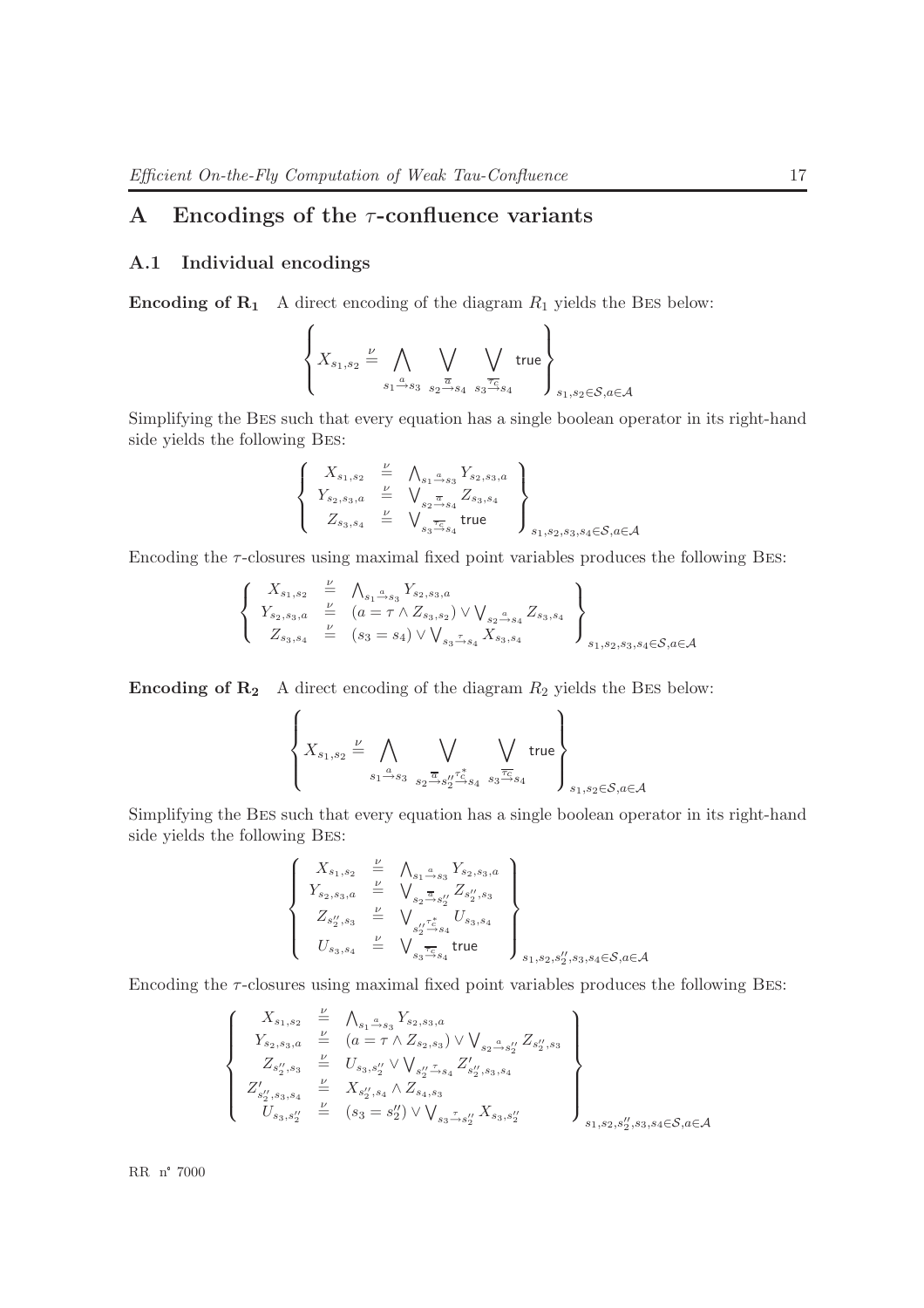**Encoding of R<sub>3</sub>** A direct encoding of the diagram  $R_3$  yields the BES below:

$$
\left\{X_{s_1,s_2} \stackrel{\nu}{=} \bigwedge_{s_1 \stackrel{a}{\rightarrow} s_3} \bigvee_{s_2 \stackrel{\tau_{c}^*}{\rightarrow} s_2' \stackrel{\overline{a}}{\rightarrow} s_4} \bigvee_{s_3 \stackrel{\overline{\tau_{c}}}{\rightarrow} s_4} \text{true}\right\}_{s_1,s_2 \in \mathcal{S}, a \in \mathcal{A}}
$$

Simplifying the Bes such that every equation has a single boolean operator in its right-hand side yields the following Bes:

 X<sup>s</sup>1,s<sup>2</sup> ν= V s1 <sup>a</sup>→s<sup>3</sup> Y<sup>s</sup>2,s3,a Y<sup>s</sup>2,s3,a ν= W s2 τ∗ →c s ′ 2 Zs ′ 2 ,s3,a Zs ′ 2 ,s3,a ν= W s ′ 2 <sup>a</sup>→s<sup>4</sup> U<sup>s</sup>3,s<sup>4</sup> U<sup>s</sup>3,s<sup>4</sup> ν= W s3→ τc s4 true s1,s2,s′ 2 ,s3,s4∈S,a∈A

Encoding the  $\tau$ -closures using maximal fixed point variables produces the following BES:

$$
\begin{cases}\nX_{s_1,s_2} & \stackrel{\nu}{=} \bigwedge_{s_1 \stackrel{a}{\to} s_3} Y_{s_2,s_3,a} \\
Y_{s_2,s_3,a} & \stackrel{\nu}{=} Z_{s_2,s_3,a} \lor \bigvee_{s_2 \stackrel{\tau}{\to} s'_2} Y'_{s_2,s'_2,s_3,a} \\
Y'_{s_2,s'_2,s_3,a} & \stackrel{\nu}{=} X_{s_2,s'_2} \land Y_{s'_2,s_3,a} \\
Z_{s'_2,s_3,a} & \stackrel{\nu}{=} (a = \tau \land U_{s_3,s'_2}) \lor \bigvee_{s'_2 \stackrel{a}{\to} s_4} U_{s_3,s_4} \\
U_{s_3,s_4} & \stackrel{\nu}{=} (s_3 = s_4) \lor \bigvee_{s_3 \stackrel{\tau}{\to} s_4} X_{s_3,s_4}\n\end{cases}
$$

**Encoding of R<sub>4</sub>** A direct encoding of the diagram  $R_4$  yields the BES below:

$$
\left\{X_{s_1,s_2} \stackrel{\nu}{=} \bigwedge_{s_1 \stackrel{a}{\rightarrow} s_3} \bigvee_{s_2 \stackrel{\tau^*_{\bullet}}{\rightarrow} s'_2 \stackrel{\overline{a}}{\rightarrow} s''_2 \stackrel{\tau^*_{\bullet}}{\rightarrow} s_4} \bigvee_{s_3 \stackrel{\overline{\tau}_{\bullet}}{\rightarrow} s_4} \text{true}\right\}_{s_1,s_2 \in \mathcal{S}, a \in \mathcal{A}}
$$

Simplifying the Bes such that every equation has a single boolean operator in its right-hand side yields the following Bes:

$$
\left\{\begin{array}{c} X_{s_1,s_2} & \stackrel{\nu}{=} \bigwedge_{s_1 \stackrel{a}{\to} s_3} Y_{s_2,s_3,a} \\ Y_{s_2,s_3,a} & \stackrel{\nu}{=} \bigvee_{s_2 \stackrel{\tau^*}{\to} s_2'} Z_{s_2',s_3,a} \\ Z_{s_2',s_3,a} & \stackrel{\nu}{=} \bigvee_{s_2' \stackrel{\pi}{\to} s_2''} U_{s_2'',s_3} \\ U_{s_2'',s_3} & \stackrel{\nu}{=} \bigvee_{s_2' \stackrel{\tau^*}{\to} s_4} V_{s_3,s_4} \\ V_{s_3,s_4} & \stackrel{\nu}{=} \bigvee_{s_3 \stackrel{\tau}{\to} s_4} \text{true} \end{array}\right\}_{s_1,s_2,s_2',s_3'',s_3,s_4 \in \mathcal{S}, a \in \mathcal{A}}
$$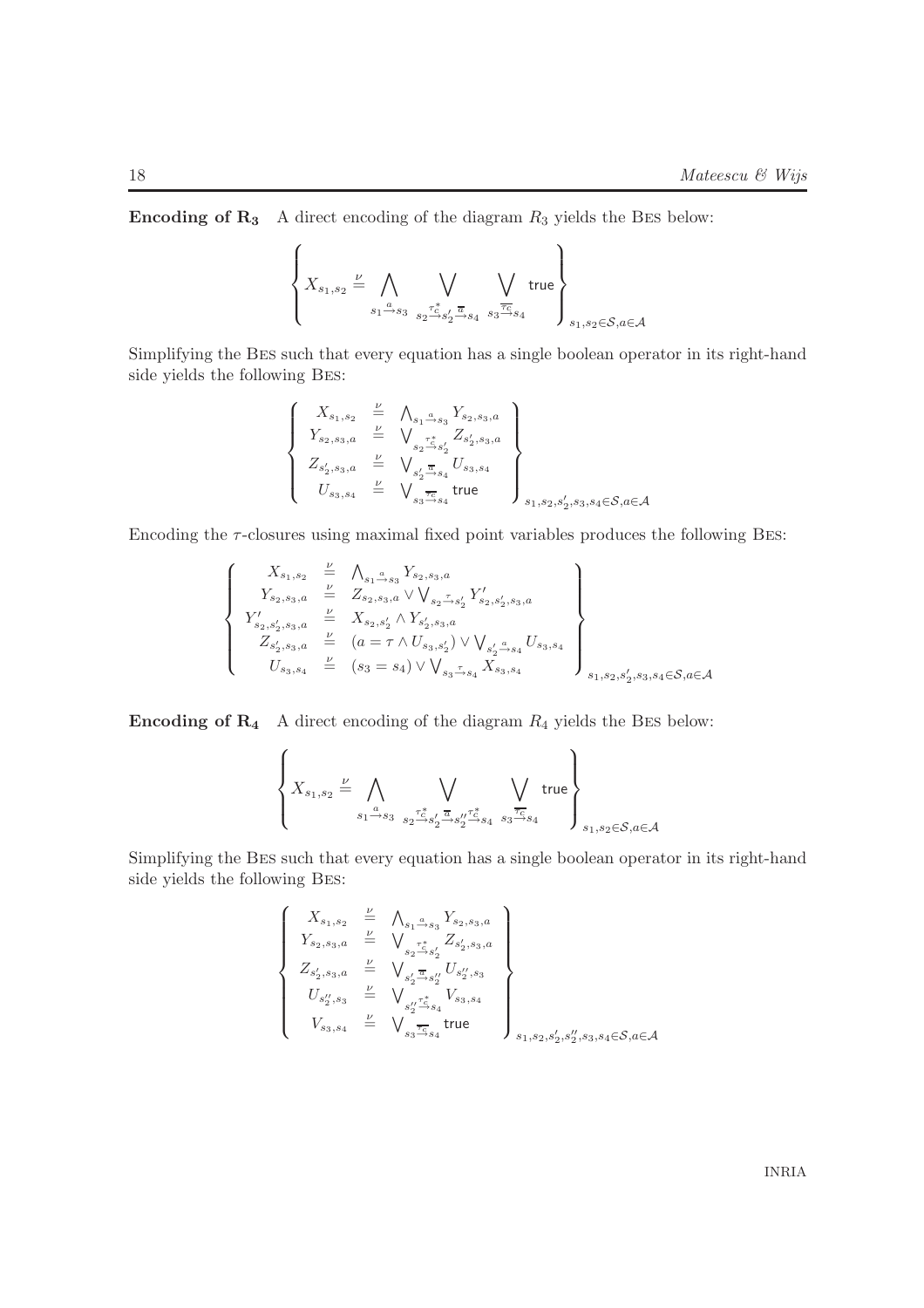Encoding the  $\tau$ -closures using maximal fixed point variables produces the following Bes:

$$
\begin{cases}\nX_{s_1,s_2} & \stackrel{\nu}{=} \bigwedge_{s_1 \stackrel{a}{\to} s_3} Y_{s_2,s_3,a} \\
Y_{s_2,s_3,a} & \stackrel{\nu}{=} Z_{s_2,s_3,a} \vee \bigvee_{s_2 \stackrel{\tau}{\to} s'_2} Y'_{s_2,s'_2,s_3,a} \\
Y'_{s_2,s'_2,s_3,a} & \stackrel{\nu}{=} X_{s_2,s'_2} \wedge Y_{s'_2,s_3,a} \\
Z_{s'_2,s_3,a} & \stackrel{\nu}{=} (a = \tau \wedge U_{s'_2,s_3}) \vee \bigvee_{s'_2 \stackrel{a}{\to} s'_2} U_{s''_2,s_3} \\
U_{s''_2,s_3} & \stackrel{\nu}{=} Y_{s_3,s''_2} \vee \bigvee_{s''_2 \stackrel{\tau}{\to} s_4} U'_{s''_2,s_3,s_4} \\
U'_{s_2,s_3,s_4} & \stackrel{\nu}{=} X_{s''_2,s_4} \wedge U_{s_4,s_3} \\
Y_{s_3,s_4} & \stackrel{\nu}{=} (s_3 = s_4) \vee \bigvee_{s_3 \stackrel{\tau}{\to} s_4} X_{s_3,s_4}\n\end{cases}
$$

**Encoding of R<sub>5</sub>** A direct encoding of the diagram  $R_5$  yields the BES below:

$$
\left\{ X_{s_1, s_2} \stackrel{\nu}{=} \bigwedge_{s_1 \stackrel{a}{\longrightarrow} s_3} \bigvee_{s_2 \stackrel{\overline{a}}{\longrightarrow} s_4} \bigvee_{s_3 \stackrel{\overline{r}_c^*}{\longrightarrow} s_4} \text{true} \right\}_{s_1, s_2 \in \mathcal{S}, a \in \mathcal{A}}
$$

Simplifying the Bes such that every equation has a single boolean operator in its right-hand side yields the following Bes:

$$
\left\{\begin{array}{ccl} X_{s_1,s_2} & \xleftarrow{\nu} & \bigwedge_{s_1\xrightarrow{s_3}}Y_{s_2,s_3,a} \\ Y_{s_2,s_3,a} & \xleftarrow{\nu} & \bigvee_{s_2\xrightarrow{\pi}s_4}Z_{s_3,s_4} \\ Z_{s_3,s_4} & \xleftarrow{\nu} & \bigvee_{s_3\xrightarrow{s_4}} \text{true} \end{array}\right\}_{s_1,s_2,s_3,s_4\in\mathcal{S},a\in\mathcal{A}}
$$

Encoding the  $\tau$ -closures using maximal fixed point variables produces the following BES:

$$
\left\{\begin{array}{c}X_{s_1,s_2} \stackrel{\nu}{=} \bigwedge_{s_1 \stackrel{a}{\to} s_3} Y_{s_2,s_3,a} \\ Y_{s_2,s_3,a} \stackrel{\nu}{=} (a = \tau \wedge Z_{s_3,s_2}) \vee \bigvee_{s_2 \stackrel{a}{\to} s_4} Z_{s_3,s_4} \\ Z_{s_3,s_4} \stackrel{\nu}{=} (s_3 = s_4) \vee \bigvee_{s_3 \stackrel{\tau}{\to} s'_3} Z'_{s_3,s'_3,s_4} \\ Z'_{s_3,s'_3,s_4} \stackrel{\nu}{=} X_{s_3,s'_3} \wedge Z_{s'_3,s_4} \end{array}\right\}_{s_1,s_2,s_3,s'_3,s_4 \in \mathcal{S}, a \in \mathcal{A}}
$$

**Encoding of R<sub>6</sub>** A direct encoding of the diagram  $R_6$  yields the BES below:

$$
\left\{ X_{s_1, s_2} \stackrel{\nu}{=} \bigwedge_{s_1 \stackrel{a}{\rightarrow} s_3} \bigvee_{s_2 \stackrel{\overline{a}}{\rightarrow} s'_2 \stackrel{\tau_c^*}{\rightarrow} s_4} \bigvee_{s_3 \stackrel{\tau_c^*}{\rightarrow} s_4} \text{true} \right\}_{s_1, s_2 \in \mathcal{S}, a \in \mathcal{A}}
$$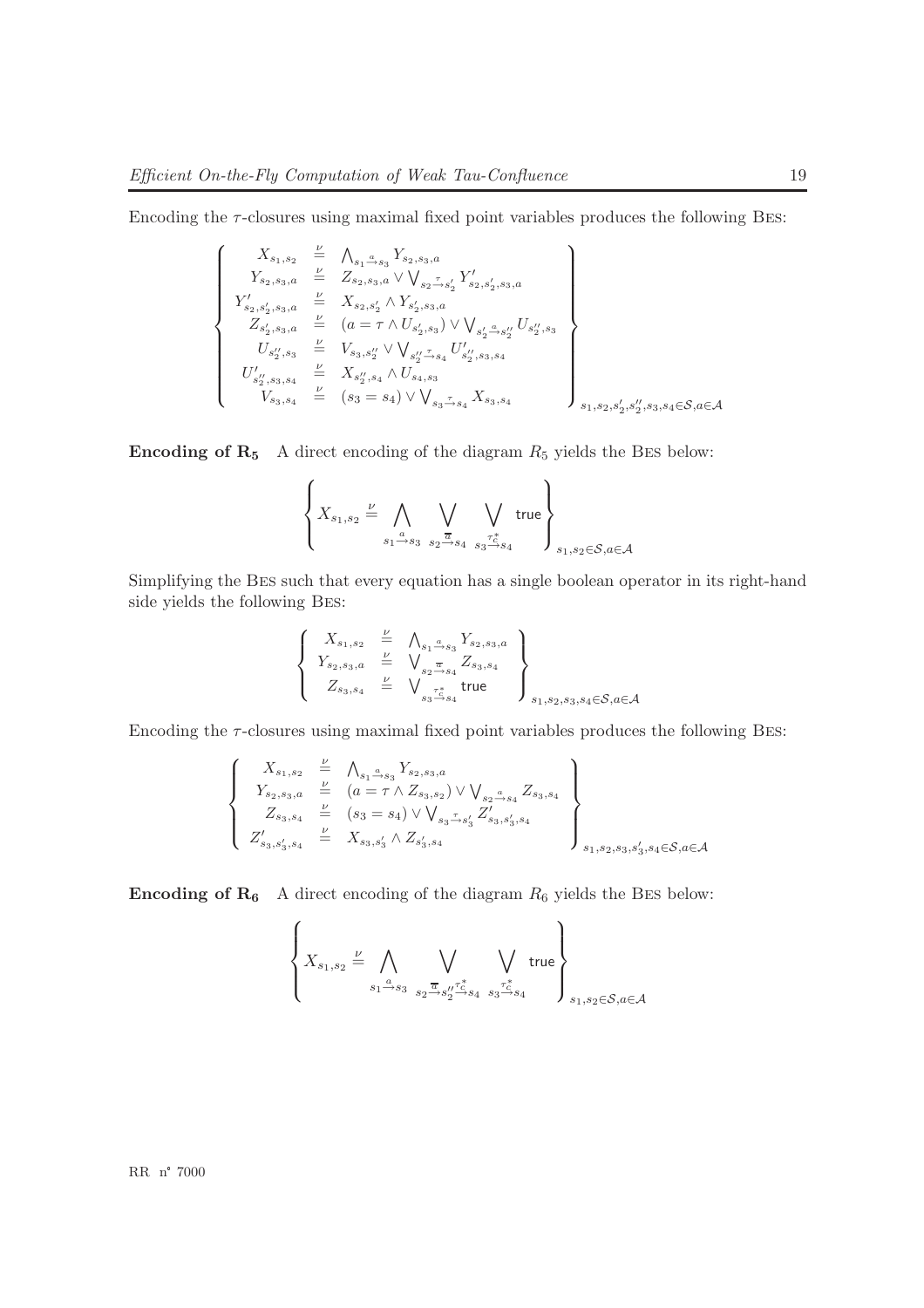Simplifying the Bes such that every equation has a single boolean operator in its right-hand side yields the following Bes:

$$
\begin{cases}\nX_{s_1,s_2} & \stackrel{\nu}{=} \bigwedge_{s_1 \stackrel{a}{\to} s_3} Y_{s_2,s_3,a} \\
Y_{s_2,s_3,a} & \stackrel{\nu}{=} \bigvee_{s_2 \stackrel{\pi}{\to} s_2''} Z_{s_2'',s_3} \\
Z_{s_2'',s_3} & \stackrel{\nu}{=} \bigvee_{s_2' \stackrel{\tau^*}{\to} s_4} U_{s_3,s_4} \\
U_{s_3,s_4} & \stackrel{\nu}{=} \bigvee_{s_3 \stackrel{\tau^*}{\to} s_4} \text{true}\n\end{cases}
$$

Encoding the  $\tau$ -closures using maximal fixed point variables produces the following BES:

$$
\begin{cases}\nX_{s_1,s_2} \stackrel{\nu}{=} \bigwedge_{s_1 \stackrel{a}{\to} s_3} Y_{s_2,s_3,a} \\
Y_{s_2,s_3,a} \stackrel{\nu}{=} (a = \tau \wedge Z_{s_2,s_3}) \vee \bigvee_{s_2 \stackrel{a}{\to} s_2''} Z_{s_2'',s_3} \\
Z_{s_2'',s_3} \stackrel{\nu}{=} U_{s_3,s_2''} \vee \bigvee_{s_2'' \stackrel{\tau}{\to} s_4} Z'_{s_2'',s_3,s_4} \\
Z'_{s_2'',s_3,s_4} \stackrel{\nu}{=} X_{s_2'',s_4} \wedge Z_{s_4,s_3} \\
U_{s_3,s_4} \stackrel{\nu}{=} X_{s_3,s_3'} \wedge U_{s_3',s_4}\n\end{cases}
$$
\n
$$
\left\{\n\begin{array}{ccc}\nX_{s_1,s_2} & \stackrel{\nu}{\to} & X_{s_3,s_3'} \wedge Z_{s_4,s_4} \\
U'_{s_3,s_4',s_4} & \stackrel{\nu}{\to} & X_{s_3,s_4'} \wedge U_{s_3',s_4}\n\end{array}\n\right\}_{s_1,s_2,s_2'',s_3,s_3',s_4 \in \mathcal{S}, a \in \mathcal{A}
$$

**Encoding of R<sub>7</sub>** A direct encoding of the diagram  $R_7$  yields the BES below:

$$
\left\{X_{s_1,s_2} \stackrel{\nu}{=} \bigwedge_{s_1 \stackrel{a}{\rightarrow} s_3} \bigvee_{s_2 \stackrel{\tau^*}{\rightarrow} s'_2 \stackrel{\overline{a}}{\rightarrow} s_4} \bigvee_{s_3 \stackrel{\tau^*}{\rightarrow} s_4} \text{true}\right\}_{s_1,s_2 \in \mathcal{S}, a \in \mathcal{A}}
$$

Simplifying the Bes such that every equation has a single boolean operator in its right-hand side yields the following Bes:

$$
\left\{\begin{array}{c} X_{s_1,s_2} \xrightarrow{\underline{\nu}} \quad {\bigwedge}_{s_1 \xrightarrow{\alpha}_{s_3}} Y_{s_2,s_3,a} \\ Y_{s_2,s_3,a} \xrightarrow{\underline{\nu}} \quad {\bigvee}_{s_2 \xrightarrow{\tau}_{s_2}^*} Z_{s_2',s_3,a} \\ Z_{s_2',s_3,a} \xrightarrow{\underline{\nu}} \quad {\bigvee}_{s_2' \xrightarrow{\pi}_{s_4}} U_{s_3,s_4} \\ U_{s_3,s_4} \xrightarrow{\underline{\nu}} \quad {\bigvee}_{s_3 \xrightarrow{\tau}_{s_4}^*} \text{true} \end{array}\right\}_{s_1,s_2,s_2',s_3,s_4 \in \mathcal{S}, a \in \mathcal{A}}
$$

Encoding the  $\tau$ -closures using maximal fixed point variables produces the following BES:

$$
\begin{Bmatrix}\nX_{s_1,s_2} & \xrightarrow{\nu} & \wedge_{s_1 \xrightarrow{s_3}} Y_{s_2,s_3,a} \\
Y_{s_2,s_3,a} & \xrightarrow{\nu} & Z_{s_2,s_3,a} \vee \bigvee_{s_2 \xrightarrow{\tau} s'_2} Y'_{s_2,s'_2,s_3,a} \\
Y'_{s_2,s'_2,s_3,a} & \xrightarrow{\nu} & X_{s_2,s'_2} \wedge Y_{s'_2,s_3,a} \\
Z_{s'_2,s_3,a} & \xrightarrow{\nu} & (a = \tau \wedge U_{s_3,s'_2}) \vee \bigvee_{s'_2 \xrightarrow{a} s_4} U_{s_3,s_4} \\
U_{s_3,s_4} & \xrightarrow{\nu} & (s_3 = s_4) \vee \bigvee_{s_3 \xrightarrow{\tau} s'_3} U'_{s_3,s'_3,s_4} \\
U'_{s_3,s'_3,s_4} & \xrightarrow{\nu} & X_{s_3,s'_3} \wedge U_{s'_3,s_4}\n\end{Bmatrix}_{s_1,s_2,s'_2,s_3,s'_3,s_4 \in S, a \in A}
$$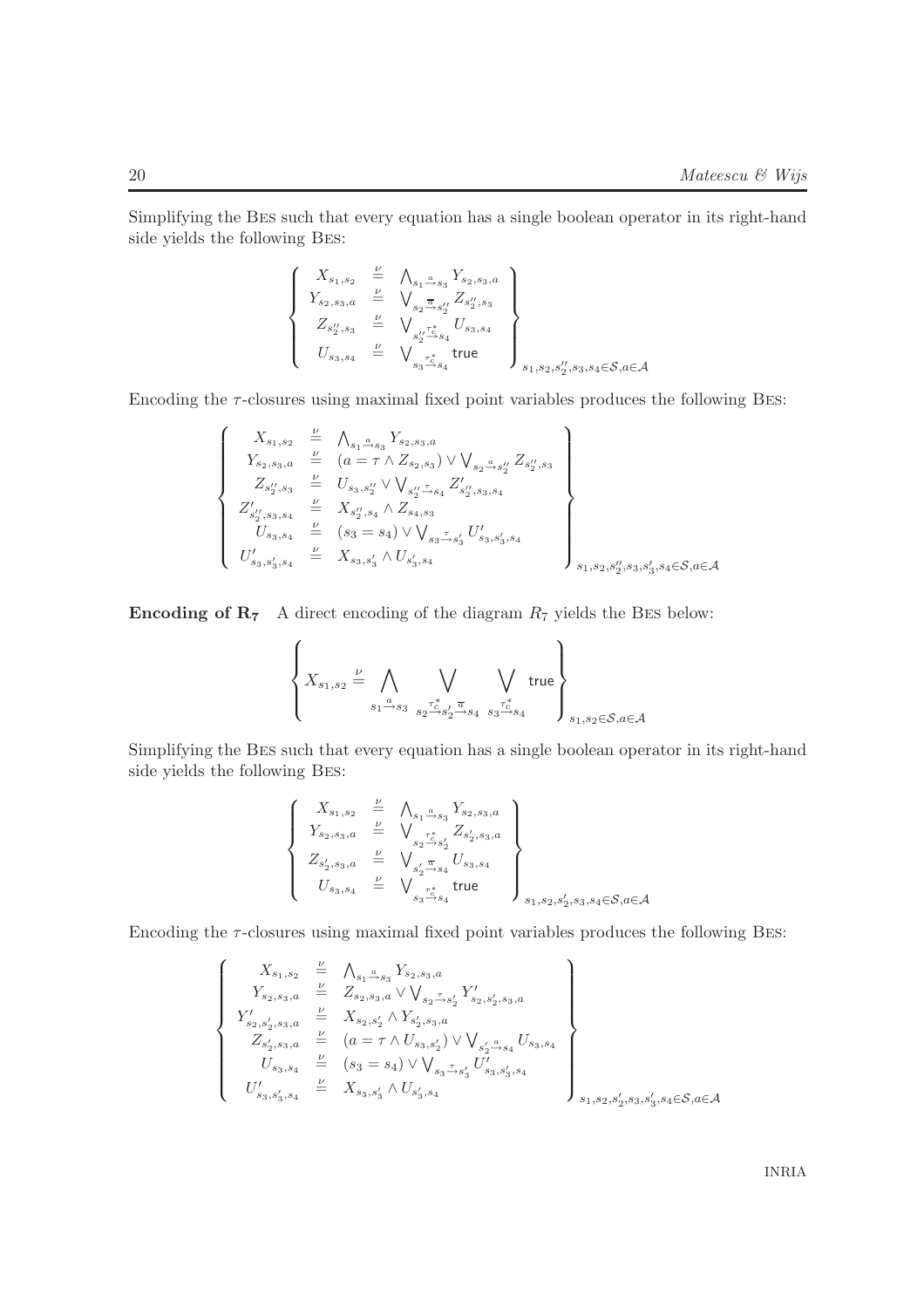#### <span id="page-22-0"></span>A.2 Hierarchical encodings

**Encoding of the path**  $R_1-R_2-R_4-R_8$  Combining the boolean formulas corresponding to the four diagrams  $R_1$ ,  $R_2$ ,  $R_4$ ,  $R_8$  yields the following:

$$
\left\{\begin{array}{ccccc}X_{s_1,s_2} & \stackrel{\nu}{=} & \bigwedge_{s_1\xrightarrow{a}s_3} & \left(\left(\bigvee_{s_2\xrightarrow{\overline{a}},s_4}\bigvee_{s_3\xrightarrow{\overline{r_c}}\text{true}}\right)\vee\right.\\ & & \left. \left(\bigvee_{s_2\xrightarrow{\overline{a}},s_2'\xrightarrow{\overline{r_c}}s_4}\bigvee_{s_3\xrightarrow{\overline{r_c}}s_4}\text{true}\right)\vee\right.\\ & & \left. \left(\bigvee_{s_2\xrightarrow{\overline{r_c}}s_2'\xrightarrow{\overline{a}},s_2'\xrightarrow{\overline{r_c}}s_4}\bigvee_{s_3\xrightarrow{\overline{r_c}}s_4}\text{true}\right)\vee\right.\\ & & \left. \left(\bigvee_{s_2\xrightarrow{\overline{r_c}}s_2'\xrightarrow{\overline{a}},s_2'\xrightarrow{\overline{r_c}}s_4}\bigvee_{s_3\xrightarrow{\overline{r_c}}s_4}\text{true}\right)\right) & \right\}_{s_1,s_2\in\mathcal{S}}\end{array}\right.
$$

Upon simplification and factorization of common disjunctive subformulas, the Bes above becomes as follows (note that  $s_4$  was renamed into  $s_2''$  in the first disjunct):

$$
\left\{\begin{array}{ccc} X_{s_1,s_2} & \stackrel{\nu}{=} & \bigwedge_{s_1 \stackrel{a}{\rightarrow} s_3} Y_{s_2,s_3,a} \\ Y_{s_2,s_3,a} & \stackrel{\nu}{=} & \bigvee_{s_2 \stackrel{\overline{a}}{\rightarrow} s_2^{\prime\prime}} \left(\bigvee_{s_3 \stackrel{\overline{\tau}_6}{\rightarrow} s_2^{\prime\prime}} \text{true} \vee \bigvee_{s_2^{\prime\prime} \stackrel{\tau^*}{\rightarrow} s_4} \bigvee_{s_3 \stackrel{\overline{\tau}_6}{\rightarrow} s_4} \text{true} \right) \vee \\ V_{s_2 \stackrel{\tau^*}{\rightarrow} s_2^{\prime}} \bigvee_{s_2^{\prime} \stackrel{\overline{a}}{\rightarrow} s_2^{\prime\prime}} \bigvee_{s_2^{\prime\prime} \stackrel{\tau^*}{\rightarrow} s_4} \left(\bigvee_{s_3 \stackrel{\overline{\tau}_6}{\rightarrow} s_4} \text{true} \vee \bigvee_{s_3 \stackrel{\tau^*}{\rightarrow} s_4} \text{true} \right)\end{array}\right\}_{s_1,s_2,s_3 \in \mathcal{S}, a \in \mathcal{A}}
$$

Further simplifications (absorption of the disjunct  $\bigvee_{s_3\overline{\tau}\underset{s}{\to}_{s_4}}$  true by  $\bigvee_{s_3\overline{\tau}\underset{s}{\to}_{s_4}}$  true and factoring  $\tau$ -closures apart into equations) yield the following BES:

$$
\left\{\begin{array}{c} X_{s_1,s_2} \stackrel{\nu}{=} \bigwedge_{s_1 \xrightarrow{s} s_3} Y_{s_2,s_3,a} \\ Y_{s_2,s_3,a} \stackrel{\nu}{=} \left(\bigvee_{s_2 \xrightarrow{s} s_2'} Z_{s_2',s_3} \right) \vee U_{s_2,s_3,a} \\ Z_{s_2',s_3} \stackrel{\nu}{=} \bigvee_{s_3,s_2'} \vee \bigvee_{s_2' \xrightarrow{\tau^*_{c}} s_4} V_{s_3,s_4} \\ V_{s_3,s_4} \stackrel{\nu}{=} \bigvee_{s_2 \xrightarrow{\tau^*_{c}} s_2} \bigvee_{s_2' \xrightarrow{\pi_{s_2'}}} W_{s_2',s_3} \\ W_{s_2',s_3} \stackrel{\nu}{=} \bigvee_{s_2' \xrightarrow{\tau^*_{c}} s_4} S_{s_3,s_4} \\ S_{s_3,s_4} \stackrel{\nu}{=} \bigvee_{s_3 \xrightarrow{\tau^*_{c}} s_4} \text{true} \end{array}\right\}_{s_1,s_2,s_2'',s_3,s_4 \in \mathcal{S}, a \in \mathcal{A}}
$$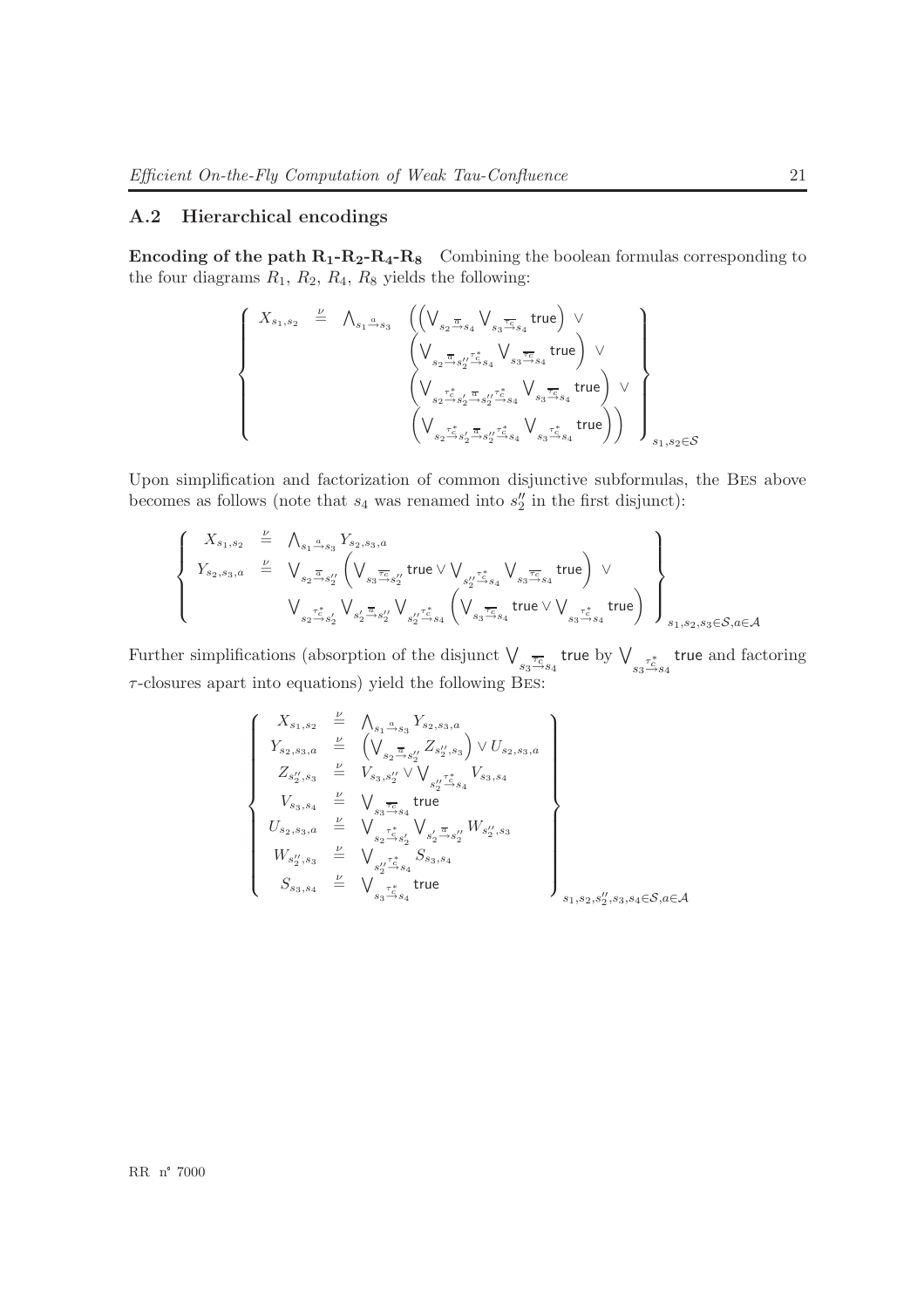Finally, after encoding  $\tau$ -closures using boolean equations, we obtain the BES below:

$$
\begin{cases}\nX_{s_1,s_2} & \stackrel{\nu}{=} \bigwedge_{s_1 \xrightarrow{\alpha}_{s_3}} Y_{s_2,s_3,a} \\
Y_{s_2,s_3,a} & \stackrel{\nu}{=} (a = \tau \wedge Z_{s_2,s_3}) \vee \left( \bigvee_{s_2 \xrightarrow{\alpha}_{s_2}} Z_{s_2'',s_3} \right) \vee U_{s_2,s_3,a} \\
Z_{s_2'',s_4} & \stackrel{\nu}{=} Y_{s_3,s_2''} \vee \bigvee_{s_2'' \xrightarrow{r}_{s_4}} Z'_{s_2'',s_4,s_3} \\
Z'_{s_2'',s_4,s_3} & \stackrel{\nu}{=} X_{s_2'',s_4} \wedge Z_{s_4,s_3} \\
V_{s_3,s_2''} & \stackrel{\nu}{=} (s_3 = s_2'') \vee \bigvee_{s_3 \xrightarrow{\tau}_{s_2''}} X_{s_3,s_2''} \\
U_{s_2,s_3,a} & \stackrel{\nu}{=} (a = \tau \wedge W_{s_2,s_3}) \vee \left( \bigvee_{s_2 \xrightarrow{\alpha}_{s_2''}} W_{s_2'',s_3} \right) \vee \bigvee_{s_2 \xrightarrow{\tau}_{s_2}} U'_{s_2,s_2',s_3,a} \\
W_{s_2'',s_3} & \stackrel{\nu}{=} X_{s_2,s_2'} \wedge U_{s_2'',s_4} W'_{s_2'',s_4,s_3} \\
W'_{s_2'',s_4,s_3} & \stackrel{\nu}{=} X_{s_2'',s_4} \wedge W_{s_4,s_3} \\
S_{s_3,s_2''} & \stackrel{\nu}{=} (s_3 = s_2'') \vee \bigvee_{s_3 \xrightarrow{\tau}_{s_3}} S'_{s_3,s_3',s_2''} \\
s_3, s_3', s_4 \in S,\n\end{cases}
$$
\n
$$
\begin{cases}\n\frac{X_{s_1,s_2} & \stackrel{\nu}{\nu} \\
\frac{X_{s_2,s_3}}{X_{s_3,s_3'} & \stackrel{\nu}{\nu} \\
\frac{X_{s_2,s_4}}{X_{s_3,s_4'}} & \stackrel{\nu}{\nu} \\
\frac{X_{s_2,s_4}}{X_{s_3,s_4'}} & \stackrel{\nu}{\nu} \\
\frac{X_{s_2,s_4}}{X_{s_2,s
$$

**Encoding of the path R<sub>1</sub>-R<sub>5</sub>-R<sub>6</sub>-R<sub>8</sub>** Combining the boolean formulas corresponding to the four diagrams  $R_1$ ,  $R_5$ ,  $R_6$ ,  $R_8$  yields the following:

$$
\left\{\begin{array}{ccl}X_{s_1,s_2}&\stackrel{\nu}{=}&\bigwedge_{s_1\xrightarrow{\alpha}s_3}&\left(\left(\bigvee_{s_2\xrightarrow{\overline{\alpha}}s_4}\bigvee_{s_3\xrightarrow{\overline{\tau_{\circ}}s_4}\text{true}\right)\;\vee\right.\\&\left.\left(\bigvee_{s_2\xrightarrow{\overline{\alpha}}s_4}\bigvee_{s_3\xrightarrow{\overline{\zeta}}s_4}\text{true}\right)\;\vee\right.\\&\left.\left(\bigvee_{s_2\xrightarrow{\overline{\alpha}}s_2'\xrightarrow{\tau_{\circ}^*s_4}}\bigvee_{s_3\xrightarrow{\overline{\zeta}}s_4}\text{true}\right)\;\vee\right.\\&\left.\left(\bigvee_{s_2\xrightarrow{\overline{\alpha}}s_2'\xrightarrow{\overline{\alpha}}s_2'\xrightarrow{\overline{\alpha}}s_4'\xrightarrow{\tau_{\circ}^*s_4}}\text{true}\right)\right)\end{array}\right\}_{s_1,s_2\in\mathcal{S}}
$$

Upon simplification and factorization of common disjunctive subformulas, the Bes above becomes as follows (note that  $s_4$  was renamed into  $s_2''$  in the first and second disjunct):

$$
\left\{\begin{array}{ccc} X_{s_1,s_2}&\stackrel{\nu}{=}&\bigwedge_{s_1\stackrel{a}{\to}s_3}Y_{s_2,s_3,a}\\ Y_{s_2,s_3,a}&\stackrel{\nu}{=}&\bigvee_{s_2\stackrel{\pi}{\to}s_2''}\left(\bigvee_{s_3\stackrel{\pi}{\to}s_2''}\text{true}\vee\bigvee_{s_3\stackrel{\tau^*}{\to}s_3''}\text{true}\vee\bigvee_{s_2''\stackrel{\tau^*}{\to}s_4}\bigvee_{s_3\stackrel{\tau^*}{\to}s_4}\text{true}\end{array}\right]\ \vee \left\}_{\substack{s_1,s_2,s_3\in\mathcal{S},a\in\mathcal{A} \\ s_1,s_2,s_3\in\mathcal{S},a\in\mathcal{A}}} \right.
$$

Further simplifications (absorption of the disjunct  $\bigvee_{s_3 \stackrel{\overline{\tau_c}}{\rightarrow} s_2''}$  true by  $\bigvee_{s_3 \stackrel{\tau_c^*}{\rightarrow} s_2''}$ true and factoring  $\tau$ -closures apart into equations) yield the following BES:

$$
\begin{cases}\nX_{s_1,s_2} & \stackrel{\nu}{=} \bigwedge_{s_1 \stackrel{a}{\to} s_3} Y_{s_2,s_3,a} \\
Y_{s_2,s_3,a} & \stackrel{\nu}{=} Z_{s_2,s_3,a} \vee \bigvee_{s_2 \stackrel{\tau}{\to} s_2'} Z_{s_2',s_3,a} \\
Z_{s_2',s_3,a} & \stackrel{\nu}{=} \bigvee_{s_2' \stackrel{\pi}{\to} s_2''} U_{s_2'',s_3} \\
U_{s_2'',s_3} & \stackrel{\nu}{=} V_{s_3,s_2''} \vee \bigvee_{s_2'' \stackrel{\tau}{\subset} s_4} V_{s_3,s_4} \\
V_{s_3,s_4} & \stackrel{\nu}{=} \bigvee_{s_3 \stackrel{\tau}{\to} s_4} \text{true} \\
\end{cases}
$$

INRIA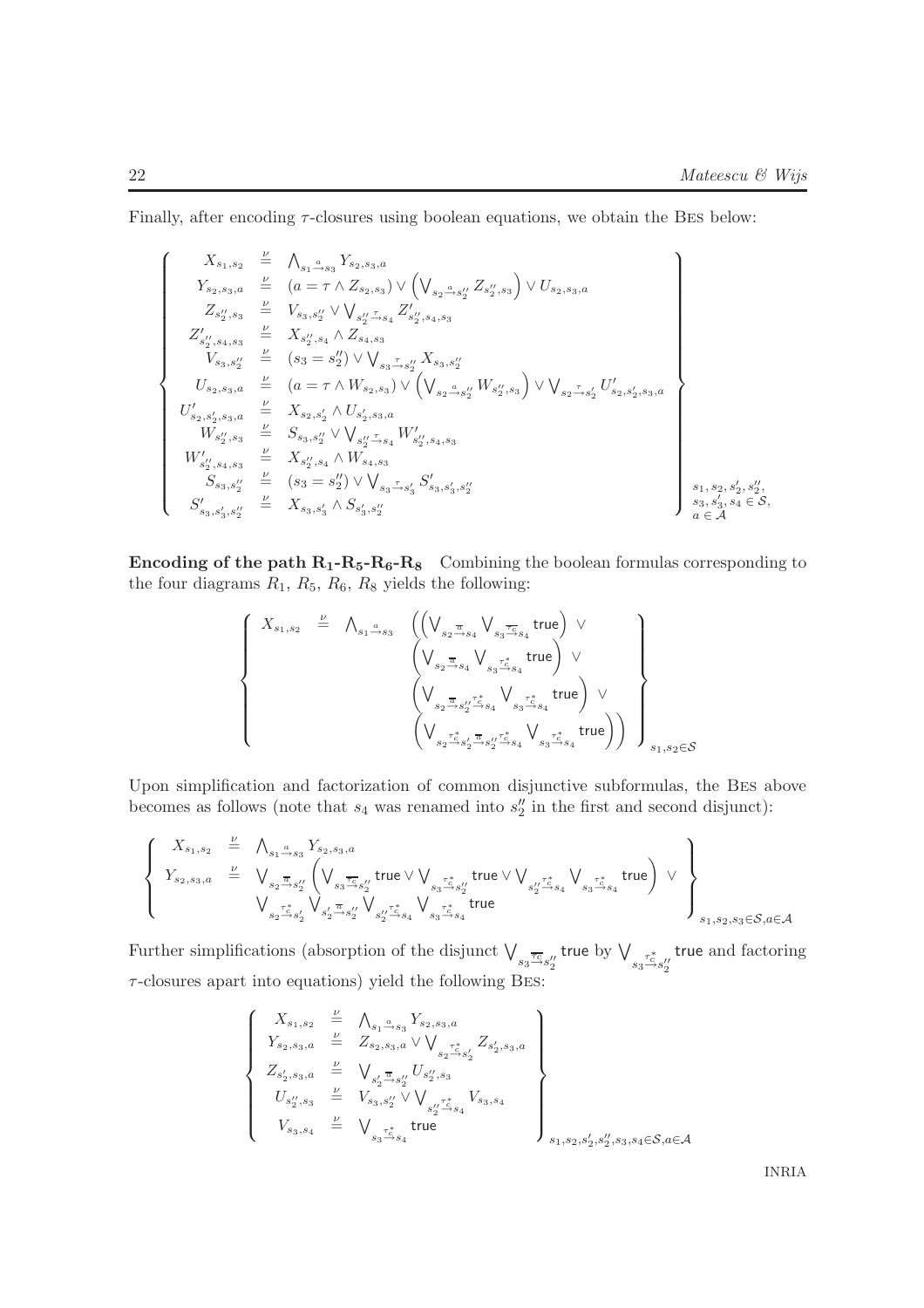Finally, after encoding  $\tau$ -closures using boolean equations, we obtain a BES identical to the encoding of  $R_8$ :

$$
\begin{cases}\nX_{s_1,s_2} & \stackrel{\nu}{=} \bigwedge_{s_1 \stackrel{a}{\to} s_3} Y_{s_2,s_3,a} \\
Y_{s_2,s_3,a} & \stackrel{\nu}{=} Z_{s_2,s_3,a} \vee \bigvee_{s_2 \stackrel{\tau}{\to} s'_2} Y'_{s_2,s'_2,s_3,a} \\
Y'_{s_2,s'_2,s_3,a} & \stackrel{\nu}{=} X_{s_2,s'_2} \wedge Y_{s'_2,s_3,a} \\
Z_{s'_2,s_3,a} & \stackrel{\nu}{=} (a = \tau \wedge U_{s'_2,s_3}) \vee \bigvee_{s'_2 \stackrel{a}{\to} s''_2} U_{s''_2,s_3} \\
U'_{s''_2,s_3} & \stackrel{\nu}{=} Y_{s_3,s''_2} \vee \bigvee_{s''_2 \stackrel{\tau}{\to} s_4} U'_{s''_2,s_4,s_3} \\
U'_{s_2,s_4,s_3} & \stackrel{\nu}{=} X_{s_2',s_4} \wedge U_{s_4,s_3} \\
V_{s_3,s_4} & \stackrel{\nu}{=} X_{s_3,s'_3} \wedge V_{s'_3,s_4}\n\end{cases}
$$
\n
$$
\begin{cases}\nX_{s_1,s_2} & \stackrel{\nu}{\to} \\
\downarrow \\
s_1, s_2, s'_2, s''_2, s_3, s'_3, s_4 \in S, a \in A\n\end{cases}
$$

**Encoding of the path**  $R_1-R_5-R_7-R_8$  Combining the boolean formulas corresponding to the four diagrams  $R_1$ ,  $R_5$ ,  $R_7$ ,  $R_8$  yields the following:

$$
\left\{\begin{array}{ccl}X_{s_1,s_2}&\stackrel{\nu}{=}&\bigwedge_{s_1\stackrel{a}{\rightarrow}s_3}\right.\left(\left(\bigvee_{\stackrel{\pi}{s_2\stackrel{a}{\rightarrow}s_4}}\bigvee_{\stackrel{\pi}{s_3\stackrel{r_*}{\rightarrow}s_4}}\text{true}\right)\;\vee\\ & & & & \left(\bigvee_{\stackrel{\pi}{s_2\stackrel{a}{\rightarrow}s_4}}\bigvee_{\stackrel{\pi^*_s}{s_3\stackrel{r_*}{\rightarrow}s_4}}\text{true}\right)\;\vee\\ & & & & \left(\bigvee_{\stackrel{\pi^*_s}{s_2\stackrel{r_*}{\rightarrow}s_2'\stackrel{\pi}{\rightarrow}s_4}}\bigvee_{\stackrel{\pi^*_s}{s_3\stackrel{r_*}{\rightarrow}s_4}}\text{true}\right)\;\vee\\ & & & & \left(\bigvee_{\stackrel{\pi^*_s}{s_2\stackrel{r_*}{\rightarrow}s_2'\stackrel{\pi}{\rightarrow}s_2'\stackrel{\pi^*_s}{\rightarrow}s_4}}\bigvee_{\stackrel{\pi^*_s}{s_3\stackrel{r_*}{\rightarrow}s_4}}\text{true}\right)\right)\end{array}\right\}_{s_1,s_2\in\mathcal{S}}
$$

Upon simplification and factorization of common disjunctive subformulas, the Bes above becomes as follows (note that  $s_4$  was renamed into  $s_2''$  in the first and second disjunct):

$$
\left\{\begin{array}{ccc} X_{s_1,s_2} & \stackrel{\nu}{=} & \bigwedge_{s_1 \stackrel{a}{\rightarrow} s_3} Y_{s_2,s_3,a} \\ Y_{s_2,s_3,a} & \stackrel{\nu}{=} & \bigvee_{s_2 \stackrel{\overline{a}}{\rightarrow} s_2^{\prime\prime}} \left(\bigvee_{s_3 \stackrel{\overline{\tau}_c}{\rightarrow} s_2^{\prime\prime}} \text{true} \vee \bigvee_{s_3 \stackrel{\tau^*_c}{\rightarrow} s_2^{\prime\prime}} \text{true} \right) \vee \\ V_{s_2 \stackrel{\tau^*_c}{\rightarrow} s_2^{\prime}} \bigvee_{s_2^{\prime} \stackrel{\overline{a}}{\rightarrow} s_2^{\prime\prime}} \left(\bigvee_{s_3 \stackrel{\tau^*_c}{\rightarrow} s_2^{\prime\prime}} \text{true} \vee \bigvee_{s_2^{\prime\prime} \stackrel{\tau^*_c}{\rightarrow} s_4} \bigvee_{s_3 \stackrel{\tau^*_c}{\rightarrow} s_4} \text{true}\right) \end{array}\right\} \right\}_{s_1,s_2,s_3 \in \mathcal{S}, a \in \mathcal{A}
$$

Further simplifications (absorption of the disjunct  $\bigvee_{s_3 \stackrel{\overline{\tau_c}}{\rightarrow} s_2''}$  true by  $\bigvee_{s_3 \stackrel{\tau_c^*}{\rightarrow} s_2''}$ true and factoring  $\tau$ -closures apart into equations) yield the following BES:

$$
\left\{\begin{array}{c} X_{s_1,s_2} \xrightarrow{\nu} \left(\bigvee_{s_1\xrightarrow{a}s_3} Y_{s_2,s_3,a} \right.\hspace{1cm} \\ Y_{s_2,s_3,a} \xrightarrow{\nu} \left(\bigvee_{s_2\xrightarrow{\overline{a}}s_2''} Z_{s_3,s_2''}\right) \vee U_{s_2,s_3,a} \\ Z_{s_3,s_2''} \xrightarrow{\nu} \left.\bigvee_{s_3\xrightarrow{\tau^*_{s}s_2''} \atop{S_2\xrightarrow{\tau^*_{s}}}} \bigvee_{s_2'\xrightarrow{\overline{a}}s_2''} V_{s_2'',s_3} \right.\hspace{1cm} \\ V_{s_2'',s_3} \xrightarrow{\nu} \left.\begin{array}{ccc} \left.\bigvee_{s_2\xrightarrow{\tau^*_{s}}} \left(\bigvee_{s_2'\xrightarrow{\overline{a}}s_2''} V_{s_2'',s_3} \right.\right. \\ \left.\bigvee_{s_2''\xrightarrow{\tau^*_{s}} } Z_{s_3,s_4} \right. \end{array}\right\}_{s_1,s_2,s_2'',s_3,s_4 \in \mathcal{S}, a \in \mathcal{A}} \end{array}\right.
$$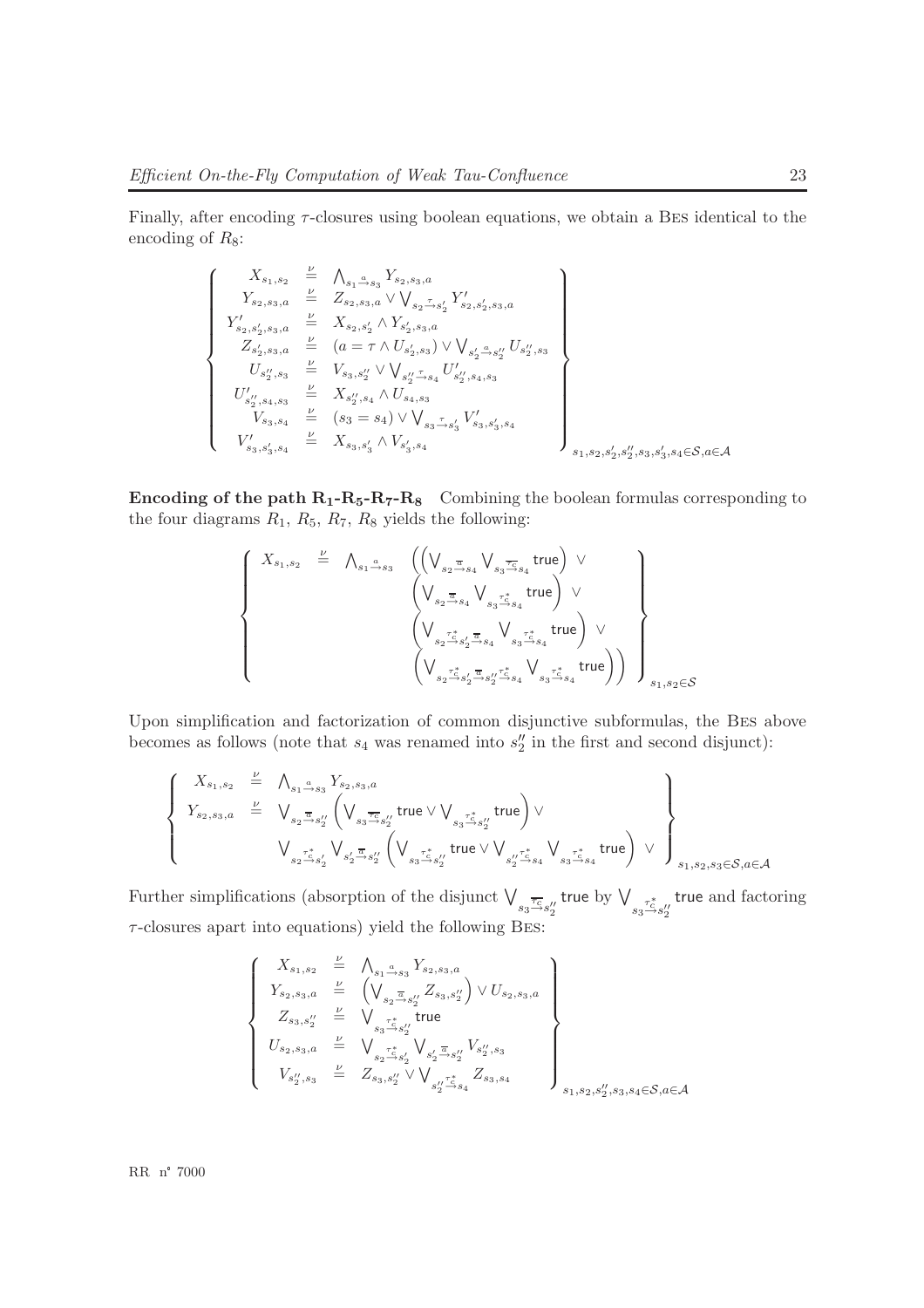Finally, after encoding  $\tau$ -closures using boolean equations, we obtain the BES below:

$$
\begin{cases}\nX_{s_1,s_2} & \stackrel{\nu}{=} \bigwedge_{s_1 \stackrel{a}{\rightarrow} s_3} Y_{s_2,s_3,a} \\
Y_{s_2,s_3,a} & \stackrel{\nu}{=} (a = \tau \wedge Z_{s_3,s_2}) \vee \left( \bigvee_{s_2 \stackrel{a}{\rightarrow} s_2''} Z_{s_3,s_2''} \right) \vee U_{s_2,s_3,a} \\
Z_{s_3,s_2''} & \stackrel{\nu}{=} (s_3 = s_2'') \vee \bigvee_{s_3 \stackrel{\tau}{\rightarrow} s_3'} Z'_{s_3,s_3',s_2''} \\
Z'_{s_3,s_3',s_2''} & \stackrel{\nu}{=} X_{s_3,s_3'} \wedge Z_{s_3',s_2''} \\
U_{s_2,s_3,a} & \stackrel{\nu}{=} (a = \tau \wedge V_{s_2,s_3}) \vee \left( \bigvee_{s_2 \stackrel{a}{\rightarrow} s_2''} V_{s_2',s_3} \right) \vee \bigvee_{s_2 \stackrel{\tau}{\rightarrow} s_2'} U'_{s_2,s_2',s_3,a} \\
U'_{s_2',s_3,a} & \stackrel{\nu}{=} Z_{s_3,s_2''} \vee \bigvee_{s_2'' \stackrel{\tau}{\rightarrow} s_4} V'_{s_2'',s_4,s_3} \\
V'_{s_2'',s_4,s_3} & \stackrel{\nu}{=} X_{s_2'',s_4} \wedge V_{s_4,s_3}\n\end{cases}
$$

**Encoding of the path**  $R_1-R_3-R_4-R_8$  Combining the boolean formulas corresponding to the four diagrams  $R_1$ ,  $R_3$ ,  $R_4$ ,  $R_8$  yields the following:

$$
\left\{\begin{array}{ccl}X_{s_1,s_2}&\stackrel{\nu}{=}&\bigwedge_{s_1\stackrel{a}{\rightarrow}s_3}\;\left(\left(\bigvee_{s_2\stackrel{\overline{\alpha}}{\rightarrow}s_4}\bigvee_{s_3\stackrel{\overline{\gamma_c}}{\rightarrow}s_4}\text{true}\right)\;\vee\right.\\&\left.\left(\bigvee_{s_2\stackrel{\tau_c^*}{\rightarrow}s_2'\stackrel{\overline{\alpha}}{\rightarrow}s_4}\bigvee_{s_3\stackrel{\overline{\gamma_c}}{\rightarrow}s_4}\text{true}\right)\;\vee\right.\\&\left.\left(\bigvee_{s_2\stackrel{\tau_c^*}{\rightarrow}s_2'\stackrel{\overline{\alpha}}{\rightarrow}s_2'\stackrel{\tau_c^*}{\rightarrow}s_4}\bigvee_{s_3\stackrel{\overline{\gamma_c}}{\rightarrow}s_4}\text{true}\right)\;\vee\right\}\\\left(\bigvee_{s_2\stackrel{\tau_c^*}{\rightarrow}s_2'\stackrel{\overline{\alpha}}{\rightarrow}s_2'\stackrel{\tau_c^*}{\rightarrow}s_4}\bigvee_{s_3\stackrel{\tau_c^*}{\rightarrow}s_4}\text{true}\right)\right)\end{array}\right\}_{s_1,s_2\in\mathcal{S}}
$$

Upon simplification and factorization of common disjunctive subformulas, the Bes above becomes as follows (note that  $s_4$  was renamed into  $s_2''$  in the second disjunct):

$$
\left\{\begin{array}{ccc} X_{s_1,s_2} & \stackrel{\nu}{=} & \bigwedge_{s_1 \stackrel{a}{\rightarrow} s_3} Y_{s_2,s_3,a} \\ Y_{s_2,s_3,a} & \stackrel{\nu}{=} & \left(\bigvee_{s_2 \stackrel{\pi}{\rightarrow} s_4} \bigvee_{s_3 \stackrel{\pi}{\rightarrow} s_4} \text{true} \right) \vee \\ & & \bigvee_{s_2 \stackrel{\tau^*}{\rightarrow} s_2'} \bigvee_{s_2' \stackrel{\pi}{\rightarrow} s_2''} \left( \bigvee_{s_3 \stackrel{\pi}{\rightarrow} s_2''} \text{true} \vee \bigvee_{s_2'' \stackrel{\tau^*}{\rightarrow} s_4} \left( \bigvee_{s_3 \stackrel{\pi}{\rightarrow} s_4} \text{true} \vee \bigvee_{s_3 \stackrel{\tau^*}{\rightarrow} s_4} \text{true} \right) \right) \end{array}\right\} \mathop{\rm s_1, s_2,} {s_1, s_2,} \label{eq:3}
$$

Further simplifications (absorption of the disjunct  $\bigvee_{s_3} \frac{1}{\tau_{\infty}} s_4$  true by  $\bigvee_{s_3} \frac{1}{\tau_{\infty}} s_4$  true and factoring  $\tau$ -closures apart into equations) yield the following BES:

$$
\left\{\begin{array}{c} X_{s_1,s_2} \xrightarrow{\nu} \left\langle \bigvee_{s_1 \xrightarrow{\alpha}_{s_3}} Y_{s_2,s_3,a} \right. \\ Y_{s_2,s_3,a} \xrightarrow{\nu} \left( \bigvee_{s_2 \xrightarrow{\alpha}_{s_4}} Z_{s_3,s_4} \right) \vee U_{s_2,s_3,a} \\ Z_{s_3,s_4} \xrightarrow{\nu} \left\langle \bigvee_{s_3 \xrightarrow{\tau}_{s_4}} Y_{s_2} \right. \\ U_{s_2,s_3,a} \xrightarrow{\nu} \left\langle \bigvee_{s_2 \xrightarrow{\tau}_{s_2}^*} \bigvee_{s_2' \xrightarrow{\alpha}_{s_2}^*} Y_{s_2'',s_3} \right. \\ V_{s_2'',s_3} \xrightarrow{\nu} \left. Z_{s_3,s_2''} \vee \bigvee_{s_2'' \xrightarrow{\tau}_{s_4}^*} W_{s_3,s_4} \right. \\ W_{s_3,s_4} \xrightarrow{\nu} \left. \bigvee_{s_3 \xrightarrow{\tau}_{s_4}^*} \text{true} \right\}_{s_1,s_2,s_2'',s_3,s_4 \in \mathcal{S}, a \in \mathcal{A}} \end{array} \right\}
$$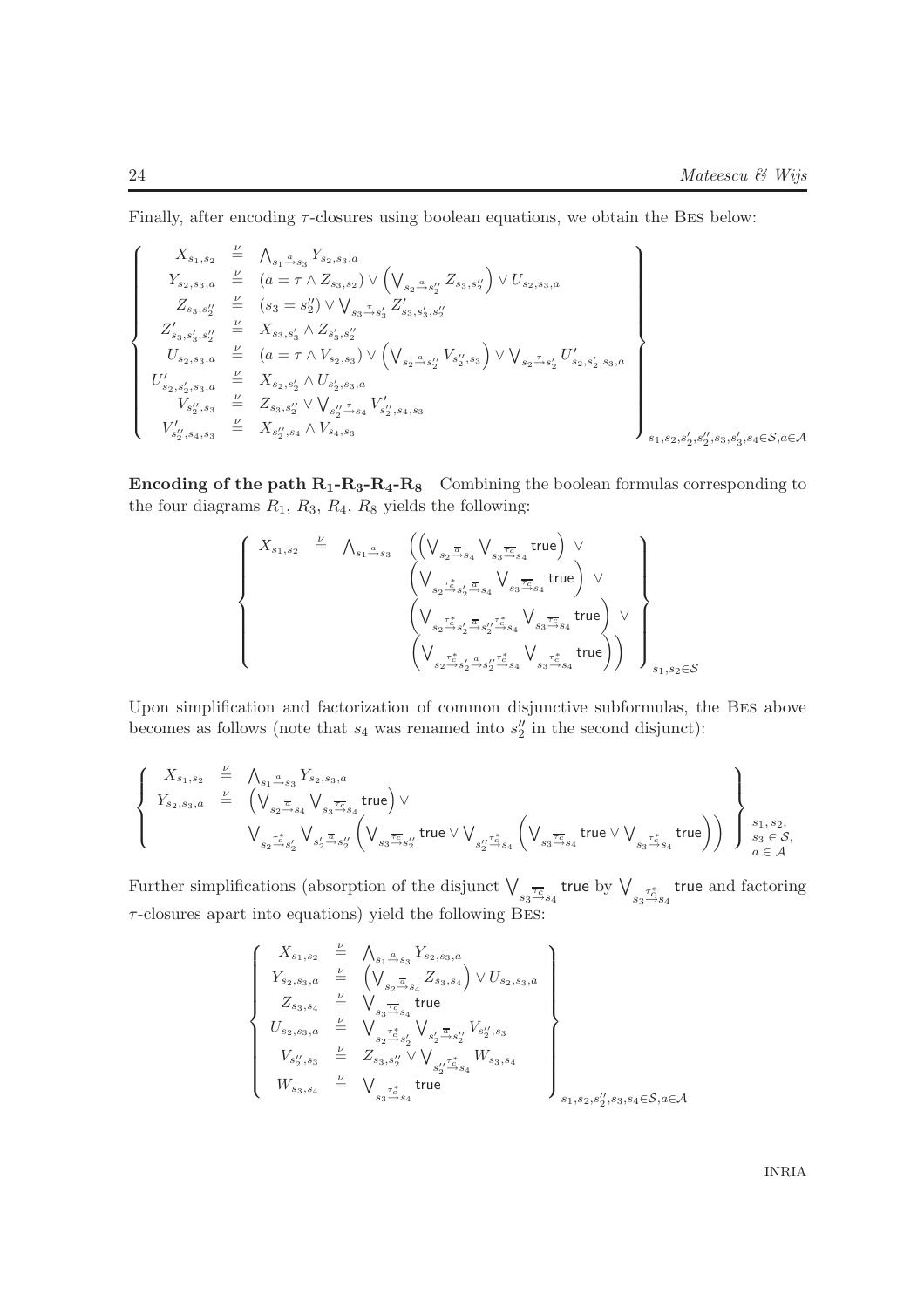Finally, after encoding  $\tau$ -closures using boolean equations, we obtain the BES below (note that on the right hand side of  $V_{s''_2,s_3}$ , the disjunct  $Z_{s_3,s''_2}$  is absorbed by  $W_{s_3,s''_2}$ :

$$
\left\{\begin{array}{lll} &X_{s_1,s_2} & \stackrel{\nu}{=} & \bigwedge_{s_1 \stackrel{a}{\rightarrow} s_3} Y_{s_2,s_3,a} \\ &Y_{s_2,s_3,a} & \stackrel{\nu}{=} & (a = \tau \wedge Z_{s_3,s_2}) \vee \left( \bigvee_{s_2 \stackrel{a}{\rightarrow} s_4} Z_{s_3,s_4} \right) \vee U_{s_2,s_3,a} \\ &Z_{s_3,s_4} & \stackrel{\nu}{=} & (s_3 = s_4) \vee \bigvee_{s_3 \stackrel{\tau}{\rightarrow} s_4} X_{s_3,s_4} \\ &U_{s_2,s_3,a} & \stackrel{\nu}{=} & (a = \tau \wedge V_{s_2,s_3}) \vee \left( \bigvee_{s_2 \stackrel{a}{\rightarrow} s_2''} V_{s_2'',s_3} \right) \vee \bigvee_{s_2 \stackrel{\tau}{\rightarrow} s_2'} U'_{s_2,s_2',s_3,a} \\ &U'_{s_2,s_2',s_3,a} & \stackrel{\nu}{=} & X_{s_2,s_2'} \wedge U_{s_2',s_3,a} \\ &V_{s_2'',s_4} & \stackrel{\nu}{=} & W_{s_3,s_2''} \vee \bigvee_{s_2 \stackrel{\tau}{\rightarrow} s_4} V'_{s_2',s_4,s_3} \\ &W'_{s_3,s_2''} & \stackrel{\nu}{=} & (s_3 = s_2'') \vee \bigvee_{s_3 \stackrel{\tau}{\rightarrow} s_3'} W'_{s_3,s_3',s_2''} \\ &W'_{s_3,s_3',s_3''} & \stackrel{\nu}{=} & X_{s_3,s_3'} \wedge W_{s_3',s_2''} \end{array}\right\}
$$

**Encoding of the path**  $R_1-R_3-R_7-R_8$  Combining the boolean formulas corresponding to the four diagrams  $R_1$ ,  $R_3$ ,  $R_7$ ,  $R_8$  yields the following:

$$
\left\{\begin{array}{ccl}X_{s_1,s_2}&\stackrel{\nu}{=}&\bigwedge_{s_1\stackrel{a}{\rightarrow}s_3}&\left(\left(\bigvee_{s_2\stackrel{\overline{a}}{\rightarrow}s_4}\bigvee_{s_3\stackrel{\overline{a}}{\rightarrow}s_4}\text{true}\right)\;\vee\right.\\&\left.\left(\bigvee_{s_2\stackrel{\tau_{c}^*}{\rightarrow}s_2'\stackrel{\overline{a}}{\rightarrow}s_4}\bigvee_{s_3\stackrel{\overline{a}}{\rightarrow}s_4}\text{true}\right)\;\vee\right.\\\left(\bigvee_{s_2\stackrel{\tau_{c}^*}{\rightarrow}s_2'\stackrel{\overline{a}}{\rightarrow}s_4}\bigvee_{s_3\stackrel{\tau_{c}^*}{\rightarrow}s_4'}\text{true}\right)\;\vee\\\left(\bigvee_{s_2\stackrel{\tau_{c}^*}{\rightarrow}s_2'\stackrel{\overline{a}}{\rightarrow}s_2'\stackrel{\tau_{c}^*}{\rightarrow}s_4}\bigvee_{s_3\stackrel{\tau_{c}^*}{\rightarrow}s_4}\text{true}\right)\right)\end{array}\right\}_{s_1,s_2\in\mathcal{S}}
$$

Upon simplification and factorization of common disjunctive subformulas, the Bes above becomes as follows (note that  $s_4$  was renamed into  $s_2''$  in the second and third disjunct):

$$
\left\{\begin{array}{ccc} X_{s_1,s_2} & \stackrel{\nu}{=} & \bigwedge_{s_1 \stackrel{a}{\rightarrow} s_3} Y_{s_2,s_3,a} \\ Y_{s_2,s_3,a} & \stackrel{\nu}{=} & \left(\bigvee_{s_2 \stackrel{\pi}{\rightarrow} s_4} \bigvee_{s_3 \stackrel{\pi}{\rightarrow} s_4} \text{true} \right) \vee \\ & & \bigvee_{s_2 \stackrel{\tau^*}{\rightarrow} s_2'} \bigvee_{s_2' \stackrel{\pi}{\rightarrow} s_2''} \left(\bigvee_{s_3 \stackrel{\pi}{\rightarrow} s_2''} \text{true} \vee \bigvee_{s_3 \stackrel{\tau^*}{\rightarrow} s_2''} \text{true} \vee \bigvee_{s_2' \stackrel{\tau^*}{\rightarrow} s_4} \bigvee_{s_3 \stackrel{\tau^*}{\rightarrow} s_4} \text{true}\right) \end{array}\right\} \text{ s}_1, \text{ s}_2,
$$

Further simplifications (absorption of the disjunct  $\bigvee_{s_3 \stackrel{\overline{\tau_c}}{\rightarrow} s_2''}$  true by  $\bigvee_{s_3 \stackrel{\tau_c^*}{\rightarrow} s_2''}$ true and factoring  $\tau$ -closures apart into equations) yield the following BES:

$$
\left\{\begin{array}{c} X_{s_1,s_2} \stackrel{\nu}{=} \bigwedge_{s_1 \stackrel{a}{\to} s_3} Y_{s_2,s_3,a} \\ Y_{s_2,s_3,a} \stackrel{\nu}{=} \left(\bigvee_{s_2 \stackrel{\pi}{\to} s_4} Z_{s_3,s_4}\right) \vee U_{s_2,s_3,a} \\ Z_{s_3,s_4} \stackrel{\nu}{=} \bigvee_{s_3 \stackrel{\pi}{\to} s_4} \text{true} \\ U_{s_2,s_3,a} \stackrel{\nu}{=} \bigvee_{s_2 \stackrel{\tau}{\to} s_2'} \bigvee_{s_2' \stackrel{\pi}{\to} s_2''} V_{s_2'',s_3} \\ V_{s_2'',s_3} \stackrel{\nu}{=} W_{s_3,s_2''} \vee \bigvee_{s_2'' \stackrel{\tau}{\to} s_4} W_{s_3,s_4} \\ W_{s_3,s_4} \stackrel{\nu}{=} \bigvee_{s_3 \stackrel{\tau}{\to} s_4} \text{true} \end{array}\right\}_{s_1,s_2,s_2'',s_3,s_4 \in \mathcal{S}, a \in \mathcal{A}}
$$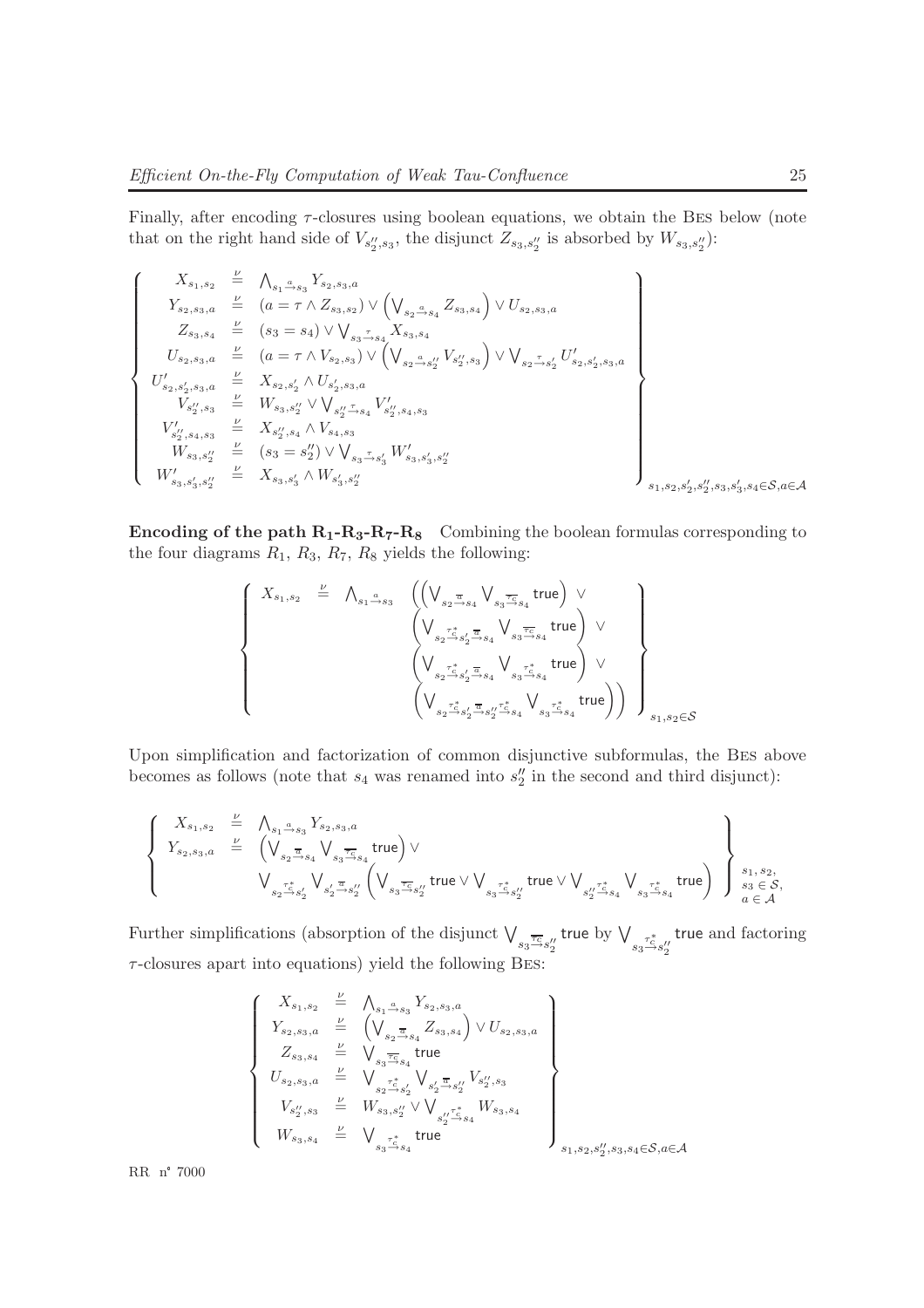Finally, after encoding  $\tau$ -closures using boolean equations, we obtain a BES identical to the one for  $R_1 - R_3 - R_4 - R_8$ :

$$
\left\{\begin{array}{lll} &X_{s_1,s_2}&\stackrel{\nu}{=}&\bigwedge_{s_1\stackrel{a}{\to}s_3}Y_{s_2,s_3,a}\\ &Y_{s_2,s_3,a}&\stackrel{\nu}{=}&(a=\tau\wedge Z_{s_3,s_2})\vee\left(\bigvee_{s_2\stackrel{a}{\to}s_4}Z_{s_3,s_4}\right)\vee U_{s_2,s_3,a}\\ &Z_{s_3,s_4}&\stackrel{\nu}{=}&(s_3=s_4)\vee\bigvee_{s_3\stackrel{\tau}{\to}s_4}X_{s_3,s_4}\\ &U_{s_2,s_3,a}&\stackrel{\nu}{=}&(a=\tau\wedge V_{s_2,s_3})\vee\left(\bigvee_{s_2\stackrel{a}{\to}s_2''}V_{s_2',s_3}\right)\vee\bigvee_{s_2\stackrel{\tau}{\to}s_2'}U'_{s_2,s_2',s_3,a}\\ &U'_{s_2',s_3,a}&\stackrel{\nu}{=}&X_{s_2,s_2'}\wedge U_{s_2',s_3,a}\\ &V_{s_2'',s_4}&\stackrel{\nu}{=}&X_{s_2'',s_4}\wedge V_{s_4,s_3}\\ &V'_{s_2',s_4,s_3}&\stackrel{\nu}{=}&X_{s_2'',s_4}\wedge V_{s_4,s_3}\\ &W_{s_3,s_2''}&\stackrel{\nu}{=}&(s_3=s_2'')\vee\bigvee_{s_3\stackrel{\tau}{\to}s_3'}W'_{s_3,s_3',s_2''} \\ &W'_{s_3,s_3',s_3''}&\stackrel{\nu}{=}&X_{s_3,s_3'}\wedge W_{s_3',s_2''}\end{array}\right\}
$$

**Encoding of the path**  $R_1-R_2$  Combining the boolean formulas corresponding to the two diagrams  $R_1$ ,  $R_2$  yields the following:

$$
\left\{\n\begin{array}{ccc}\nX_{s_1,s_2} & \stackrel{\nu}{=} & \bigwedge_{s_1 \stackrel{a}{\rightarrow} s_3} & \left(\left(\bigvee_{s_2 \stackrel{\pi}{\rightarrow} s_4} \bigvee_{s_3 \stackrel{\pi}{\rightarrow} s_4} \text{true}\right) \vee \\
& \left(\bigvee_{s_2 \stackrel{\pi}{\rightarrow} s_2'' \stackrel{\tau^*}{\leftarrow} s_4} \bigvee_{s_3 \stackrel{\pi}{\rightarrow} s_4} \text{true}\right)\right)\n\end{array}\n\right\}_{s_1,s_2 \in \mathcal{S}
$$

Upon simplification and factorization of common disjunctive subformulas, the Bes above becomes as follows (note that  $s_4$  was renamed into  $s_2''$  in the first disjunct):

$$
\begin{cases}\nX_{s_1,s_2} = \Lambda_{s_1 \stackrel{a}{\rightarrow} s_3} Y_{s_2,s_3,a \\
Y_{s_2,s_3,a} = \bigvee_{s_2 \stackrel{\overline{a}}{\rightarrow} s_2^{\prime\prime}} \left( \bigvee_{s_3 \stackrel{\overline{a}}{\rightarrow} s_2^{\prime\prime}} \text{true} \vee \bigvee_{s_3^{\prime\prime} \stackrel{\overline{a}}{\rightarrow} s_4} \bigvee_{s_3 \stackrel{\overline{a}}{\rightarrow} s_4} \text{true} \right)\n\end{cases}\n\right\}_{s_1,s_2,s_3 \in \mathcal{S}, a \in \mathcal{A}
$$

Further simplifications (factoring  $\tau$ -closures apart into equations) yield the following BES:

$$
\left\{\begin{array}{ccl} X_{s_1,s_2} & \xrightarrow{\nu} & \bigwedge_{s_1 \xrightarrow{\alpha} s_3} Y_{s_2,s_3,a} \\ Y_{s_2,s_3,a} & \xrightarrow{\nu} & \bigvee_{s_2 \xrightarrow{\pi} s_2'} Z_{s_2'',s_3} \\ Z_{s_2'',s_3} & \xrightarrow{\nu} & U_{s_3,s_2''} \vee \bigvee_{s_2'' \xrightarrow{\tau^*}_{s_4}} U_{s_3,s_4} \\ U_{s_3,s_2''} & \xrightarrow{\nu} & \bigvee_{s_3 \xrightarrow{\tau_{c}} s_2''} \text{true} \end{array}\right\}_{s_1,s_2,s_2'',s_3,s_4 \in \mathcal{S}, a \in \mathcal{A}}
$$

Finally, after encoding  $\tau$ -closures using boolean equations, we obtain a BES identical to the one for  $R_2$ :

$$
\begin{cases}\nX_{s_1,s_2} & \stackrel{\nu}{=} \bigwedge_{s_1 \stackrel{a}{\to} s_3} Y_{s_2,s_3,a} \\
Y_{s_2,s_3,a} & \stackrel{\nu}{=} (a = \tau \wedge Z_{s_2,s_3}) \vee (\bigvee_{s_2 \stackrel{a}{\to} s_2''} Z_{s_2'',s_3}) \\
Z_{s_2'',s_3} & \stackrel{\nu}{=} U_{s_3,s_2''} \vee \bigvee_{s_2'' \stackrel{\tau}{\to} s_4} Z'_{s_2'',s_4,s_3} \\
Z'_{s_2'',s_4,s_3} & \stackrel{\nu}{=} X_{s_2'',s_4} \vee Z_{s_4,s_3} \\
U_{s_3,s_2''} & \stackrel{\nu}{=} (s_3 = s_2'') \vee \bigvee_{s_3 \stackrel{\tau}{\to} s_2''} X_{s_3,s_2''}\n\end{cases}
$$

INRIA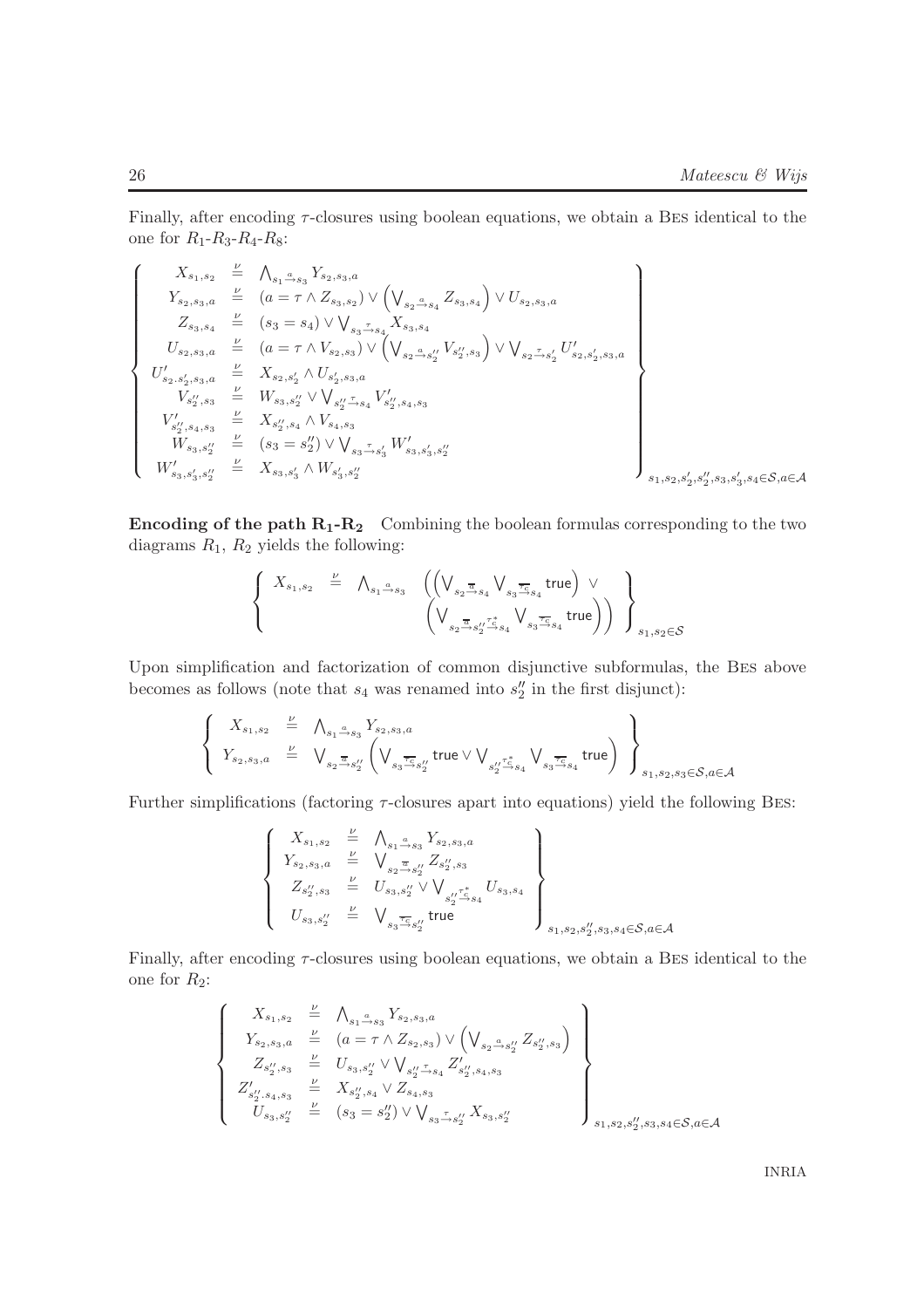**Encoding of the path**  $R_1-R_5$  Combining the boolean formulas corresponding to the two diagrams  $R_1$ ,  $R_5$  yields the following:

$$
\left\{\begin{array}{ccc} X_{s_1,s_2} & \stackrel{\nu}{=} & \bigwedge_{s_1 \stackrel{a}{\rightarrow} s_3} & \left(\left(\bigvee_{s_2 \stackrel{\overline{a}}{\rightarrow} s_4} \bigvee_{s_3 \stackrel{\overline{a}}{\rightarrow} s_4} \text{true}\right) \vee \\ & \left(\bigvee_{s_2 \stackrel{\overline{a}}{\rightarrow} s_4} \bigvee_{s_3 \stackrel{\tau}{\rightarrow} s_4} \text{true}\right)\right) & \right\}_{s_1,s_2 \in \mathcal{S}} \end{array}\right.
$$

Upon simplification and factorization of common disjunctive subformulas, the Bes above becomes as follows:

$$
\left\{\begin{array}{ccc} X_{s_1,s_2} & \stackrel{\nu}{=} & \bigwedge_{s_1 \stackrel{a}{\rightarrow} s_3} Y_{s_2,s_3,a} \\ Y_{s_2,s_3,a} & \stackrel{\nu}{=} & \bigvee_{s_2 \stackrel{\overline{a}}{\rightarrow} s_4} \left( \bigvee_{s_3 \stackrel{\overline{a}}{\rightarrow} s_4} \text{true} \vee \bigvee_{s_3 \stackrel{\tau^*}{\rightarrow} s_4} \text{true} \right) \end{array}\right\}_{s_1,s_2,s_3 \in \mathcal{S}, a \in \mathcal{A}}
$$

Further simplifications (absorption of the disjunct  $\bigvee_{s_3\overline{\tau} \underset{s}{\to}_{s_4}}$  true by  $\bigvee_{s_3\overline{\tau} \underset{s}{\to}_{s_4}}$  true and factoring  $\tau$ -closures apart into equations) yield the following BES:

$$
\left\{\begin{array}{ccc} X_{s_1,s_2} & \stackrel{\nu}{=} & \bigwedge_{s_1 \stackrel{a}{\to} s_3} Y_{s_2,s_3,a} \\ Y_{s_2,s_3,a} & \stackrel{\nu}{=} & \bigvee_{s_2 \stackrel{\overline{a}}{\to} s_4} Z_{s_3,s_4} \\ Z_{s_3,s_4} & \stackrel{\nu}{=} & \bigvee_{s_3 \stackrel{\tau^*}{\to} s_4} \text{true} \end{array}\right\}_{s_1,s_2,s_3,s_4 \in \mathcal{S}, a \in \mathcal{A}}
$$

Finally, after encoding  $\tau$ -closures using boolean equations, we obtain a BES identical to the one for  $R_5$ :

$$
\begin{cases}\nX_{s_1,s_2} = \bigwedge_{s_1 \xrightarrow{\alpha}_{s_3}} Y_{s_2,s_3,a} \\
Y_{s_2,s_3,a} = (a = \tau \wedge Z_{s_3,s_2}) \vee \bigvee_{s_2 \xrightarrow{\alpha}_{s_4}} Z_{s_3,s_4} \\
Z_{s_3,s_4} = (s_3 = s_4) \vee \bigvee_{s_3 \xrightarrow{\tau}_{s'_3}} Z'_{s_3,s'_3,s_4} \\
Z'_{s_3,s'_3,s_4} = X_{s_3,s'_3} \wedge Z_{s'_3,s_4}\n\end{cases}
$$

**Encoding of the path**  $R_1-R_3$  Combining the boolean formulas corresponding to the two diagrams  $R_1$ ,  $R_3$  yields the following:

$$
\left\{\begin{array}{ccc} X_{s_1,s_2} & \stackrel{\nu}{=} & \bigwedge_{s_1 \stackrel{a}{\rightarrow} s_3} & \left(\left(\bigvee_{s_2 \stackrel{\pi}{\rightarrow} s_4} \bigvee_{s_3 \stackrel{\pi}{\rightarrow} s_4} \text{true}\right) \vee \\ & \left(\bigvee_{s_2 \stackrel{\tau^*}{\rightarrow} s_2' \stackrel{\pi}{\rightarrow} s_4} \bigvee_{s_3 \stackrel{\pi}{\rightarrow} s_4} \text{true}\right)\right) \end{array}\right\}_{s_1,s_2 \in \mathcal{S}}
$$

Upon simplification and factorization of common disjunctive subformulas, the Bes above becomes as follows:

$$
\left\{\begin{array}{c}X_{s_1,s_2} \stackrel{\nu}{=} \left. \bigwedge_{s_1 \stackrel{a}{\rightarrow} s_3} Y_{s_2,s_3,a} \atop Y_{s_2,s_3,a} \stackrel{\nu}{=} \left. \left(\bigvee_{\substack{s_2 \stackrel{\pi}{\rightarrow} s_4}} \bigvee_{\substack{s_3 \stackrel{\pi}{\rightarrow} s_4}} \text{true} \right) \vee \atop \bigvee_{\substack{s_2 \stackrel{\tau}{\leftarrow} s_4 \\ s_2 \stackrel{\tau}{\rightarrow} s_2'}} \bigvee_{\substack{s_2' \stackrel{\pi}{\rightarrow} s_4}} \bigvee_{\substack{s_3 \stackrel{\pi}{\rightarrow} s_4}} \text{true}\right\}_{s_1,s_2,s_3 \in \mathcal{S}, a \in \mathcal{A}}\end{array}\right\}
$$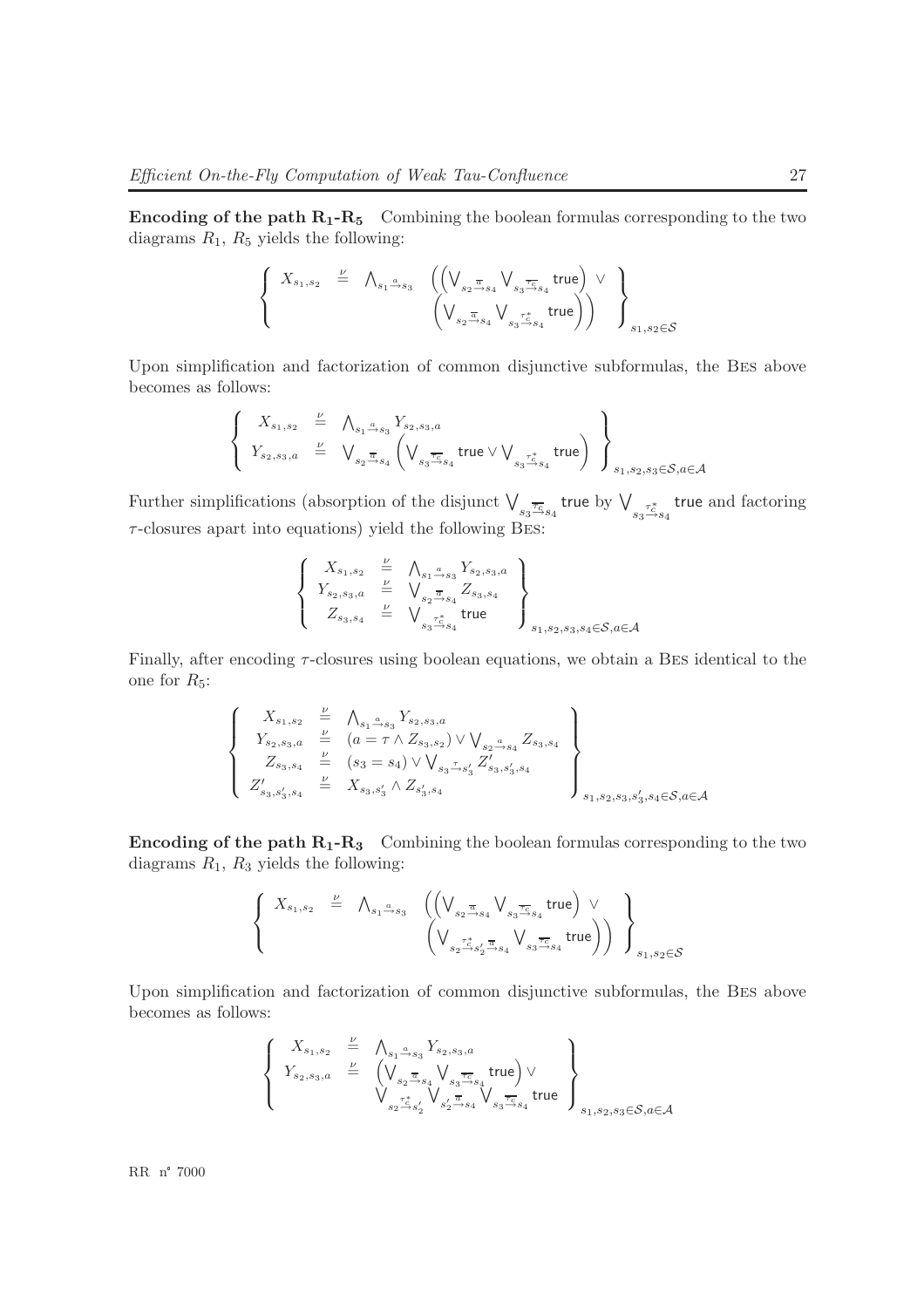Further simplifications (factoring  $\tau$ -closures apart into equations) yield the following BES:

$$
\begin{Bmatrix}\nX_{s_1,s_2} & \xrightarrow{\nu} & \wedge_{s_1 \xrightarrow{s_3} } Y_{s_2,s_3,a} \\
Y_{s_2,s_3,a} & \xrightarrow{\nu} & Z_{s_2,s_3,a} \vee \bigvee_{s_2 \xrightarrow{\tau^*_{c}} s'_2} Z_{s'_2,s_3,a} \\
Z_{s'_2,s_3,a} & \xrightarrow{\nu} & \bigvee_{s'_2 \xrightarrow{\pi} s_4} U_{s_3,s_4} \\
U_{s_3,s_4} & \xrightarrow{\nu} & \bigvee_{s_3 \xrightarrow{\tau} s_4} \text{true}\n\end{Bmatrix}_{s_1,s_2,s'_2,s_3,s_4 \in \mathcal{S}, a \in \mathcal{A}}
$$

Finally, after encoding  $\tau$ -closures using boolean equations, we obtain a BES identical to the encoding of  $R_3$ :

$$
\begin{cases}\nX_{s_1,s_2} & \stackrel{\nu}{=} \bigwedge_{s_1 \stackrel{a}{\to} s_3} Y_{s_2,s_3,a} \\
Y_{s_2,s_3,a} & \stackrel{\nu}{=} Z_{s_2,s_3,a} \vee \bigvee_{s_2 \stackrel{\tau}{\to} s'_2} Y'_{s_2,s'_2,s_3,a} \\
Y'_{s_2,s'_2,s_3,a} & \stackrel{\nu}{=} X_{s_2,s'_2} \wedge Y_{s'_2,s_3,a} \\
Z_{s'_2,s_3,a} & \stackrel{\nu}{=} (a = \tau \wedge U_{s_3,s'_2}) \vee \bigvee_{s'_2 \stackrel{a}{\to} s_4} U_{s_3,s_4} \\
U_{s_3,s_4} & \stackrel{\nu}{=} (s_3 = s_4) \vee \bigvee_{s_3 \stackrel{\tau}{\to} s_4} X_{s_3,s_4}\n\end{cases}
$$

**Encoding of the path**  $R_1-R_2-R_6$  Combining the boolean formulas corresponding to the three diagrams  $R_1$ ,  $R_2$ ,  $R_6$  yields the following:

$$
\left\{\begin{array}{ccl}X_{s_1,s_2}&\stackrel{\nu}{=}&\bigwedge_{s_1\xrightarrow{\alpha}s_3}&\left(\left(\bigvee_{s_2\xrightarrow{\overline{\alpha}}s_4}\bigvee_{s_3\overline{\frac{\alpha}{\cdots}}s_4}\text{true}\right)\vee\right.\right.\\&\left.\left(\bigvee_{s_2\xrightarrow{\overline{\alpha}}s_2''\stackrel{\tau^*_s}{\cdots}s_4}\bigvee_{s_3\overline{\frac{\tau}{\cdots}}s_4}\text{true}\right)\vee\right\}_{s_1,s_2\in\mathcal{S}}\\&\left(\bigvee_{s_2\xrightarrow{\overline{\alpha}}s_2''\stackrel{\tau^*_s}{\cdots}s_4}\bigvee_{s_3\overline{\frac{\tau}{\cdots}}s_4}\text{true}\right)\right)\end{array}\right\}_{s_1,s_2\in\mathcal{S}}
$$

Upon simplification and factorization of common disjunctive subformulas, the Bes above becomes as follows (note that  $s_4$  was renamed into  $s_2''$  in the first disjunct):

$$
\left\{\begin{array}{ccc} X_{s_1,s_2} & \stackrel{\nu}{=} & \bigwedge_{s_1 \stackrel{a}{\to} s_3} Y_{s_2,s_3,a} \\ Y_{s_2,s_3,a} & \stackrel{\nu}{=} & \bigvee_{s_2 \stackrel{\overline{a}}{\to} s_2^{\prime\prime}} \left( \bigvee_{s_3 \stackrel{\overline{\tau}_c}{\to} s_2^{\prime\prime}} \text{true} \vee \bigvee_{s_2^{\prime\prime} \stackrel{\overline{\tau}_c}{\to} s_4} \left( \bigvee_{s_3 \stackrel{\overline{\tau}_c}{\to} s_4} \text{true} \vee \bigvee_{s_3 \stackrel{\overline{\tau}_c}{\to} s_4} \text{true} \right) \right) \end{array}\right\}_{s_1,s_2,s_3 \in \mathcal{S}, a \in \mathcal{A}}
$$

Further simplifications (absorption of the disjunct  $\bigvee_{s_3} \frac{1}{\tau_{\leq s_4}^c}$  true by  $\bigvee_{s_3 \to s_4}$  true and factoring  $\tau$ -closures apart into equations) yield the following BES:

$$
\left\{\begin{array}{c} X_{s_1,s_2} \xrightarrow{\nu} \left\{\begin{array}{c} \lambda_{s_1,s_2} \in \left\{\lambda_{s_1-s_3} Y_{s_2,s_3,a} \right. \\ Y_{s_2,s_3,a} \xrightarrow{\nu} \left\{\begin{array}{c} \nu_{s_2-s_{s_2'}} Z_{s_2'',s_3} \end{array}\right. \\ Z_{s_2'',s_3} \xrightarrow{\nu} \left\{\begin{array}{c} \nu_{s_3,s_2'} \in V_{s_2',s_3} \\ U_{s_3,s_4} \xrightarrow{\nu} \left\{\begin{array}{c} \nu_{s_3-s_4} \text{true} \end{array}\right. \\ V_{s_3,s_2'} \xrightarrow{\nu} \left\{\begin{array}{c} \nu_{s_3-s_4} \text{true} \end{array}\right. \\ V_{s_3,s_2'} \xrightarrow{\nu} \left\{\begin{array}{c} \nu_{s_3-s_2'} \text{true} \end{array}\right. \end{array}\right\}_{s_1,s_2,s_2'',s_3,s_4 \in \mathcal{S}, a \in \mathcal{A}} \end{array}\right.
$$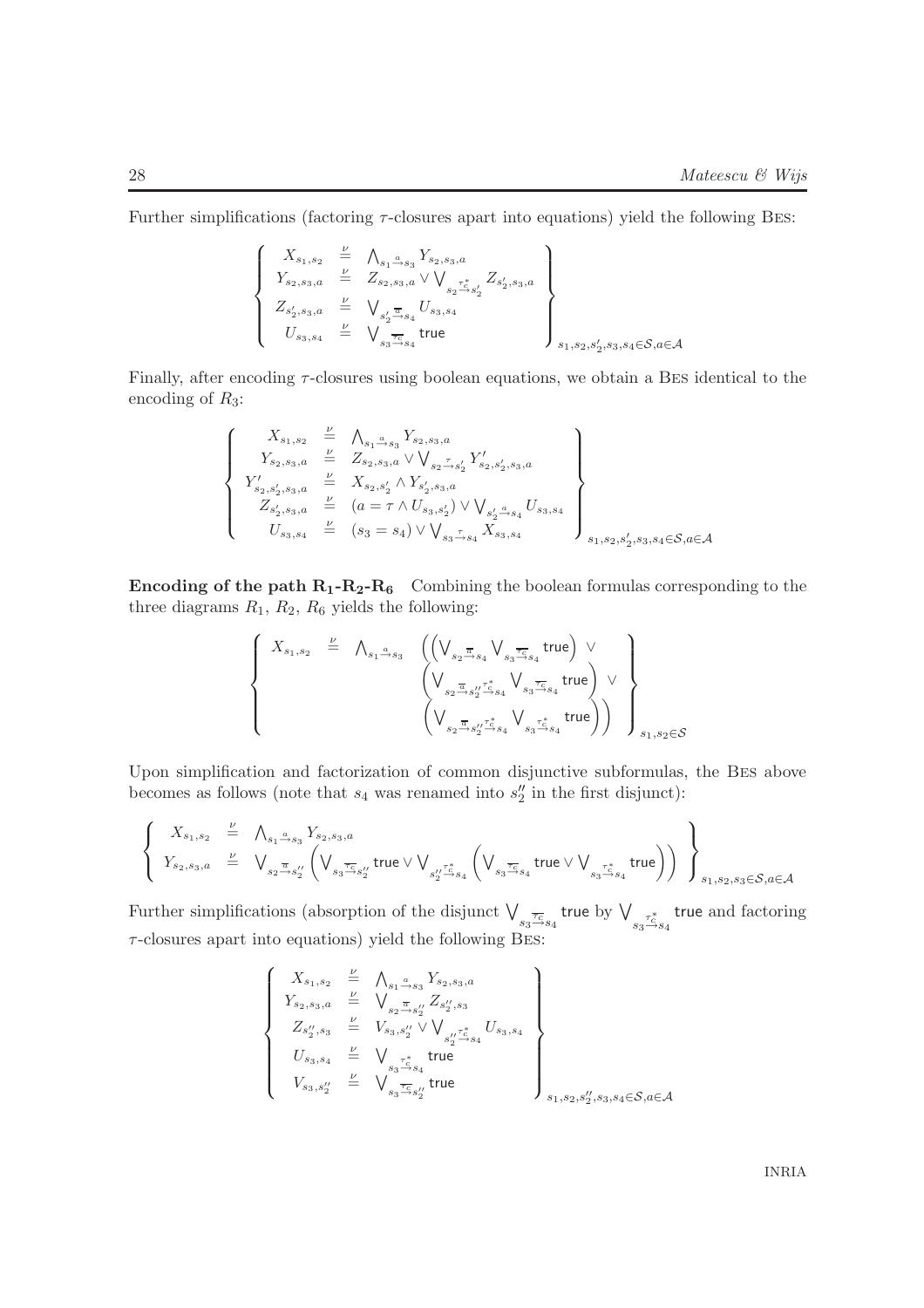Finally, after encoding  $\tau$ -closures using boolean equations, we obtain a BES identical to the encoding of  $R_6$  (note that on the right hand side of  $Z_{s''_2,s_3}$ , the disjunct  $V_{s_3,s''_2}$  is absorbed by  $U_{s_3,s_{2}^{\prime\prime}})$ :

$$
\begin{cases}\nX_{s_1,s_2} & \stackrel{\nu}{=} \bigwedge_{s_1 \stackrel{a}{\to} s_3} Y_{s_2,s_3,a} \\
Y_{s_2,s_3,a} & \stackrel{\nu}{=} (a = \tau \wedge Z_{s_2,s_3}) \vee \bigvee_{s_2 \stackrel{a}{\to} s_2'} Z_{s_2'',s_3} \\
Z_{s_2'',s_3} & \stackrel{\nu}{=} U_{s_3,s_2''} \vee \bigvee_{s_2'' \stackrel{\tau}{\to} s_4} Z'_{s_2'',s_4,s_3} \\
Z'_{s_2'',s_4,s_3} & \stackrel{\nu}{=} X_{s_2'',s_4} \wedge Z_{s_4,s_3} \\
U_{s_3,s_2''} & \stackrel{\nu}{=} (s_3 = s_4) \vee \bigvee_{s_3 \stackrel{\tau}{\to} s_3'} U'_{s_3,s_3',s_2''} \\
S_{1,s_2,s_2'',s_3',s_4 \in \mathcal{S}, a \in \mathcal{A}}\n\end{cases}
$$

**Encoding of the path**  $R_1-R_5-R_6$  Combining the boolean formulas corresponding to the three diagrams  $R_1$ ,  $R_5$ ,  $R_6$  yields the following:

$$
\left\{\begin{array}{ccc}X_{s_1,s_2}&\stackrel{\nu}{=}&\bigwedge_{s_1\xrightarrow[]{a}s_3}&\left(\left(\bigvee_{s_2\xrightarrow[]{\overline{a}}s_4}\bigvee_{s_3\xrightarrow[]{\overline{r}_c}t\text{true}\right)\vee\right.\\&\left.\left(\bigvee_{s_2\xrightarrow[]{\overline{a}}s_4}\bigvee_{s_3\xrightarrow[]{\overline{r}_c^*}s_4}\text{true}\right)\vee\right.\\&\left.\left(\bigvee_{s_2\xrightarrow[]{\overline{a}}s_2'\bigvee_{s_3\xrightarrow[]{\overline{r}_c^*}s_4}\bigvee_{s_3\xrightarrow[]{\overline{r}_c^*}t\text{true}}\right)\right)\end{array}\right\}_{s_1,s_2\in\mathcal{S}}
$$

Upon simplification and factorization of common disjunctive subformulas, the Bes above becomes as follows (note that  $s_4$  was renamed into  $s_2''$  in the first and second disjunct):

$$
\left\{\begin{array}{ccc} X_{s_1,s_2} & \stackrel{\nu}{=} & \bigwedge_{s_1\stackrel{a}{\to}s_3} Y_{s_2,s_3,a} \\ Y_{s_2,s_3,a} & \stackrel{\nu}{=} & \bigvee_{s_2\stackrel{\overline{a}}{\to}s_2''} \left(\bigvee_{s_3\stackrel{\overline{r_6}}{\to}s_2''} \text{true} \vee \bigvee_{s_3\stackrel{\tau}{\to}s_2''} \text{true} \vee \bigvee_{s_3'\stackrel{\tau}{\to}s_4} \bigvee_{s_3\stackrel{\tau}{\to}s_4} \text{true}\right) \end{array}\right\}_{s_1,s_2,s_3 \in \mathcal{S}, a \in \mathcal{A}}
$$

Further simplifications (absorption of the disjunct  $\bigvee_{s_3 \overset{\overline{\tau_c}}{\rightarrow} s_2''}$  true by  $\bigvee_{s_3 \overset{\tau_c^*}{\rightarrow} s_2''}$ true and factoring  $\tau$ -closures apart into equations) yield the following BES:

$$
\begin{cases}\nX_{s_1,s_2} & \stackrel{\nu}{=} \bigwedge_{s_1 \stackrel{a}{\to} s_3} Y_{s_2,s_3,a} \\
Y_{s_2,s_3,a} & \stackrel{\nu}{=} \bigvee_{s_2 \stackrel{\pi}{\to} s_2'} Z_{s_2'',s_3} \\
Z_{s_2'',s_3} & \stackrel{\nu}{=} U_{s_3,s_2''} \vee \bigvee_{s_2'' \stackrel{\tau}{\subset} s_4} U_{s_3,s_4} \\
U_{s_3,s_4} & \stackrel{\nu}{=} \bigvee_{s_3 \stackrel{\tau}{\subset} s_4} \text{true}\n\end{cases}
$$

Finally, after encoding  $\tau$ -closures using boolean equations, we obtain a BES identical to the encoding of  $R_6$ :

$$
\begin{cases}\nX_{s_1,s_2} & \stackrel{\nu}{=} \bigwedge_{s_1 \stackrel{a}{\to} s_3} Y_{s_2,s_3,a} \\
Y_{s_2,s_3,a} & \stackrel{\nu}{=} (a = \tau \wedge Z_{s_2,s_3}) \vee \bigvee_{s_2 \stackrel{a}{\to} s_2'} Z_{s_2',s_3} \\
Z_{s_2',s_3} & \stackrel{\nu}{=} U_{s_3,s_2'} \vee \bigvee_{s_2'' \stackrel{\tau}{\to} s_4} Z'_{s_2',s_4,s_3} \\
Z'_{s_2',s_4,s_3} & \stackrel{\nu}{=} X_{s_2',s_4} \wedge Z_{s_4,s_3} \\
U_{s_3,s_2'} & \stackrel{\nu}{=} (s_3 = s_4) \vee \bigvee_{s_3 \stackrel{\tau}{\to} s_3'} U'_{s_3,s_3',s_2'}\n\end{cases}
$$
\n
$$
\begin{cases}\nX_{s_1,s_2} & \stackrel{\nu}{=} X_{s_3,s_3'} \wedge U_{s_3',s_2'} \\
\downarrow \end{cases}
$$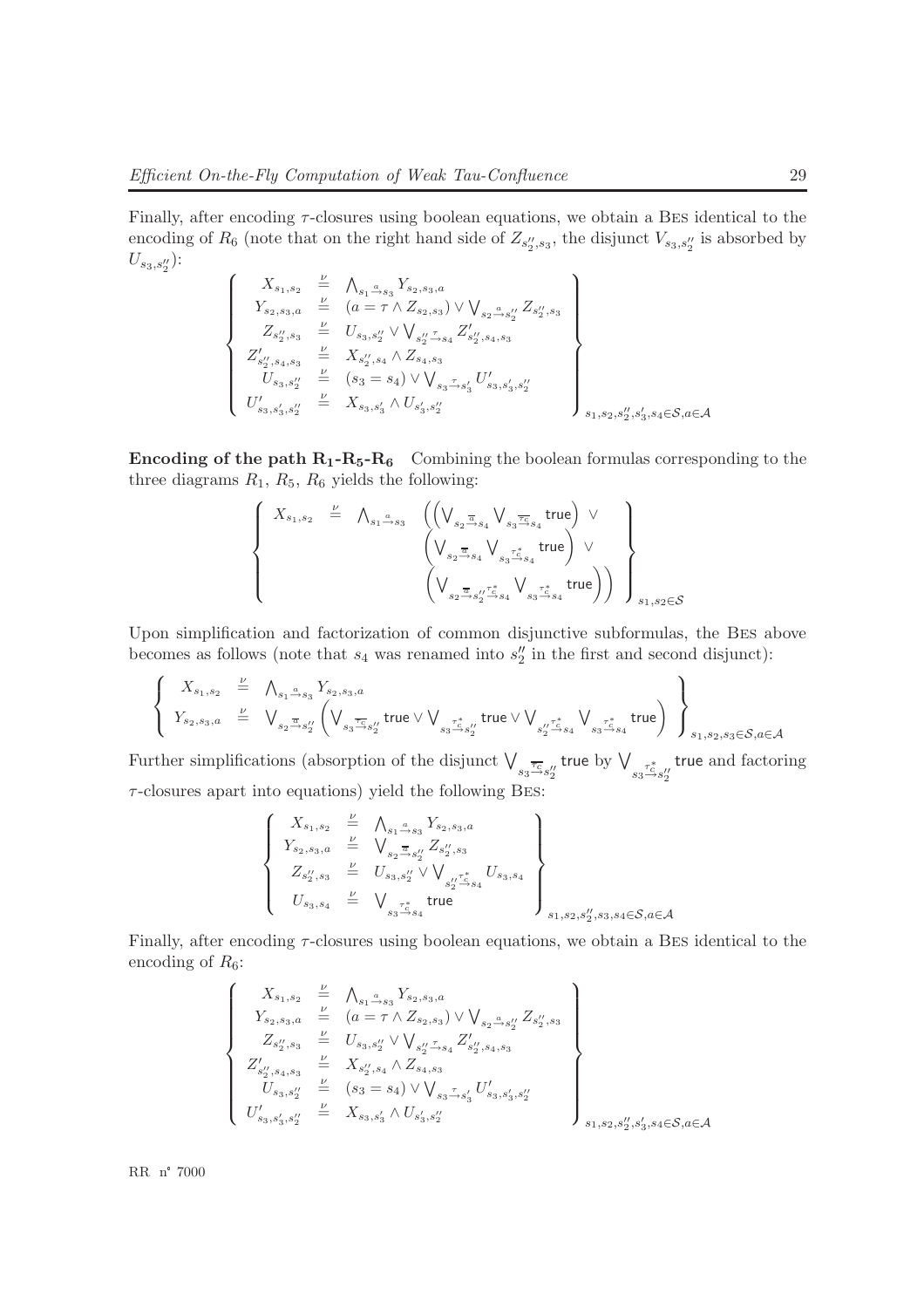**Encoding of the path**  $R_1-R_2-R_4$  Combining the boolean formulas corresponding to the three diagrams  $R_1$ ,  $R_2$ ,  $R_4$  yields the following:

$$
\left\{\begin{array}{ccc} X_{s_1,s_2} & \stackrel{\nu}{=} & \bigwedge_{s_1 \stackrel{a}{\rightarrow} s_3} & \left(\left(\bigvee_{s_2 \stackrel{\overline{a}}{\rightarrow} s_4} \bigvee_{s_3 \stackrel{\overline{\rightarrow}c}{\rightarrow} s_4} \text{true}\right) \vee \\ & \left(\bigvee_{s_2 \stackrel{\overline{a}}{\rightarrow} s_2' \stackrel{\tau^*_c}{\rightarrow} s_4} \bigvee_{s_3 \stackrel{\overline{\rightarrow}c}{\rightarrow} s_4} \text{true}\right) \vee \\ & \left(\bigvee_{s_2 \stackrel{\tau^*_c}{\rightarrow} s_2' \stackrel{\overline{a}}{\rightarrow} s_2' \stackrel{\tau^*_c}{\rightarrow} s_4} \bigvee_{s_3 \stackrel{\overline{\rightarrow}c}{\rightarrow} s_4} \text{true}\right)\right)\end{array}\right\}_{s_1,s_2 \in \mathcal{S}}
$$

Upon simplification and factorization of common disjunctive subformulas, the Bes above becomes as follows (note that  $s_4$  was renamed into  $s_2''$  in the first disjunct):

$$
\left\{\begin{array}{ccc} X_{s_1,s_2} & \stackrel{\nu}{=} & \bigwedge_{s_1 \stackrel{a}{\rightarrow} s_3} Y_{s_2,s_3,a} \\ Y_{s_2,s_3,a} & \stackrel{\nu}{=} & \bigvee_{s_2 \stackrel{\pi}{\rightarrow} s_2^{\prime\prime}} \left( \bigvee_{s_3 \stackrel{\pi}{\rightarrow} s_2^{\prime\prime}} \text{true} \vee \bigvee_{s_2^{\prime\prime} \stackrel{\tau^*_{\leftarrow}}{\rightarrow} s_4} \bigvee_{s_3 \stackrel{\pi}{\rightarrow} s_4} \text{true} \right) \vee \\ \bigvee_{s_2 \stackrel{\tau^*_{\leftarrow}}{\rightarrow} s_2^{\prime}} \bigvee_{s_2^{\prime} \stackrel{\pi}{\rightarrow} s_2^{\prime\prime}} \bigvee_{s_2^{\prime\prime} \stackrel{\tau^*_{\leftarrow}}{\rightarrow} s_4} \text{true} \end{array}\right\} \right\}_{s_1,s_2,s_3 \in \mathcal{S}, a \in \mathcal{A}}
$$

Further simplifications (factoring  $\tau$ -closures apart into equations) yield the following BES:

$$
\left\{\begin{array}{c} X_{s_1,s_2} \stackrel{\nu}{=} \bigwedge_{s_1 \stackrel{a}{\to} s_3} Y_{s_2,s_3,a} \\ Y_{s_2,s_3,a} \stackrel{\nu}{=} \left(\bigvee_{s_2 \stackrel{\pi}{\to} s_2'} Z_{s_2',s_3}\right) \vee U_{s_2,s_3,a} \\ Z_{s_2',s_3} \stackrel{\nu}{=} \bigvee_{s_3,s_2'} \vee W_{s_2',s_3} \\ V_{s_3,s_2'} \stackrel{\nu}{=} \bigvee_{s_3 \stackrel{\pi}{\to} s_2'} \text{true} \\ U_{s_2,s_3,a} \stackrel{\nu}{=} \bigvee_{s_2 \stackrel{\tau}{\to} s_2'} \bigvee_{s_2' \stackrel{\pi}{\to} s_2'} W_{s_2',s_3} \\ W_{s_2'',s_3} \stackrel{\nu}{=} \bigvee_{s_2'' \stackrel{\tau}{\to} s_4} V_{s_3,s_4} \end{array}\right\}_{s_1,s_2,s_2'',s_3,s_4 \in \mathcal{S}, a \in \mathcal{A}}
$$

Finally, after encoding  $\tau$ -closures using boolean equations, we obtain the BES below:

$$
X_{s_1,s_2} \stackrel{\nu}{=} \Lambda_{s_1 \stackrel{a}{\rightarrow} s_3} Y_{s_2,s_3,a}
$$
  
\n
$$
Y_{s_2,s_3,a} \stackrel{\nu}{=} (a = \tau \wedge Z_{s_2,s_3}) \vee (\bigvee_{s_2 \stackrel{a}{\rightarrow} s_2''} Z_{s_2'',s_3}) \vee U_{s_2,s_3,a}
$$
  
\n
$$
Z_{s_2'',s_3} \stackrel{\nu}{=} V_{s_3,s_2''} \vee W_{s_2'',s_3}
$$
  
\n
$$
V_{s_3,s_2''} \stackrel{\nu}{=} (s_3 = s_2'') \vee \bigvee_{s_3 \stackrel{\tau}{\rightarrow} s_2''} X_{s_3,s_2''}
$$
  
\n
$$
U_{s_2,s_3,a} \stackrel{\nu}{=} (a = \tau \wedge W_{s_2,s_3}) \vee (\bigvee_{s_2 \stackrel{a}{\rightarrow} s_2''} W_{s_2'',s_3}) \vee \bigvee_{s_2 \stackrel{\tau}{\rightarrow} s_2'} U'_{s_2,s_2',s_3,a}
$$
  
\n
$$
U'_{s_2,s_2',s_3,a} \stackrel{\nu}{=} X_{s_2,s_2'} \wedge U_{s_2'',s_3,a}
$$
  
\n
$$
W_{s_2'',s_3} \stackrel{\nu}{=} Y_{s_3,s_2''} \vee \bigvee_{s_2'' \stackrel{\tau}{\rightarrow} s_4} W'_{s_2'',s_4,s_3}
$$
  
\n
$$
W_{s_2'',s_4,s_3} \stackrel{\nu}{=} X_{s_2'',s_4} \wedge W_{s_4,s_3}
$$
  
\n
$$
S_{s_1,s_2,s_2',s_2'',s_3,s_4 \in S,a \in A}
$$

 $\sqrt{ }$ 

 $\begin{array}{c} \hline \end{array}$ 

 $\begin{array}{c} \begin{array}{c} \end{array} \\ \begin{array}{c} \end{array} \end{array}$ 

 $\begin{array}{c} \hline \end{array}$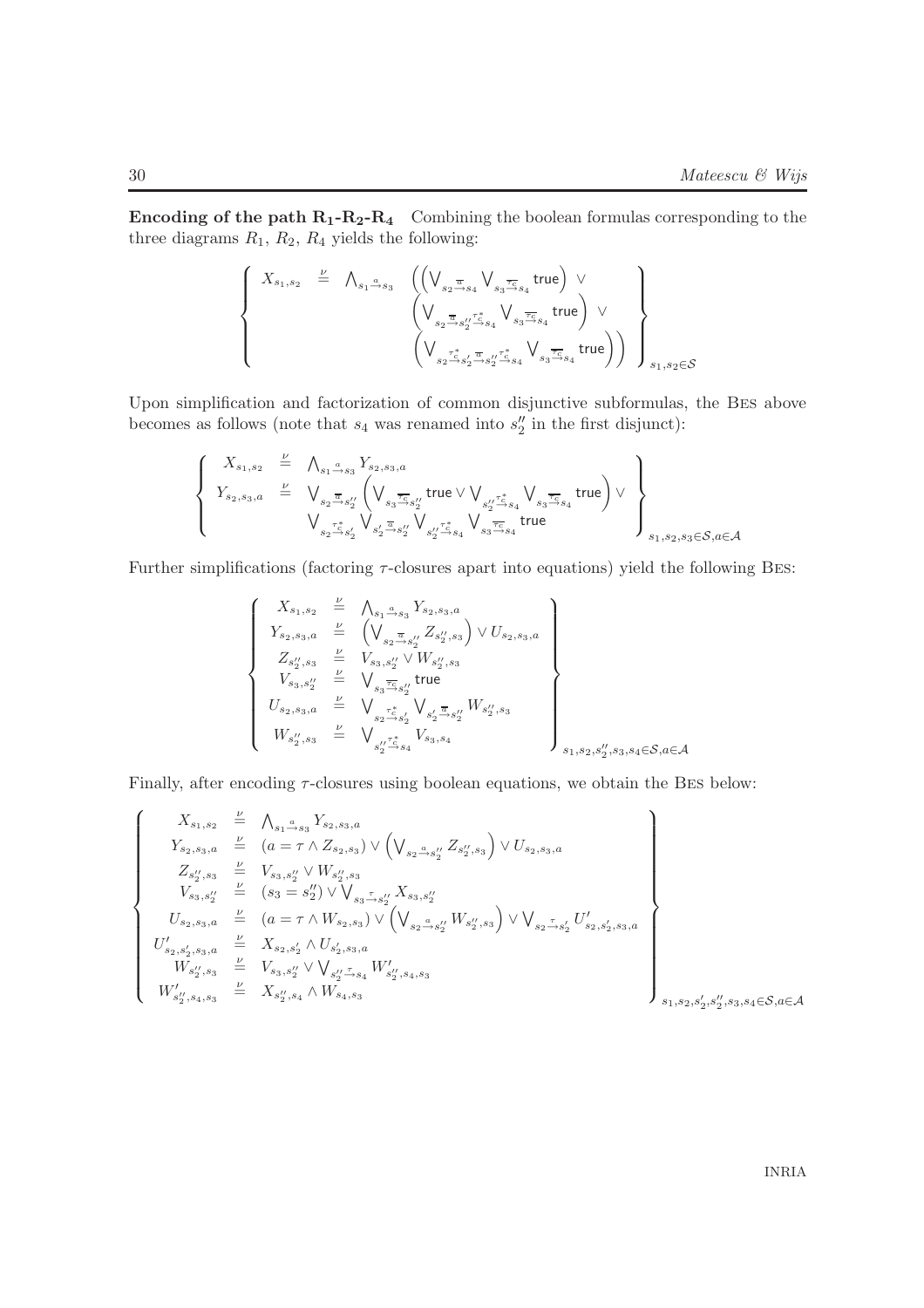**Encoding of the path**  $R_1-R_3-R_4$  Combining the boolean formulas corresponding to the three diagrams  $R_1$ ,  $R_3$ ,  $R_4$  yields the following:

$$
\left\{\begin{array}{ccc} X_{s_1,s_2} & \stackrel{\nu}{=} & \bigwedge_{s_1 \stackrel{a}{\rightarrow} s_3} & \left(\left(\bigvee_{s_2 \stackrel{\overline{\sim}}{\rightarrow} s_4} \bigvee_{s_3 \stackrel{\overline{\sim}}{\rightarrow} s_4} \text{true}\right) \vee \\ & \left(\bigvee_{s_2 \stackrel{\tau^*_c}{\rightarrow} s_2' \stackrel{\overline{a}}{\rightarrow} s_4} \bigvee_{s_3 \stackrel{\overline{\sim}}{\rightarrow} s_4} \text{true}\right) \vee \\ & \left(\bigvee_{s_2 \stackrel{\tau^*_c}{\rightarrow} s_2' \stackrel{\overline{a}}{\rightarrow} s_2'' \stackrel{\tau^*_c}{\rightarrow} s_4} \bigvee_{s_3 \stackrel{\overline{\sim}}{\rightarrow} s_4} \text{true}\right)\right)\end{array}\right\}_{s_1,s_2 \in \mathcal{S}}
$$

Upon simplification and factorization of common disjunctive subformulas, the Bes above becomes as follows (note that  $s_4$  was renamed into  $s_2''$  in the second disjunct):

$$
\left\{\begin{array}{ccl} X_{s_1,s_2}&\stackrel{\nu}{=}&\bigwedge_{s_1\xrightarrow[]{a}s_3}Y_{s_2,s_3,a}\\ Y_{s_2,s_3,a}&\stackrel{\nu}{=}&\left(\bigvee_{s_2\xrightarrow[]{\pi}s_4}\bigvee_{s_3\xrightarrow[]{\pi}\overline{\epsilon}_3} \text{true}\right)\vee\\ &\bigvee_{s_2\xrightarrow[]{\tau^*_s}s_2'}\bigvee_{s_2'\xrightarrow[]{\pi}s_2''}\left(\bigvee_{s_3\xrightarrow[]{\pi}\overline{\epsilon}_5} \text{true}\vee\bigvee_{s_2'\xrightarrow[]{\tau^*_c}s_4} \bigvee_{s_3\xrightarrow[]{\pi}\overline{\epsilon}_3} \text{true}\right)\end{array}\right\}_{s_1,s_2,s_3\in\mathcal{S},a\in\mathcal{A}}
$$

Further simplifications (factoring τ -closures apart into equations) yield the following Bes:

$$
\left\{\begin{array}{c} X_{s_1,s_2} \xrightarrow{\nu} \left\{\begin{array}{c} \left(\bigvee_{s_1\stackrel{a}{\to} s_3} Y_{s_2,s_3,a} \right. \\ Y_{s_2,s_3,a} \xrightarrow{\nu} \left.\begin{array}{c} \left(\bigvee_{s_2\stackrel{\overline{a}}{\to} s_4} Z_{s_3,s_4}\right) \vee U_{s_2,s_3,a} \right. \\ Z_{s_3,s_4} \xrightarrow{\nu} \left.\begin{array}{c} \left(\bigvee_{s_3\stackrel{\overline{a}}{\to} s_4} Z_{s_3,s_4}\right) \vee U_{s_2,s_3,a} \right. \\ \left(U_{s_2,s_3,a} \xrightarrow{\nu} \left.\bigvee_{s_2\stackrel{\tau^*}{\to} s_2'} V_{s_2'\stackrel{\overline{a}}{\to} s_2''} V_{s_2'',s_3} \right. \right. \\ \left. U_{s_2'',s_3} \xrightarrow{\nu} \left.\begin{array}{c} \left(\bigvee_{s_2\stackrel{\tau^*}{\to} s_4} Z_{s_3,s_4} \right. \right) \end{array}\right\}_{s_1,s_2,s_2'',s_3,s_4 \in \mathcal{S}, a \in \mathcal{A}} \end{array}\right.
$$

Finally, after encoding  $\tau$ -closures using boolean equations, we obtain the BES below:

$$
\begin{cases}\nX_{s_1,s_2} & \stackrel{\nu}{=} \bigwedge_{s_1 \stackrel{a}{\to} s_3} Y_{s_2,s_3,a} \\
Y_{s_2,s_3,a} & \stackrel{\nu}{=} (a = \tau \wedge Z_{s_3,s_2}) \vee (\bigvee_{s_2 \stackrel{a}{\to} s_4} Z_{s_3,s_4}) \vee U_{s_2,s_3,a} \\
Z_{s_3,s_4} & \stackrel{\nu}{=} (s_3 = s_4) \vee \bigvee_{s_3 \stackrel{\tau}{\to} s_4} X_{s_3,s_4} \\
U_{s_2,s_3,a} & \stackrel{\nu}{=} (a = \tau \wedge V_{s_2,s_3}) \vee (\bigvee_{s_2 \stackrel{a}{\to} s_2''} V_{s_2'',s_3}) \vee \bigvee_{s_2 \stackrel{\tau}{\to} s_2'} U'_{s_2,s_2',s_3,a} \\
V'_{s_2,s_3,a} & \stackrel{\nu}{=} Z_{s_3,s_2''} \vee U_{s_2'' \stackrel{\tau}{\to} s_4} V'_{s_2'',s_4,s_3} \\
V''_{s_2'',s_4,s_3} & \stackrel{\nu}{=} X_{s_2'',s_4} \wedge V_{s_4,s_3} \\
s_{1,s_2,s_2',s_2'',s_3,s_4 \in S,a \in A}\n\end{cases}
$$

**Encoding of the path**  $R_1-R_3-R_7$  Combining the boolean formulas corresponding to the three diagrams  $R_1$ ,  $R_3$ ,  $R_7$  yields the following:

$$
\left\{\begin{array}{ccc} X_{s_1,s_2} & \stackrel{\nu}{=} & \bigwedge_{s_1 \stackrel{a}{\rightarrow} s_3} & \left(\left(\bigvee_{s_2 \frac{\pi}{\rightarrow} s_4} \bigvee_{s_3 \stackrel{\overline{\leftarrow}_{s}}{\rightarrow} s_4} \text{true}\right) \vee \right.\\ & \left. \left(\bigvee_{s_2 \stackrel{\tau^*_c}{\rightarrow} s_2 \stackrel{\tau}{\rightarrow} s_4} \bigvee_{s_3 \stackrel{\overline{\leftarrow}_{c}}{\rightarrow} s_4} \text{true}\right)\right. \vee \right.\\ & \left. \left(\bigvee_{s_2 \stackrel{\tau^*_c}{\rightarrow} s_2 \stackrel{\tau}{\rightarrow} s_4} \bigvee_{s_3 \stackrel{\tau^*_c}{\rightarrow} s_4} \text{true}\right)\right) \end{array}\right\}_{s_1,s_2 \in \mathcal{S}}
$$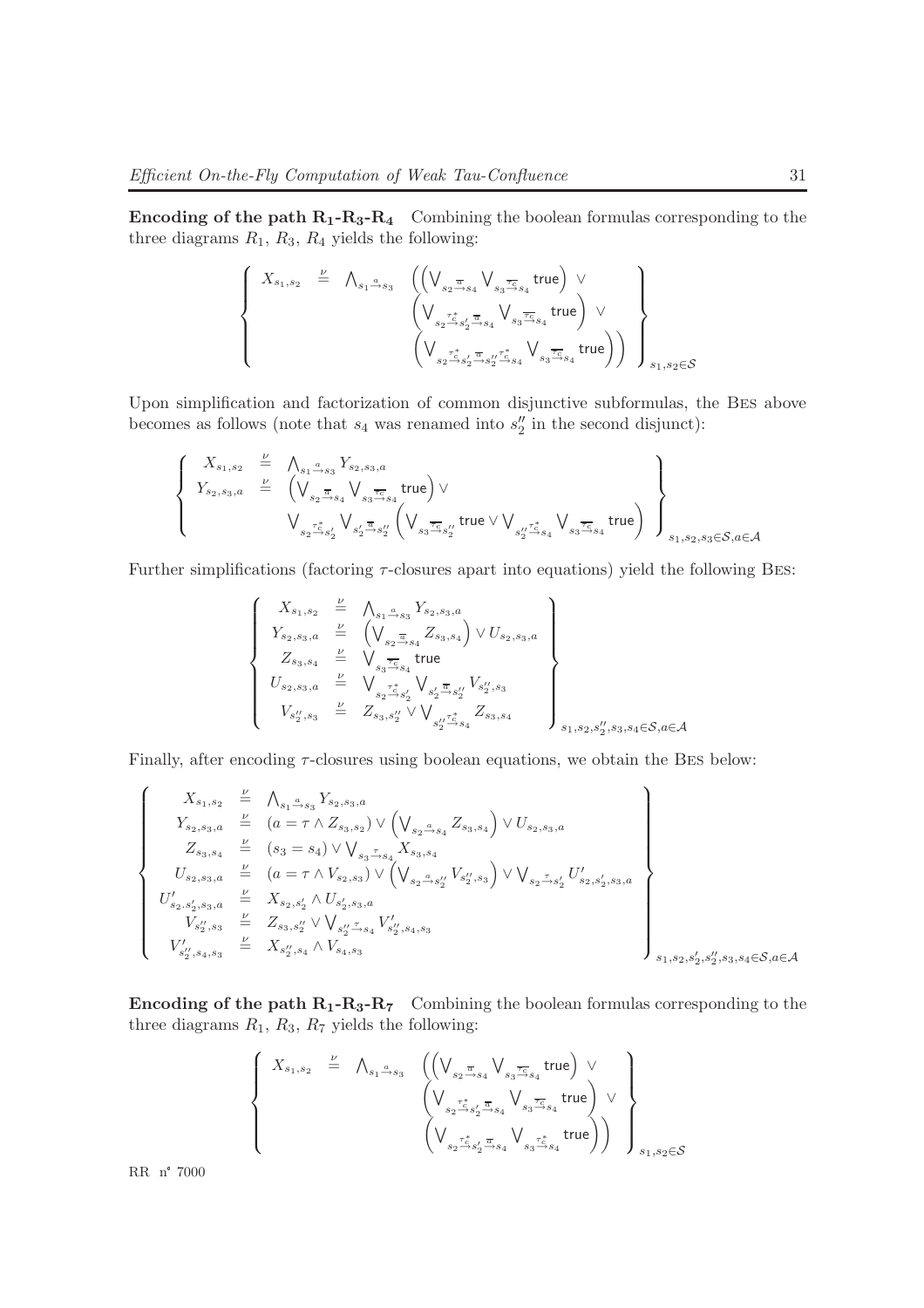Upon simplification and factorization of common disjunctive subformulas, the Bes above becomes as follows:

$$
\left\{\begin{array}{ccl} X_{s_1,s_2}&\stackrel{\nu}{=}&\bigwedge_{s_1\xrightarrow{\alpha}s_3}Y_{s_2,s_3,a}\\ Y_{s_2,s_3,a}&\stackrel{\nu}{=}&\left(\bigvee_{s_2\xrightarrow{\overline{\alpha}}s_4}\bigvee_{s_3\xrightarrow{\overline{\alpha}}s_4}\text{true}\right)\vee\\ &\qquad\qquad\vee\qquad\qquad\vee\qquad\qquad\vee\qquad\qquad\vee\qquad\qquad\qquad\vee\qquad\qquad\qquad\wedge\qquad\qquad\qquad\qquad\wedge\qquad\qquad\qquad\wedge\qquad\qquad\qquad\wedge\qquad\qquad\qquad\wedge\qquad\qquad\qquad\wedge\qquad\qquad\qquad\wedge\qquad\qquad\wedge\qquad\qquad\wedge\qquad\qquad\wedge\qquad\qquad\wedge\qquad\qquad\wedge\qquad\qquad\wedge\qquad\qquad\wedge\qquad\qquad\wedge\qquad\qquad\wedge\qquad\qquad\wedge\qquad\qquad\wedge\qquad\qquad\wedge\qquad\qquad\wedge\qquad\qquad\wedge\qquad\qquad\wedge\qquad\qquad\wedge\qquad\qquad\wedge\qquad\qquad\wedge\qquad\qquad\wedge\qquad\qquad\wedge\qquad\qquad\wedge\qquad\qquad\wedge\qquad\qquad\wedge\qquad\qquad\wedge\qquad\qquad\wedge\qquad\qquad\wedge\qquad\qquad\wedge\qquad\qquad\wedge\qquad\qquad\wedge\qquad\wedge\qquad\qquad\wedge\qquad\wedge\qquad\wedge\qquad\wedge\qquad\wedge\qquad\wedge\qquad\wedge\qquad\wedge\qquad\wedge\qquad\wedge\qquad\wedge\qquad\wedge\qquad\wedge\qquad\wedge\qquad\wedge\qquad\wedge\qquad\wedge\qquad\wedge\qquad\wedge\qquad\wedge\qquad\wedge\qquad\wedge\qquad\wedge\qquad\wedge\qquad\wedge\qquad\wedge\qquad\wedge\qquad\wedge\qquad\wedge\qquad\wedge\qquad\wedge\qquad\wedge\qquad\wedge\qquad\wedge\qquad\wedge\qquad\wedge\qquad\wedge\qquad\wedge\qquad\
$$

Further simplifications (absorption of the disjunct  $\bigvee_{s_3\overline{\tau} \underset{s}{\to}_{s_4}}$  true by  $\bigvee_{s_3\overline{\tau} \underset{s}{\to}_{s_4}}$  true and factoring  $\tau$ -closures apart into equations) yield the following BES:

$$
\left\{\begin{array}{c} X_{s_1,s_2} \stackrel{\nu}{=} \bigwedge_{s_1 \stackrel{a}{\to} s_3} Y_{s_2,s_3,a} \\ Y_{s_2,s_3,a} \stackrel{\nu}{=} \left(\bigvee_{s_2 \stackrel{\pi}{\to} s_4} Z_{s_3,s_4}\right) \vee U_{s_2,s_3,a} \\ Z_{s_3,s_4} \stackrel{\nu}{=} \bigvee_{s_3 \stackrel{\pi}{\to} s_4} \text{true} \\ U_{s_2,s_3,a} \stackrel{\nu}{=} \bigvee_{s_2 \stackrel{\tau}{\to} s_2'} \bigvee_{s_2' \stackrel{\pi}{\to} s_4} V_{s_3,s_4} \\ W_{s_3,s_4} \stackrel{\nu}{=} \bigvee_{s_3 \stackrel{\tau}{\to} s_4} \text{true} \end{array}\right\}_{s_1,s_2,s_3,s_4 \in \mathcal{S}, a \in \mathcal{A}}
$$

Finally, after encoding  $\tau$ -closures using boolean equations, we obtain the BES below:

$$
\begin{cases}\nX_{s_1,s_2} = \Lambda_{s_1-s_3} Y_{s_2,s_3,a} \\
Y_{s_2,s_3,a} = (a = \tau \wedge Z_{s_3,s_2}) \vee (\bigvee_{s_2-s_4} Z_{s_3,s_4}) \vee U_{s_2,s_3,a} \\
Z_{s_3,s_4} = (s_3 = s_4) \vee \bigvee_{s_3-s_3} Z_{s_3,s_4} \\
U_{s_2,s_3,a} = (a = \tau \wedge V_{s_3,s_2}) \vee (\bigvee_{s_2-s_4} V_{s_3,s_4}) \vee \bigvee_{s_2-s_3} U'_{s_2,s_3',a} \\
U'_{s_2,s_3',a} = X_{s_2,s_2'} \wedge U_{s_2',s_3,a} \\
V_{s_3,s_4} = (s_3 = s_4) \vee \bigvee_{s_3-s_3} Z_{s_3,s_3',s_4} \\
V'_{s_3,s_3',s_4} = X_{s_3,s_3'} \wedge V_{s_3',s_4}\n\end{cases}
$$

**Encoding of the path**  $R_1-R_5-R_7$  Combining the boolean formulas corresponding to the three diagrams  $R_1$ ,  $R_5$ ,  $R_7$  yields the following:

$$
\left\{\begin{array}{ccc} X_{s_1,s_2} & \stackrel{\nu}{=} & \bigwedge_{s_1 \stackrel{a}{\rightarrow} s_3} & \left(\left(\bigvee_{s_2 \stackrel{\overline{a}}{\rightarrow} s_4} \bigvee_{s_3 \stackrel{\overline{\rightarrow} c}{\rightarrow} s_4} \text{true}\right) \vee \\ & \left(\bigvee_{s_2 \stackrel{\overline{a}}{\rightarrow} s_4} \bigvee_{s_3 \stackrel{\tau^*_c}{\rightarrow} s_4} \text{true}\right) \vee \\ & \left(\bigvee_{s_2 \stackrel{\tau^*_c}{\rightarrow} s_4} \bigvee_{s_3 \stackrel{\tau^*_c}{\rightarrow} s_4} \text{true}\right)\right) \end{array}\right\}_{s_1,s_2 \in \mathcal{S}}
$$

Upon simplification and factorization of common disjunctive subformulas, the Bes above becomes as follows:

$$
\left\{\begin{array}{ccc} X_{s_1,s_2} & \stackrel{\nu}{=} & \bigwedge_{s_1 \stackrel{a}{\rightarrow} s_3} Y_{s_2,s_3,a} \\ Y_{s_2,s_3,a} & \stackrel{\nu}{=} & \bigvee_{s_2 \stackrel{\overline{a}}{\rightarrow} s_4} \left(\bigvee_{s_3 \stackrel{\overline{a}}{\rightarrow} s_4} \text{true} \vee \bigvee_{s_3 \stackrel{\tau^*_s}{\rightarrow} s_4} \text{true} \right) \vee \\ \bigvee_{s_2 \stackrel{\tau^*_s}{\rightarrow} s_2} \bigvee_{s_2' \stackrel{\overline{a}}{\rightarrow} s_4} \vee_{s_3 \stackrel{\tau^*_c}{\rightarrow} s_4} \text{true} \end{array}\right\}_{s_1,s_2,s_3 \in \mathcal{S}, a \in \mathcal{A}}
$$

INRIA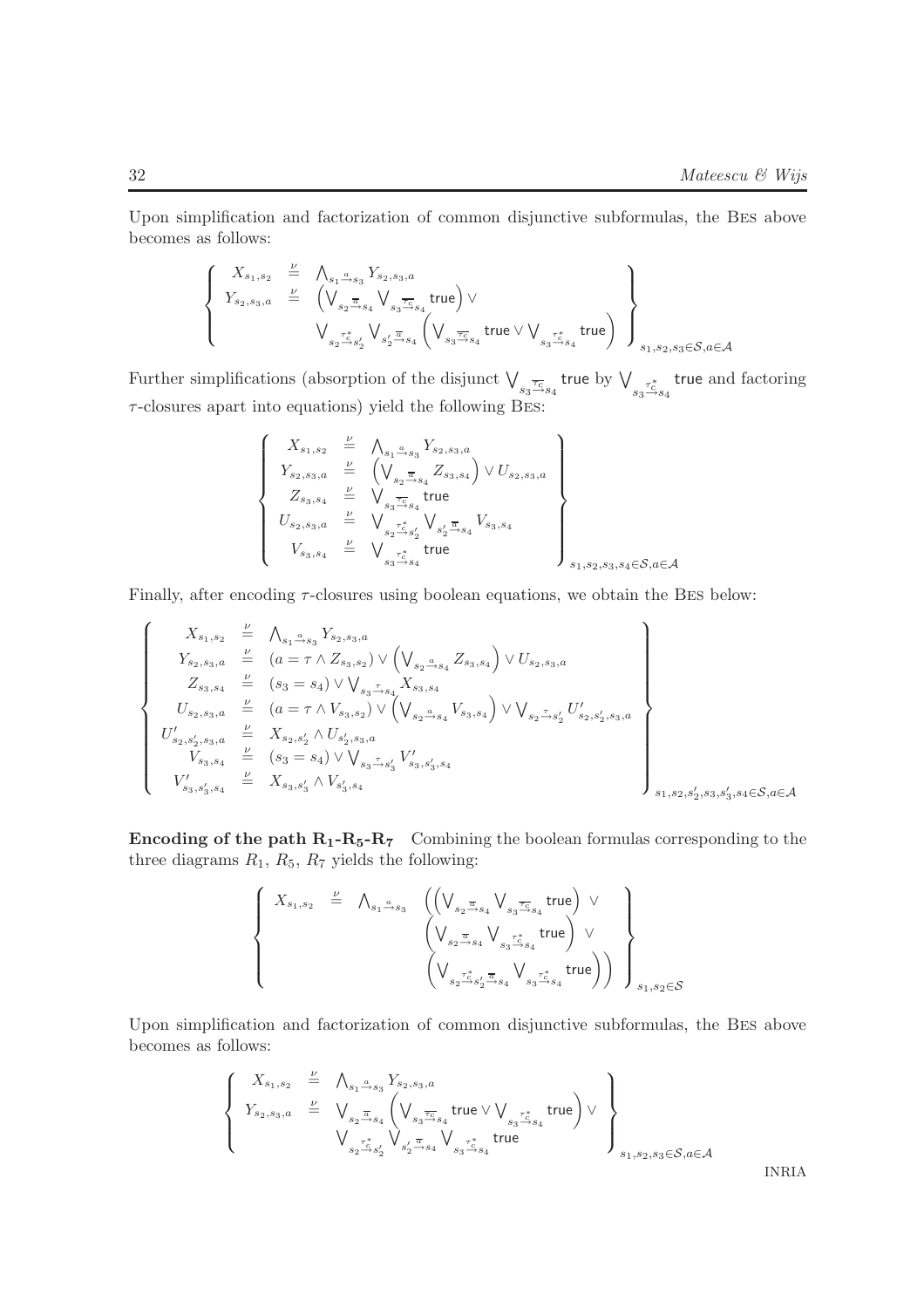Further simplifications (absorption of the disjunct  $\bigvee_{s_3} \frac{1}{\tau_{\leq s_4}^c}$  true by  $\bigvee_{s_3} \frac{1}{\tau_{\leq s_4}^s}$  true and factoring  $\tau$ -closures apart into equations) yield the following BES:

$$
\left\{\begin{array}{c} X_{s_1,s_2} \xrightarrow{\nu} \left\{ \begin{array}{c} \lambda_{s_1,s_3} \sum_{s_3}^S Y_{s_2,s_3,a} \\ Y_{s_2,s_3,a} \xrightarrow{\nu} \left( \bigvee_{s_2 \xrightarrow{s} s_4} Z_{s_3,s_4} \right) \vee U_{s_2,s_3,a} \\ Z_{s_3,s_4} \xrightarrow{\nu} \left\{ \begin{array}{c} \lambda_{s_3 \xrightarrow{s} s_4} \\ \lambda_{s_3 \xrightarrow{s} s_4} \\ \lambda_{s_2 \xrightarrow{s} s_2} \end{array} \right\} \\ U_{s_2,s_3,a} \xrightarrow{\nu} \left\{ \begin{array}{c} \lambda_{s_1 \xrightarrow{s} s_4} \\ \lambda_{s_2 \xrightarrow{s} s_4} \end{array} \right\}_{s_1,s_2,s_3,s_4 \in \mathcal{S}, a \in \mathcal{A}} \end{array} \right\}
$$

Finally, after encoding  $\tau$ -closures using boolean equations, we obtain the BES below:

$$
\left\{\begin{array}{c}X_{s_1,s_2} \xrightarrow{\underline{\nu}} \bigwedge_{s_1 \xrightarrow{\alpha}_{s_3}} Y_{s_2,s_3,a} \\ Y_{s_2,s_3,a} \xrightarrow{\underline{\nu}} \ (a = \tau \wedge Z_{s_3,s_2}) \vee \left( \bigvee_{s_2 \xrightarrow{\alpha}_{s_4}} Z_{s_3,s_4} \right) \vee U_{s_2,s_3,a} \\ Z_{s_3,s_4} \xrightarrow{\underline{\nu}} \ (s_3 = s_4) \vee \bigvee_{s_3 \xrightarrow{\tau}_{s'_3}} Z'_{s_3,s'_3,s_4} \\ Z'_{s_3,s'_3,s_4} \xrightarrow{\underline{\nu}} X_{s_3,s'_3} \wedge Z_{s'_3,s_4} \\ U_{s_2,s_3,a} \xrightarrow{\underline{\nu}} \ (a = \tau \wedge Z_{s_3,s_2}) \vee \left( \bigvee_{s_2 \xrightarrow{\alpha}_{s_4}} Z_{s_3,s_4} \right) \vee \bigvee_{s_2 \xrightarrow{\tau}_{s'_2}} U'_{s_2,s'_2,s_3,a} \\ U'_{s_2,s'_2,s_3,a} \xrightarrow{\underline{\nu}} X_{s_2,s'_2} \wedge U_{s'_2,s_3,a} \end{array}\right\}
$$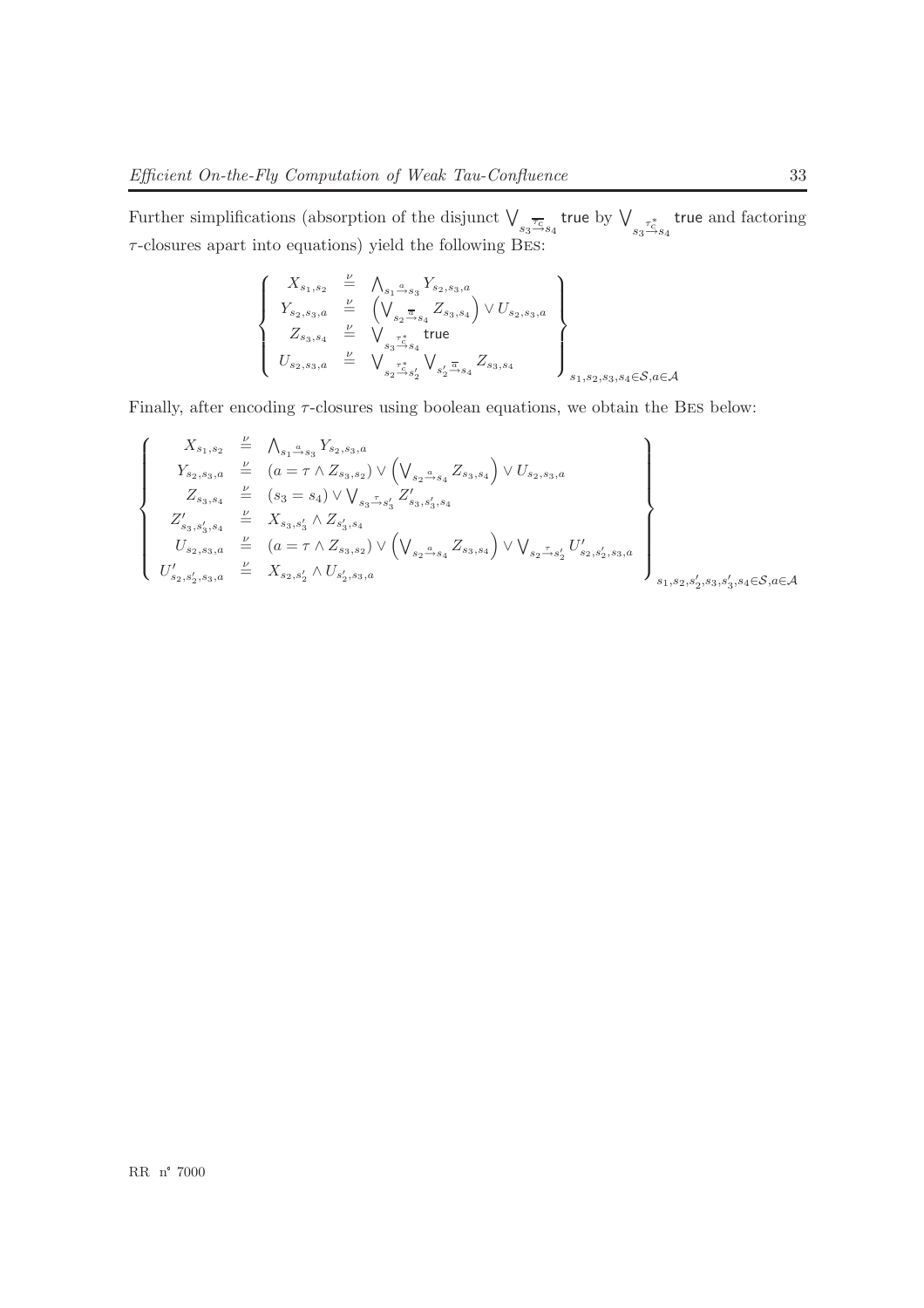## <span id="page-35-0"></span>B Proofs of the BES Encodings

We prove in the sequel the correctness of our BES encoding for weak  $\tau$ -confluence ( $R_8$ ) in Figure [1\)](#page-7-0). The correctness proofs for encodings of  $\tau$ -confluences  $R_1, \ldots, R_7$  and the hierarchical encodings are very similar to the one for  $R_8$  and are therefore left as exercise for the interested reader.

A few additional notions are needed in order to proceed. Let  $\mathcal{M} = \langle \mathcal{S}, \mathcal{A}, \mathcal{T}, s_0 \rangle$  be an LTs. Consider the two lattices  $\langle \text{Bool}^{|\mathcal{S}|^2}, \sqsubseteq, \text{false}^{|\mathcal{S}|^2}, \text{true}^{|\mathcal{S}|^2}, \sqcup, \sqcap \rangle$  and  $\langle 2^{\mathcal{S}^2}, \subseteq, \emptyset, \mathcal{S}^2, \cup, \cap \rangle$ , where the relation ⊑ and the operations ⊔, ⊓ are defined as the pointwise extensions of the boolean connectors ⇒, ∨, and ∧, respectively. These lattices are isomorphic, being related by the function  $\Gamma : \text{Bool}^{|S|^2} \to 2^{S^2}$  defined below:

$$
\Gamma(\langle b_{s_1,s_2} \rangle_{s_1,s_2 \in \mathcal{S}}) = \{ \langle s_1, s_2 \rangle \mid b_{s_1,s_2} = \text{true} \}.
$$

It is straightforward to show that  $\Gamma$  is an isomorphism, i.e., it is a bijection preserving the compatibility of operations  $(b \sqsubseteq b' \Leftrightarrow \Gamma(b) \subseteq \Gamma(b')$ ,  $\Gamma(\text{false}^{|\mathcal{S}|^2}) = \emptyset$ ,  $\Gamma(\text{true}^{|\mathcal{S}|^2}) = \mathcal{S}^2$ ,  $\Gamma(b \sqcup b') = \Gamma(b) \cup \Gamma(b')$ , and  $\Gamma(b \sqcap b') = \Gamma(b) \cap \Gamma(b')$ ).

Furthermore, we define that  $b_{s_1,s_2}$  = true iff  $s_1 \stackrel{\tau_c}{\rightarrow} s_2$ , i.e.  $b_{s_1,s_2}$  expresses whether there exists a confluent  $\tau$ -transition between states  $s_1$  and  $s_2$ .

We provide below a definition of weak  $\tau$ -confluence, based on the definitions of  $\tau$ -confluence by [\[20\]](#page-17-2) and ultra weak confluence by [\[3\]](#page-15-1), and recall two corresponding Bes encodings given in Section [3.1,](#page-7-1) namely the direct encoding of diagram  $R_8$ , and the encoding such that each equation contains a single boolean operator, and  $\tau$ -closures are encoded using maximal fixed point variables.

<span id="page-35-1"></span>**Definition 2 (Weak**  $\tau$ **-confluence)** Given an LTS  $\mathcal{M} = \langle \mathcal{S}, \mathcal{A}, \mathcal{T}, s_0 \rangle$ , and  $S \subseteq S^2$ , we say that S is weak  $\tau$ -confluent in M if for every  $\langle s_1, s_2 \rangle \in S$  and  $s_1 \stackrel{a}{\rightarrow} s_3$ , we have  $s_1 \stackrel{\tau}{\rightarrow} s_2$ , and for some  $n, m, p > 0$  there exist  $s_{2,0}, \ldots, s_{2,n}, s'_{2,0}, \ldots, s'_{2,m}, s_4 \in S$  with  $s_{2,0} = s_2$ , and  $s_{3,0},\ldots,s_{3,p}\in\mathcal{S}$  with  $s_{3,0}=s_3$  such that  $s_{2,i}\stackrel{\tau}{\rightarrow}s_{2,i+1}$  and  $\langle s_{2,i},s_{2,i+1}\rangle\in S$  for  $0\leq i< n$ ,  $s_{2,n} \stackrel{\overline{a}}{\rightarrow} s'_{2,0}, s'_{2,j} \stackrel{\tau}{\rightarrow} s'_{2,j+1}$  and  $\langle s'_{2,j}, s'_{2,j+1} \rangle \in S$  for  $0 \leq j < m$ ,  $s'_{2,m} \stackrel{\tau}{\rightarrow} s_4$  and  $\langle s'_{2,m}, s_4 \rangle \in S$ ,  $s_{3,k} \stackrel{\tau}{\rightarrow} s_{3,k+1}$  and  $\langle s_{3,k}, s_{3,k+1} \rangle \in S$  for  $0 \le k < p$ , and  $s_{3,p} \stackrel{\tau}{\rightarrow} s_4$  and  $\langle s_{3,p}, s_4 \rangle \in S$ .

The maximal  $\tau$ -confluent set  $\mathbb{T}(\mathcal{S}) \subseteq \mathcal{S}^2$  is the union of all  $\tau$ -confluent sets of M.

<span id="page-35-2"></span>Definition 3 (Directly encoded weak  $\tau$ -confluence BES) Let  $(S, \mathcal{A}, \mathcal{T}, s_0)$  be a  $\tau$ -convergent LTS. The weak  $\tau$ -confluent set  $\mathbb{T}(\mathcal{S}) \subseteq \mathcal{S}^2$  is directly encoded by the maximal fixed point BES below:

$$
B_{wtc1} = \left\{ X_{s_1, s_2} \stackrel{\nu}{=} \bigwedge_{s_1 \stackrel{a}{\rightarrow} s_3} \bigvee_{s_2 \stackrel{\tau_s^*}{\rightarrow} s_2' \stackrel{\overline{a}}{\rightarrow} s_2'' \stackrel{\tau_s^*}{\rightarrow} s_4} \bigvee_{s_3 \stackrel{\tau_s^*}{\rightarrow} s_4} \text{true} \right\}_{s_1, s_2 \in \mathcal{S}, a \in \mathcal{A}}
$$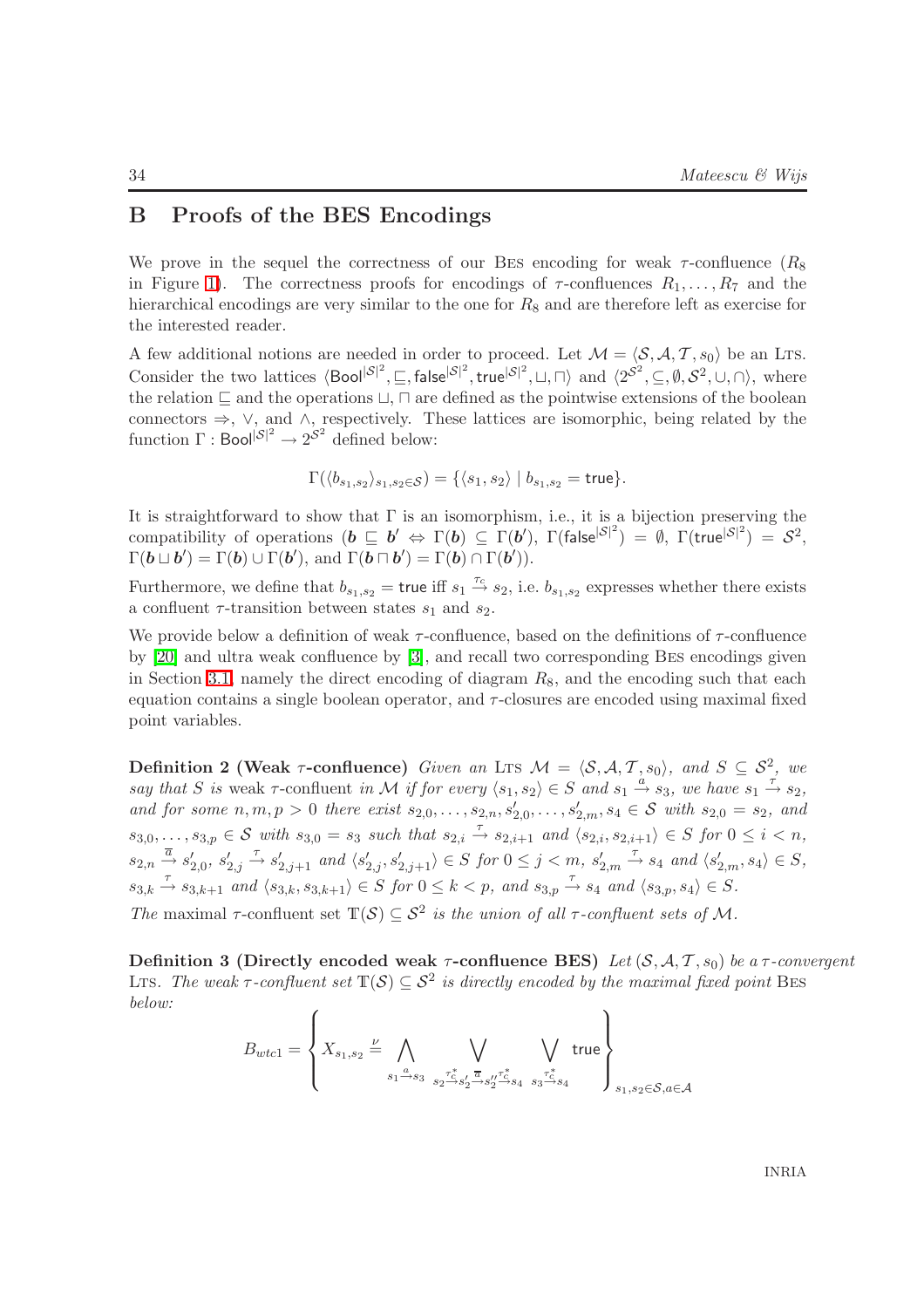The interpretation  $[[B_{wtc1}]]$  is defined as the maximal fixed point  $\nu\Phi_{wtc1}$ , where  $\Phi_{wtc1}$ :  $\mathsf{Bool}^{|S|^2} \to \mathsf{Bool}^{|S|^2}$  is the (monotonic) functional associated to  $B_{wtc1}$ :

$$
\Phi_{wtc1}(\langle b_{s_1,s_2}\rangle_{s_1,s_2 \in \mathcal{S}}) \;\; = \;\; \langle [\![\bigwedge_{s_1 \xrightarrow{a}_{s3}} \bigvee_{s_2 \xrightarrow{\tau_c^*} s'_2 \xrightarrow{\overline{a}} s''_2 \xrightarrow{\tau_c^*} s_4} \bigvee_{s_3 \xrightarrow{\tau_c^*} s_4} \text{true} ]\!][b_{s_1,s_2}/X_{s_1,s_2}]\rangle_{s_1,s_2 \in \mathcal{S}}.
$$

<span id="page-36-0"></span>Definition 4 (Weak  $\tau$ -confluence BES) Let  $\mathcal{M} = \langle \mathcal{S}, \mathcal{A}, \mathcal{T}, s_0 \rangle$  be a  $\tau$ -convergent Lts. The weak  $\tau$ -confluent set  $\mathbb{T}(\mathcal{S}) \subseteq \mathcal{S}^2$  is encoded by the maximal fixed point BES below:

$$
B_{wtc} = \left\{\begin{array}{c} X_{s_1,s_2} \stackrel{\underline{\nu}}{=} \bigwedge_{s_1 \stackrel{a}{\rightarrow} s_3} Y_{s_2,s_3,a} \\ Y_{s_2,s_3,a} \stackrel{\underline{\nu}}{=} Z_{s_2,s_3,a} \vee \bigvee_{s_2 \stackrel{\tau}{\rightarrow} s'_2} Y'_{s_2,s'_2,s_3,a} \\ Y'_{s_2,s'_2,s_3,a} \stackrel{\underline{\nu}}{=} X_{s_2,s'_2} \wedge Y_{s'_2,s_3,a} \\ Z_{s'_2,s_3,a} \stackrel{\underline{\nu}}{=} (a = \tau \wedge U_{s'_2,s_3}) \vee \bigvee_{s'_2 \stackrel{a}{\rightarrow} s''_2} U_{s''_2,s_3} \\ U_{s''_2,s_3} \stackrel{\underline{\nu}}{=} Y_{s_3,s''_2} \vee \bigvee_{s''_2 \stackrel{\tau}{\rightarrow} s_4} U'_{s''_2,s_4,s_3} \\ V'_{s_3,s_4} \stackrel{\underline{\nu}}{=} (s_3 = s_4) \vee \bigvee_{s_3 \stackrel{\tau}{\rightarrow} s'_3} V'_{s_3,s'_3,s_4} \\ V'_{s_1,s_2,s'_2,s''_2,s_3,s'_3,s_4 \in \mathcal{S}, a \in \mathcal{A}} \end{array}\right\}
$$

We first define some notations, and then we prove the correctness of the Bes encodings for weak  $\tau$ -confluence.

**Definition 5** Let X be a set of boolean variables including  $X_1, ..., X_n, X_{n+1}$ . Let  $B = \{X_i \stackrel{\nu}{=}$  $\{\varphi_i\}_{1\leq i\leq n}$  and  $B'=\{X_i\overset{\nu}{=}\varphi_i\}_{1\leq i\leq n+1}$  be two BESs having their first n equations identical  $(\varphi_i \text{ are boolean formulas built from disjunctions and conjunctions) and } \delta : \mathcal{X} \to \mathsf{Bool}$  be a context. Let  $\Phi_{\delta}$  : Bool<sup>n</sup>  $\to$  Bool<sup>n</sup> and  $\Phi'_{\delta}$  : Bool<sup>n+1</sup>  $\to$  Bool<sup>n+1</sup> be the two functionals associated to  $B$  and  $B'$  in the context  $\delta$ :

$$
\Phi_{\delta}(\langle b_i \rangle_{1 \leq i \leq n}) = \langle [\![\varphi_i]\!](\delta \oslash [b_j / X_j]_{1 \leq j \leq n}) \rangle_{1 \leq i \leq n}
$$
  

$$
\Phi'_{\delta}(\langle b_i \rangle_{1 \leq i \leq n+1}) = \langle [\![\varphi_i]\!](\delta \oslash [b_j / X_j]_{1 \leq j \leq n+1}) \rangle_{1 \leq i \leq n+1}
$$

where  $\delta \oslash [b_j/X_j]_{1 \leq j \leq n}$  denotes a context identical to  $\delta$  except for variables  $X_1, ..., X_n$ , which are assigned values  $b_1, ..., b_n$ . According to Kleene's theorem [\[14\]](#page-16-13), the maximal fixed points of the functionals  $\Phi_{\delta}$  and  $\Phi'_{\delta}$  can be computed as follows:

$$
\nu\Phi_\delta=\square_{k\geq 0}\Phi_\delta^k(\mathsf{true}^n)\qquad\quad \nu\Phi'_\delta=\square_{k\geq 0}{\Phi'_\delta}^k(\mathsf{true}^{n+1}).
$$

The notation  $\langle e_i, e \rangle_{1 \leq i \leq n}$ , where  $e_i$  and e are boolean expressions, is a shorthand for  $\langle e_1, ..., e_n, e \rangle$ e). We define the series  $U_k \in \text{Bool}^{n+1}$  associated to B, B', and  $\delta$  as follows:

$$
U_0=\mathrm{true}^{n+1},\quad \ \ U_{k+1}=\langle (\nu\Phi_{\delta\oslash [(\Phi'_\delta(U_k))_{n+1}/X_{n+1}]})_i, (\Phi'_\delta(U_k))_{n+1}\rangle_{1\leq i\leq n}.
$$

We are now ready to show the correctness of the BES encodings for weak  $\tau$ -confluence. We start by proving the correctness of  $B_{wtc1}$ .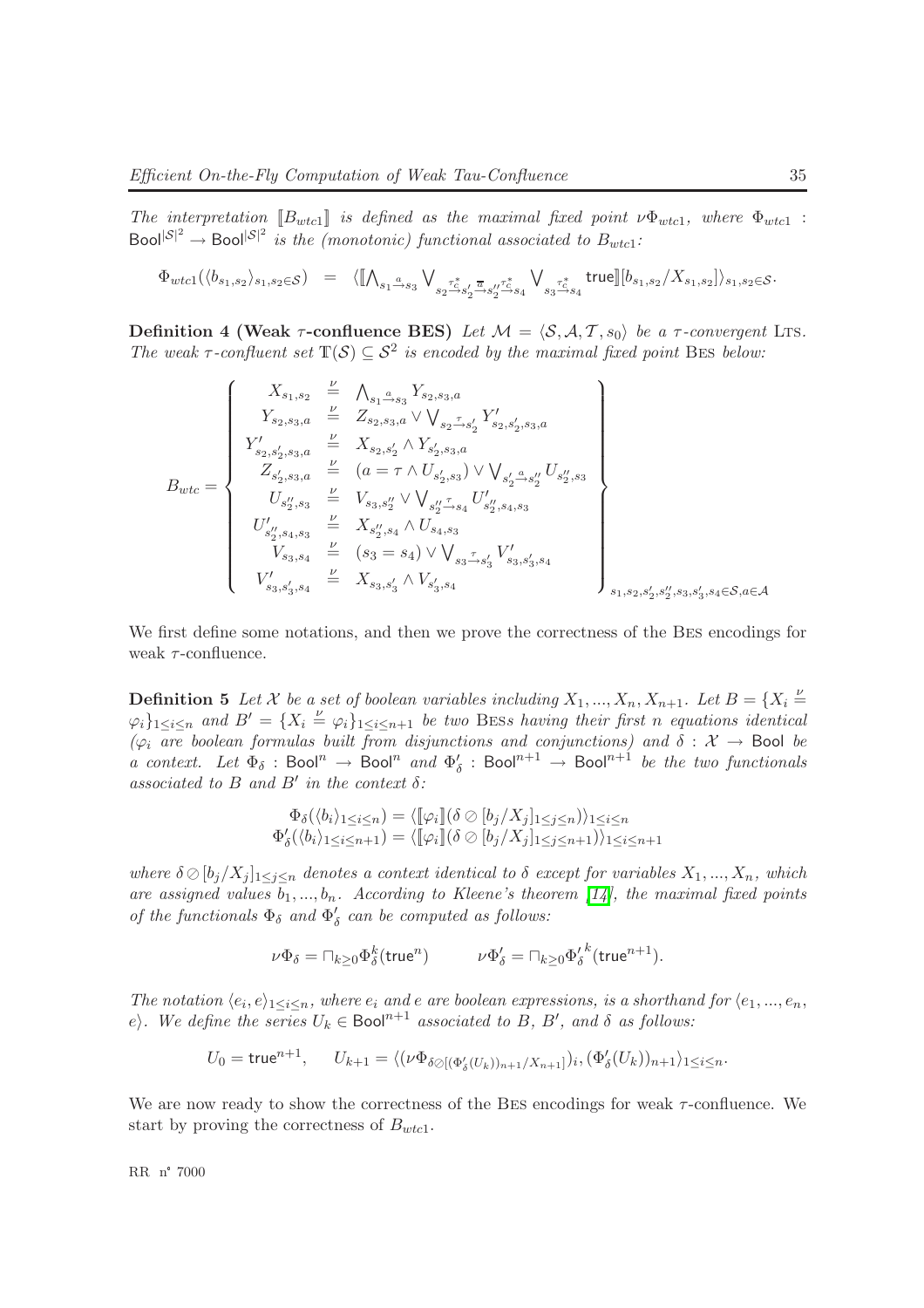From Tarski's theorem [\[25\]](#page-17-7), the maximal fixed point  $\nu\Phi_{wtc1}$  can be computed as follows:

$$
\nu\Phi_{wtc1} = \bigsqcup \{ \boldsymbol{b} \in \mathsf{Bool}^{|\mathcal{S}|2} \mid \boldsymbol{b} \sqsubseteq \Phi_{wtc1}(\boldsymbol{b}) \}.
$$

<span id="page-37-0"></span>The following lemma provides a link between sets of confluent transitions and the functional associated to the BES  $B_{wtc1}$ .

**Lemma 1** Let  $(S, \mathcal{A}, \mathcal{T}, s_0)$  be an LTS, and let  $\mathbf{b} \in \mathsf{Bool}^{|S|^2}$ . Then:

$$
\mathbf{b} \sqsubseteq \Phi_{wtc1}(\mathbf{b}) \quad \text{iff} \quad \Gamma(\mathbf{b}) \text{ is weak } \tau\text{-confluent}.
$$

**Proof If.** Let  $b = \langle b_{s_1,s_2} \rangle_{s_1,s_2 \in \mathcal{S}}$  such that  $\Gamma(b)$  is weak  $\tau$ -confluent. We must show that  $\mathbf{b} \sqsubseteq \Phi_{wtc1}(\mathbf{b}).$ 

Let  $s_1, s_2 \in \mathcal{S}$  such that  $b_{s_1, s_2}$  = true. From the definition of Γ, this implies  $\langle s_1, s_2 \rangle \in \Gamma(b)$ . Since  $\Gamma(b)$  is weak  $\tau$ -confluent, from Definition [2](#page-35-1) this implies that for all  $s_1 \stackrel{a}{\rightarrow} s_3$ , we have  $s_1 \stackrel{\sim}{\rightarrow} s_2$ , and for some  $n, m, p > 0$  there exist  $s_{2,0}, \ldots, s_{2,n}, s'_{2,0}, \ldots, s'_{2,m}, s_4 \in S$  with  $s_{2,0} = s_2$ , and  $s_{3,0},\ldots,s_{3,p} \in \mathcal{S}$  with  $s_{3,0} = s_3$  such that  $s_{2,i} \stackrel{\tau}{\rightarrow} s_{2,i+1}$  and  $\langle s_{2,i}, s_{2,i+1} \rangle \in \mathcal{S}$  $\text{for } 0 \leq i \leq n, s_{2,n} \stackrel{\overline{a}}{\rightarrow} s'_{2,0}, s'_{2,j} \stackrel{\tau}{\rightarrow} s'_{2,j+1} \text{ and } \langle s'_{2,j}, s'_{2,j+1} \rangle \in S \text{ for } 0 \leq j \leq m, s'_{2,m} \stackrel{\tau}{\rightarrow} s_{4,m}$ and  $\langle s'_{2,m}, s_4 \rangle \in S$ ,  $s_{3,k} \stackrel{\tau}{\rightarrow} s_{3,k+1}$  and  $\langle s_{3,k}, s_{3,k+1} \rangle \in S$  for  $0 \le k < p$ , and  $s_{3,p} \stackrel{\tau}{\rightarrow} s_4$  and  $\langle s_{3,n}, s_4 \rangle \in S$ .

Let  $s_1 \stackrel{a}{\rightarrow} s_3$  be a transition. From the condition above, for some  $n, m, p > 0$  there exist  $s_{2,0},\ldots,s_{2,n},s'_{2,0},\ldots,s'_{2,m},s_4\in\mathcal{S}$  with  $s_{2,0}=s_2$ , and  $s_{3,0},\ldots,s_{3,p}\in\mathcal{S}$  with  $s_{3,0}=s_3$  such that  $s_{2,i} \stackrel{\tau}{\to} s_{2,i+1}$  for  $0 \le i < n$ ,  $s_{2,n} \stackrel{\overline{a}}{\to} s'_{2,0}$ ,  $s'_{2,j} \stackrel{\tau}{\to} s'_{2,j+1}$  for  $0 \le j < m$ ,  $s'_{2,m} \stackrel{\tau}{\to} s_4$ ,  $s_{3,k} \stackrel{\tau}{\rightarrow} s_{3,k+1}$  for  $0 \leq k < p$ , and  $s_{3,p} \stackrel{\tau}{\rightarrow} s_4$ .

This means that  $\langle s_{2,i}, s_{2,i+1} \rangle \in \Gamma(\mathbf{b})$ , which from the definition of Γ implies  $b_{s_{2,i}, s_{2,i+1}} =$  true,  $\text{for } 0 \leq i < n, \, \langle s'_{2,j}, s'_{2,j+1} \rangle \in \Gamma(\boldsymbol{b}), \, \text{which implies } b_{s'_{2,j}, s'_{2,j+1}} = \text{true}, \, \text{for } 0 \leq j < m, \, \langle s'_{2,m}, s_4 \rangle \in \Gamma(\boldsymbol{b}), \, \text{which implies}$  $\Gamma(b)$ , which implies  $b_{s'_{2,m}, s_4} = \text{true}, \langle s_{3,k}, s_{3,k+1} \rangle \in \Gamma(b)$ , which implies  $b_{s_{3,k}, s_{3,k+1}} = \text{true}$ , for  $0 \leq k < p$ , and  $\langle s_{3,p}, s_4 \rangle \in \Gamma(b)$ , which implies  $b_{s_{3,p}, s_4}$  = true. Furthermore, it means that  $\langle s_{3,k}, s_{3,k+1} \rangle \in \Gamma(b)$ , which from the definition of Γ implies  $b_{s_{3,k}, s_{3,k+1}} =$  true, for  $0 \le k < p$ , and  $\langle s_{3,p}, s_4 \rangle \in \Gamma(b)$ , which implies  $b_{s_{3,p}, s_4}$  = true. By definition of  $b_{s_1,s_2}$ , this means that the boolean formula  $\bigwedge_{s_1 \stackrel{a}{\to} s_3} \bigvee_{s_2 \stackrel{\tau_c^*}{\to} s_4' \stackrel{\overline{\tau}_c}{\to} s_4''} \bigvee_{s_3 \stackrel{\tau_c^*}{\to} s_4}$  true is also true. From the interpretation of boolean formulas given in Definition [3,](#page-35-2) this implies:

$$
\langle [\![\bigwedge_{s_1 \overset{a}{\rightarrow} s_3} \bigvee_{s_2 \overset{\tau_c^*}{\rightarrow} s_2' \overset{\overline{a}}{\rightarrow} s_2'' \overset{\tau_c^*}{\rightarrow} s_4 } \bigvee_{s_3 \overset{\tau_c^*}{\rightarrow} s_4} \text{true}]\!][b_{s_1,s_2} / X_{s_1,s_2}]\rangle_{s_1,s_2 \in \mathcal{S}} = \text{true}
$$

meaning that  $(\Phi_{wtc1}(\boldsymbol{b})) =$  true. Therefore,  $\boldsymbol{b} \sqsubseteq \Phi_{wtc1}(\boldsymbol{b})$ .

**Only if.** Let  $\mathbf{b} = \langle b_{s_1,s_2} \rangle_{s_1,s_2 \in \mathcal{S}}$  such that  $\mathbf{b} \subseteq \Phi_{wtc}(b)$ . We must show that  $\Gamma(b)$  is weak  $\tau$ -confluent, i.e., it satisfies Definition [2.](#page-35-1)

Let  $\langle s_1, s_2 \rangle \in \Gamma(b)$ . From the definition of Γ, this implies  $b_{s_1, s_2}$  = true. Since  $b \sqsubseteq \Phi_{wtc1}(b)$ , from Definition [3](#page-35-2) and the interpretation of boolean formulas, this implies:

$$
\langle [\textstyle \bigwedge_{s_1\xrightarrow{a} s_3} \bigvee_{s_2\xrightarrow{\tau_{\mathcal{C}}^*} s_2'\xrightarrow{\pi} s_2''\xrightarrow{\tau_{\mathcal{C}}^*} s_4} \bigvee_{s_3\xrightarrow{\tau_{\mathcal{C}}^*} s_4} \mathsf{true}][\textstyle b_{s_1,s_2}/X_{s_1,s_2}]\rangle_{s_1,s_2\in \mathcal{S}} = \mathsf{true}.
$$

INRIA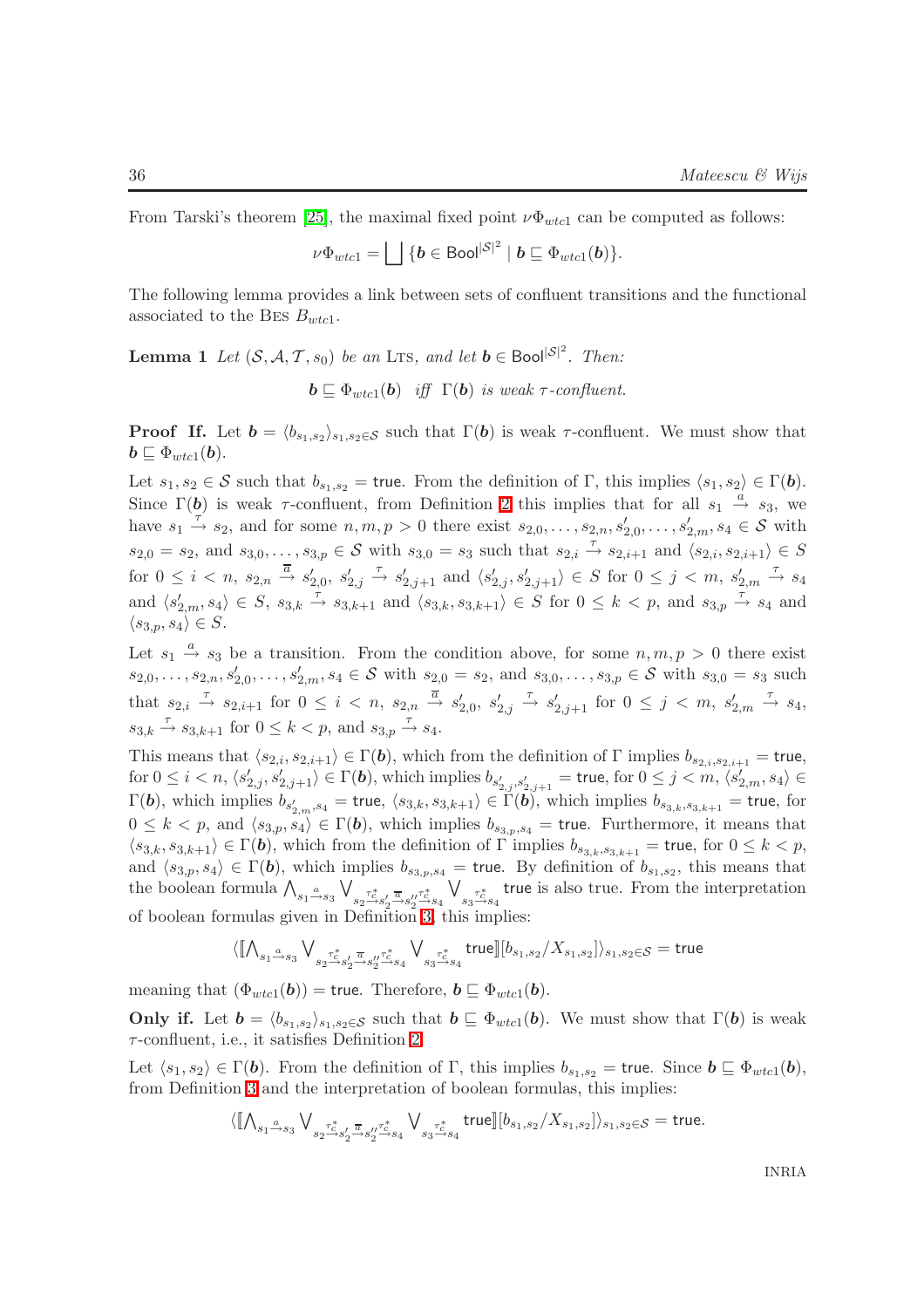Let  $s_1 \stackrel{a}{\rightarrow} s_3$  be a transition. From the condition above, each conjunct associated to such a transition must be true, i.e.,  $\bigvee_{s_2 \to s_2' \to s_2' \to s_3'' \to s_4} \bigvee_{s_3 \to s_4} \mathsf{true} = \mathsf{true}.$  This means that some disjunct corresponding to transitions  $s_{2,i} \stackrel{\tilde{\tau}_c}{\rightarrow} s_{2,i+1}$  for some  $n > 0$  with  $0 \leq i < n$ ,  $s_{2,0} = s_2$ and  $s_{2,n} = s'_2$ ,  $s_{2,n} \stackrel{\overline{a}}{\rightarrow} s'_{2,0}$ ,  $s'_{2,j} \stackrel{\tau_c}{\rightarrow} s'_{2,j+1}$  for some  $m > 0$  with  $0 \le j < m$  and  $s'_{2,0} = s''_2$ ,  $s'_{2,m} \stackrel{\tau_c}{\rightarrow} s_4$ ,  $s_{3,k} \stackrel{\tau_c}{\rightarrow} s_{3,k+1}$  for some  $p > 0$ , with  $0 \le k < p$  and  $s_{3,0} = s_3$ , and  $s_{3,p} \stackrel{\tau_c}{\rightarrow} s_4$ , must be true. From the definition of  $b_{s_1,s_2}$ , this implies that for  $0 \le i \le n, 0 \le j \le m$ , and  $0 \le k < p$ , we have  $b_{s_{2,i},s_{2,i+1}} =$  true,  $b_{s'_{2,j},s'_{2,j+1}} =$  true, and  $b_{s_{3,k},s_{3,k+1}} =$  true. Besides that,  $b_{s'_{2,m},s_4}$  = true and  $b_{s_{3,p},s_4}$  = true. This, by the definition of  $\Gamma$ , implies that  $\langle s_{2,i}, s_{2,i+1} \rangle \in \Gamma(b)$ for  $0 \leq i \leq n$ ,  $\langle s'_{2,j}, s'_{2,j+1} \rangle \in \Gamma(b)$  for  $0 \leq j \leq m$ ,  $\langle s_{3,k}, s_{3,k+1} \rangle \in \Gamma(b)$  for  $0 \leq k \leq p$ ,  $\langle s'_{2,m}, s_4 \rangle \in \Gamma(b)$ , and  $\langle s_{3,p}, s_4 \rangle \in \Gamma(b)$ , which means that  $\Gamma(b)$  satisfies Definition [2,](#page-35-1) and therefore  $\Gamma(\boldsymbol{b})$  is a weak  $\tau$ -confluent set.  $\Box$ 

A useful property of weak  $\tau$ -confluent sets is that they are closed under union, i.e., the union of two weak  $\tau$ -confluent sets is also weak  $\tau$ -confluent. This property can be easily shown for our notion of weak  $\tau$ -confluence in the same way it was shown for  $\tau$ -confluence in [\[11\]](#page-16-4). The proposition below states the correctness of the direct BES encoding of weak  $\tau$ -confluence.

<span id="page-38-0"></span>Proposition 1 (Correctness of directly encoded weak  $\tau$ -confluence BES) Let  $\mathcal{M} =$  $(S, \mathcal{A}, \mathcal{T}, s_0)$  be an LTS, and let  $B_{wtc1}$  be the BES directly encoding a weak  $\tau$ -confluent set of M. Then:

$$
\Gamma([\![B_{wtc1}]\!])=\mathbb{T}(\mathcal{S}).
$$

**Proof**  
\n
$$
\Gamma([B_{wtc1}]) = \Gamma(\nu \Phi_{wtc1})
$$
\n
$$
= \Gamma(\bigsqcup \{b \mid b \in \text{Bool}^{|\mathcal{S}|^2} \land b \sqsubseteq \Phi_{wtc1}(b)\})
$$
\n
$$
= \bigcup \{\Gamma(b) \mid b \in \text{Bool}^{|\mathcal{S}|^2} \land b \sqsubseteq \Phi_{wtc1}(b)\}
$$
\n
$$
= \bigcup \{\Gamma(b) \mid b \in \text{Bool}^{|\mathcal{S}|^2} \land \Gamma(b) \text{ is confluent}\}
$$
\n
$$
= \bigcup \{U \subseteq \mathcal{S}^2 \mid U \text{ is confluent}\}
$$
\n
$$
= \mathbb{T}(\mathcal{S})
$$
\nby  $\Gamma$  isomorphism  
\nby Lemma 1  
\nby  $\Gamma$  bijection  
\nby  $\Gamma$  bijection  
\nby  $\Gamma$  bijection  
\nby closure under union.

<span id="page-38-1"></span>Before proving the correctness of  $B_{wtc}$ , we show first a lemma concerning the computation of  $\tau$ -closures using boolean equations, and then we show the main proposition.

**Lemma 2** Let  $\mathcal{M} = \langle \mathcal{S}, \mathcal{A}, \mathcal{T}, s_0 \rangle$  be a  $\tau$ -convergent LTS, and consider the BESS:

$$
B = \left\{ \begin{array}{ccc} Y_{s_2,s_3,a} & \stackrel{\nu}{=} & \bigvee_{\substack{s_2 \stackrel{\tau_a^*}{\smile} s_2'}} Z_{s_2',s_3,a} \\ U_{s_2'',s_3} & \stackrel{\nu}{=} & \bigvee_{\substack{s_2'' \stackrel{\tau_a^*}{\smile} s_4}} V_{s_3,s_4} \\ V_{s_3,s_4} & \stackrel{\nu}{=} & \bigvee_{\substack{s_3 \stackrel{\tau_a^*}{\smile} s_4}} \text{true} \end{array} \right\}_{s_2,s_2'',s_3,s_4 \in \mathcal{S}, a \in \mathcal{A}}
$$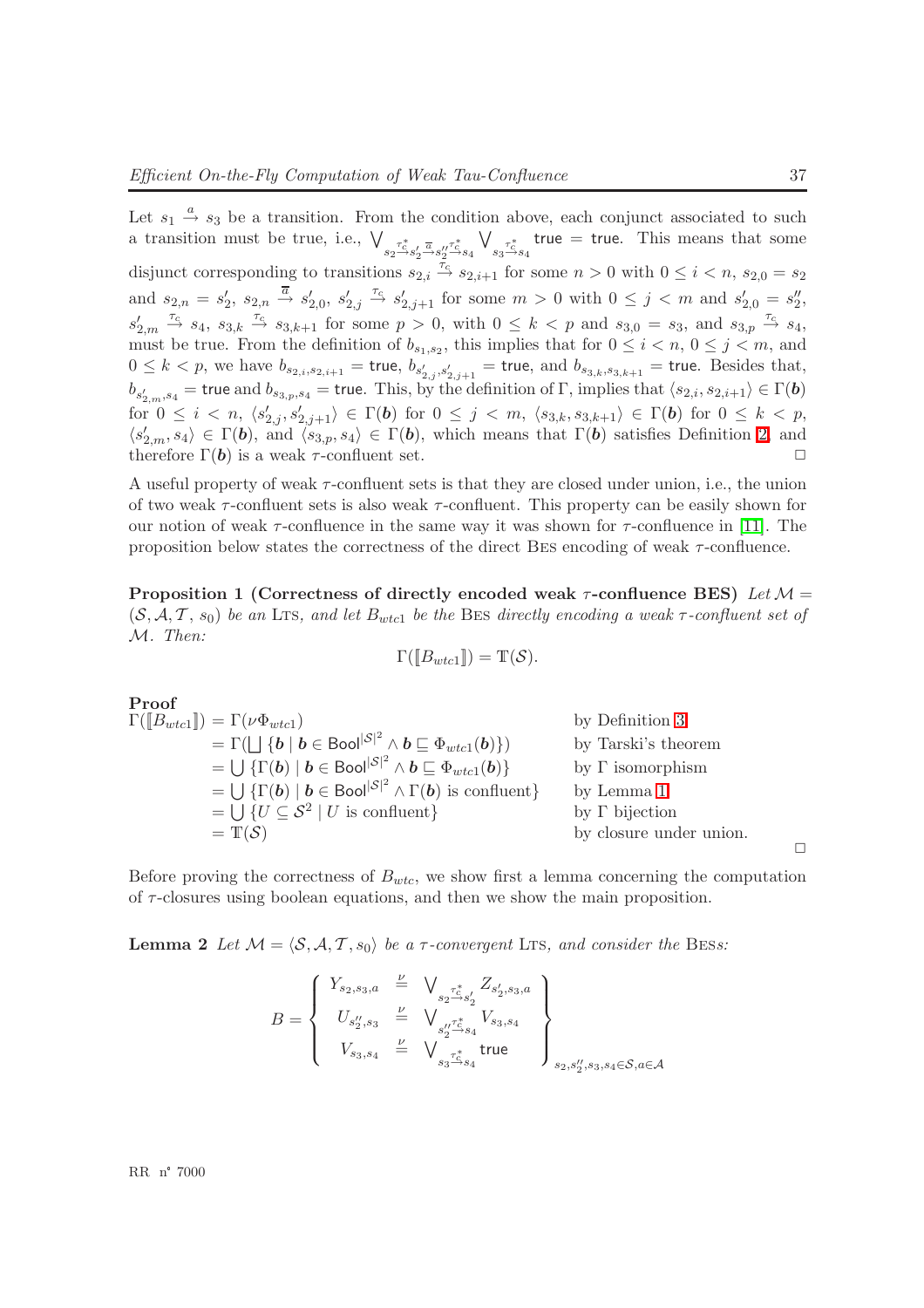and

$$
B' = \begin{Bmatrix} Y_{s_2,s_3,a} & \stackrel{\nu}{=} & Z_{s_2,s_3,a} \vee \bigvee_{s_2 \xrightarrow{\tau}_{s_2}} (X_{s_2,s_2'} \wedge Y_{s_2',s_3,a}) \\ U_{s_2',s_3} & \stackrel{\nu}{=} & V_{s_3,s_2''} \vee \bigvee_{s_2'' \xrightarrow{\tau}_{s_4}} (X_{s_2'',s_4} \wedge U_{s_4,s_3}) \\ V_{s_3,s_4} & \stackrel{\nu}{=} & (s_3 = s_4) \vee \bigvee_{s_3 \xrightarrow{\tau}_{s_3}} (X_{s_3,s_3'} \wedge V_{s_3',s_4}) \end{Bmatrix}_{s_2,s_2'',s_3,s_4 \in \mathcal{S}, a \in \mathcal{A}}
$$

Then:

 $[[B]\delta = [[B']]\delta$ 

for any context  $\delta: \mathcal{X} \to \mathsf{Bool}$ , where the set  $\mathcal{X}$  contains the variables  $Y_{s_2,s_3,a}$ ,  $U_{s_2',s_3}$ ,  $V_{s_3,s_4}$ and  $X_{s_1,s_2}$ , and for all  $s_1, s_2 \in S$ ,  $\delta(X_{s_1,s_2})$  = true iff  $s_1 \stackrel{\tau_c}{\rightarrow} s_2$ .

**Proof** Let  $\delta: \mathcal{X} \to \mathsf{Bool}$  be a context and  $\Phi_{\delta}, \Phi'_{\delta}$  :  $\mathsf{Bool}^{|\mathcal{S}|^2 \cdot |\mathcal{A}|} \times \mathsf{Bool}^{|\mathcal{S}|^2} \times \mathsf{Bool}^{|\mathcal{S}|^2} \to$ Bool $|S|^2 \cdot |A| \times$  Bool $|S|^2 \times$  Bool $|S|^2$  be the functionals associated to B and B' in the context  $\delta$ (for simplicity, we omit the subscript domains when their meaning is clear):

$$
\Phi_{\delta}(\langle y_{s_2,s_3,a}, u_{s_2'',s_3}, v_{s_3,s_4} \rangle) = \langle \mathbb{I}_{\bigvee_{s_2 \xrightarrow{s} s_2'}} Z_{s_2',s_3,a} \mathbb{I}_{\bigotimes_{s_2 \xrightarrow{s} s_4}} \left( \delta \oslash [y_{s_2,s_3,a} / Y_{s_2,s_3,a}, u_{s_2'',s_3} / U_{s_2'',s_3}, v_{s_3,s_4} / V_{s_3,s_4}] \right),
$$
\n
$$
\mathbb{I}_{\bigvee_{s_2 \xrightarrow{r_{\mathbb{C}}^* s_4}} V_{s_3,s_4} \mathbb{I}} \left( \delta \oslash [y_{s_2,s_3,a} / Y_{s_2,s_3,a}, u_{s_2'',s_3} / U_{s_2'',s_3}, v_{s_3,s_4} / V_{s_3,s_4}] \right),
$$
\n
$$
\mathbb{I}_{\bigvee_{s_3 \xrightarrow{s} s_4}} \text{true} \mathbb{I}(\delta \oslash [y_{s_2,s_3,a} / Y_{s_2,s_3,a} / Y_{s_2,s_3,a}, u_{s_2'',s_3} / U_{s_2'',s_3}, v_{s_3,s_4} / V_{s_3,s_4}] \rangle \rangle
$$
\n
$$
= \langle \bigvee_{s_2 \xrightarrow{r_{\mathbb{C}}^* s_2'}} \delta(Z_{s_2',s_3,a}), \bigvee_{s_2 \xrightarrow{r_{\mathbb{C}}^* s_4}} v_{s_3,s_4}, \bigvee_{s_3 \xrightarrow{s} s_4} \text{true} \rangle
$$

$$
\Phi'_{\delta}(\langle y_{s_2,s_3,a}, u_{s_2',s_3}, v_{s_3,s_4} \rangle) = \langle \llbracket Z_{s_2,s_3,a} \vee \bigvee_{s_2 \xrightarrow{\tau} s_2'} (X_{s_2,s_2'} \wedge Y_{s_2',s_3,a}) \rrbracket \n(\delta \oslash [y_{s_2,s_3,a}/Y_{s_2,s_3,a}, u_{s_2'',s_3}/U_{s_2'',s_3}, v_{s_3,s_4}/V_{s_3,s_4}]),\llbracket V_{s_3,s_2'} \vee \bigvee_{s_2' \xrightarrow{\tau} s_4} (X_{s_2'',s_4} \wedge U_{s_4,s_3}) \rrbracket \n(\delta \oslash [y_{s_2,s_3,a}/Y_{s_2,s_3,a}, u_{s_2'',s_3}/U_{s_2'',s_3}, v_{s_3,s_4}/V_{s_3,s_4}]),\llbracket (s_3 = s_4) \vee \bigvee_{s_3 \xrightarrow{\tau} s_3'} (X_{s_3,s_3'} \wedge V_{s_3',s_4}) \rrbracket \n= \langle \delta(Z_{s_2,s_3,a}) \vee \bigvee_{s_2 \xrightarrow{\tau} s_2'} (\delta(X_{s_2,s_2'}) \wedge y_{s_2',s_3,a}),\nu_{s_3,s_2'} \vee \bigvee_{s_3' \xrightarrow{\tau} s_3'} (\delta(X_{s_2'',s_4}) \wedge u_{s_4,s_3}),\n(s_3 = s_4) \vee \bigvee_{s_3 \xrightarrow{\tau} s_3'} (\delta(X_{s_3,s_3'}) \wedge v_{s_3',s_4}) \rangle
$$

To prove that  $\nu\Phi_{\delta} = \nu\Phi'_{\delta}$ , we show first that  $\nu\Phi_{\delta} \sqsubseteq \nu\Phi'_{\delta}$  and then we show that the strict inclusion  $\nu\Phi_\delta \subset \nu\Phi'_\delta$  does not hold. It is clear that the functional  $\Phi_\delta$  of B is constant after two iterations; the equation for  $Y_{s_2,s_3,a}$  is only dependent on  $\delta$ , the equation for  $V_{s_3,s_4}$ contains no variables on the right-hand side, and the equation for  $U_{s_2'',s_3}$  only depends on  $V_{s_3,s_4}$ , which is constant after the first iteration. Because of this, the maximal fixed point of  $\Phi_\delta$  is obtained simply by evaluating the functional on some arbitrary arguments:

$$
\nu\Phi_{\delta}=\langle (\bigvee_{s_{2}\overset{\tau_{c}^{*}}{\rightarrow} s'_{2}}\delta(Z_{s'_{2},s_{3},a}))_{s_{2},s_{3},a},(\bigvee_{s_{2}'\overset{\tau_{c}^{*}}{\rightarrow} s_{4}}((\bigvee_{s_{3}\overset{\tau_{c}^{*}}{\rightarrow} s_{4}} \text{true})_{s_{3},s_{4}}))_{s''_{2},s_{3}},(\bigvee_{s_{3}\overset{\tau_{c}^{*}}{\rightarrow} s_{4}} \text{true})_{s_{3},s_{4}}\rangle
$$

INRIA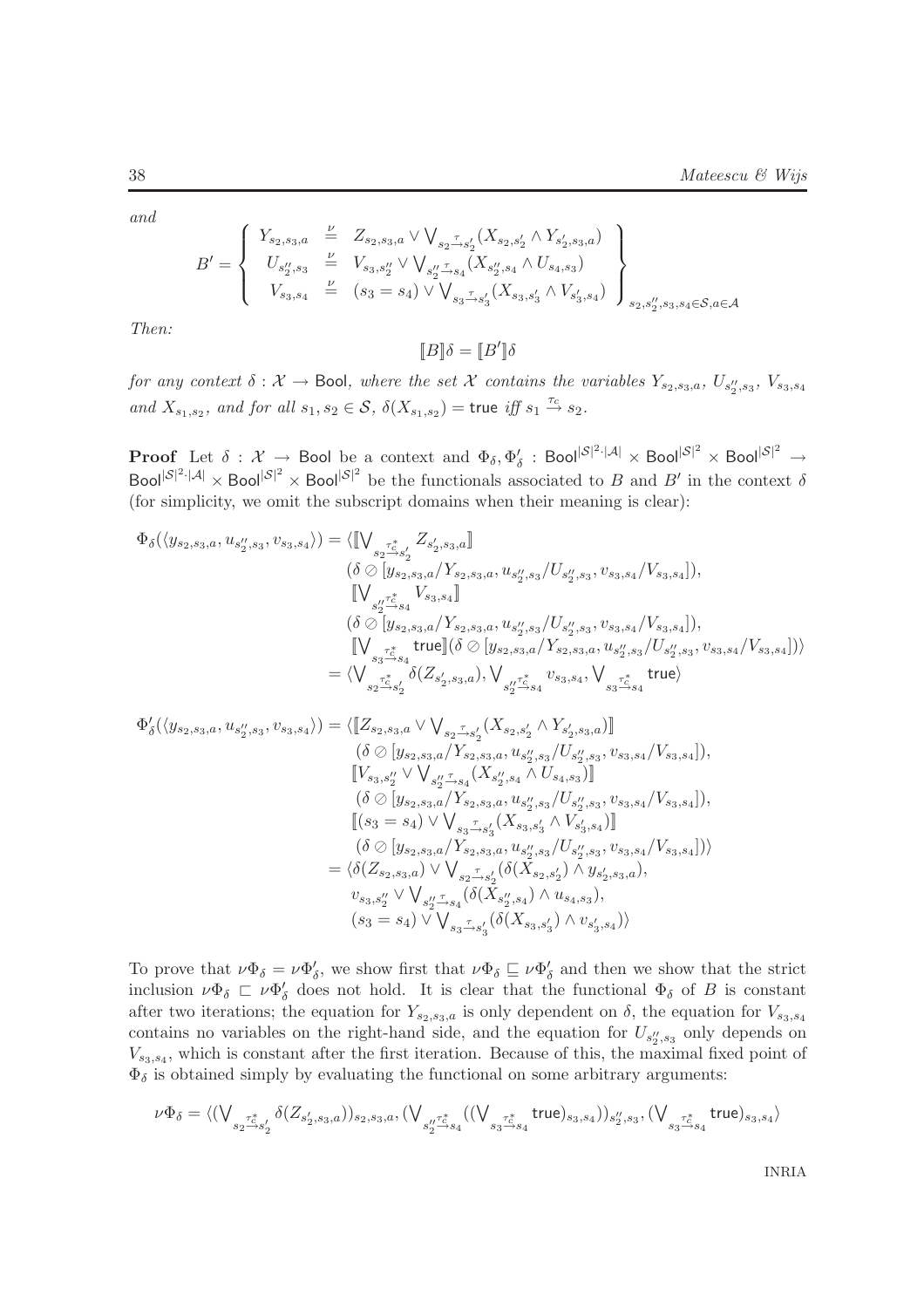By applying  $\Phi'_\delta$  on this fixed point, we obtain:

$$
\begin{array}{ll} \Phi'_\delta(\nu\Phi_\delta)=\Phi'_\delta(\langle\bigvee_{s_2\stackrel{\tau^*_{s}}{s_3\stackrel{\tau^*_{s}}{s_3\stackrel{\tau^*_{s}}{s_3}}}\delta(Z_{s'_2,s_3,a}),\bigvee_{s'_2\stackrel{\tau^*_{s}}{s_3\stackrel{\tau^*_{s}}{s_3}}}\nu(\bigvee_{s_3\stackrel{\tau^*_{s}}{s_3\stackrel{\tau^*_{s}}{s_3}}}\delta(Z_{s'_2,s_3,a}),\bigvee_{s_3\stackrel{\tau^*_{s}}{s_3\stackrel{\tau^*_{s}}{s_3}}}\nu(\bigvee_{s_2\stackrel{\tau^*_{s}}{s_3\stackrel{\tau^*_{s}}{s_3}}}\delta(Z_{s'_2,s_3,a})\bigvee_{s'_2,s_3,a}),\\ (\bigvee_{s_3\stackrel{\tau^*_{s}}{s_3\stackrel{\tau^*_{s}}{s_3}}}\nu(\bigvee_{s_3\stackrel{\tau^*_{s}}{s_3\stackrel{\tau^*_{s}}{s_3}}}\sqrt{\bigvee_{s'_2\stackrel{\tau^*_{s}}{s_3\stackrel{\tau^*_{s}}{s_3}}}\sqrt{\bigwedge_{s'_3\stackrel{\tau^*_{s}}{s_3\stackrel{\tau^*_{s}}{s_3}}}\nu(\bigvee_{s'_3\stackrel{\tau^*_{s}}{s_3\stackrel{\tau^*_{s}}{s_3}}}\nu(\bigvee_{s'_3\stackrel{\tau^*_{s}}{s_3\stackrel{\tau^*_{s}}{s_3}}}\nu(\bigvee_{s'_3\stackrel{\tau^*_{s}}{s_3\stackrel{\tau^*_{s}}{s_3}}}\nu(\bigvee_{s'_3\stackrel{\tau^*_{s}}{s_3\stackrel{\tau^*_{s}}{s_3}}}\nu(\bigvee_{s'_3\stackrel{\tau^*_{s}}{s_3\stackrel{\tau^*_{s}}{s_3}}}\nu(\bigvee_{s'_3\stackrel{\tau^*_{s}}{s_3\stackrel{\tau^*_{s}}{s_3}}}\nu(\bigvee_{s'_3\stackrel{\tau^*_{s}}{s_3\stackrel{\tau^*_{s}}{s_3}}}\nu(\bigvee_{s'_3\stackrel{\tau^*_{s}}{s_3\stackrel{\tau^*_{s}}{s_3}}}\nu(\bigwedge_{s'_3\stackrel{\tau
$$

From Tarski's theorem [\[25\]](#page-17-7), this implies  $\nu \Phi_{\delta} \subseteq \nu \Phi'_{\delta}$ . It remains to show that the strict inclusion  $\nu\Phi_{\delta} \subset \nu\Phi'_{\delta}$  does not hold. Suppose that  $\nu\Phi_{\delta} \subset \nu\Phi'_{\delta}$ , meaning that:

$$
\langle (\nu\Phi_{\delta})_{s_2,s_3,a},(\nu\Phi_{\delta})_{s_2',s_3},(\nu\Phi_{\delta})_{s_3,s_4}\rangle \sqsubset \langle (\nu\Phi_{\delta}')_{s_2,s_3,a},(\nu\Phi_{\delta}')_{s_2',s_3},(\nu\Phi_{\delta}')_{s_3,s_4}\rangle
$$

Three cases are possible, depending on whether the first, the second, or the third component of  $\nu\Phi_\delta$  is smaller than the corresponding component of  $\nu\Phi'_\delta$ . We begin by considering the first case. Let  $s_2, s_3 \in \mathcal{S}$  and  $a \in \mathcal{A}$  such that  $(\nu \Phi_{\delta})_{s_2, s_3, a} = \text{false}$  and  $(\nu \Phi'_{\delta})_{s_2, s_3, a} = \text{true}$ . From the definition of  $\Phi_{\delta}$ , we infer that  $\bigvee_{s_2 \to s'_2} \delta(Z_{s'_2,s_3,a}) = \text{false}$ , meaning that there is no

 $\tau$ -sequence going out of  $s_2$  and leading to a state  $s'_2$  such that  $\delta(Z_{s'_2,s_3,a})$  = true.

From the definition of  $\Phi'_\delta$  and the fact that  $\nu \Phi'_\delta$  is a fixed point, we infer that  $\delta(Z_{s_2,s_3,a})$   $\vee$  $\bigvee_{s_2 \xrightarrow{\tau} s'_2} (\delta(X_{s_2,s'_2}) \wedge (\nu \Phi'_\delta)_{s'_2,s_3,a}) =$  true. But the disjunct  $\delta(Z_{s_2,s_3,a})$  cannot be true because this would imply the existence of a zero-step  $\tau$ -sequence going out of  $s_2$  such that  $\delta(Z_{s_2,s_3,a})$  = true, which is forbidden by the condition above. So the other disjunct must be true, meaning that there exists a transition  $s_2 \stackrel{\tau}{\rightarrow} s'_2$  such that  $(\delta(X_{s_2,s'_2}) \wedge (\nu \Phi'_\delta)_{s'_2,s_3,a}) =$ true. By assumption, we know that  $\delta(X_{s_2,s'_2})$  = true, hence it remains to be shown that  $(\nu\Phi'_\delta)_{s'_2,s_3,a} = \mathsf{true}.$ 

By repeating the above reasoning, we can construct an infinite sequence  $(s=)s_{2,0} \stackrel{\tau}{\rightarrow} s_{2,1} \stackrel{\tau}{\rightarrow}$  $s_{2,2} \stackrel{\tau}{\rightarrow} \cdots$  with  $s_{2,0} = s_2$  and  $s_{2,1} = s_2'$  such that  $(\nu \Phi_{\delta}')_{s_{2,i},s_3,a} =$  true for all  $i \geq 0$ . This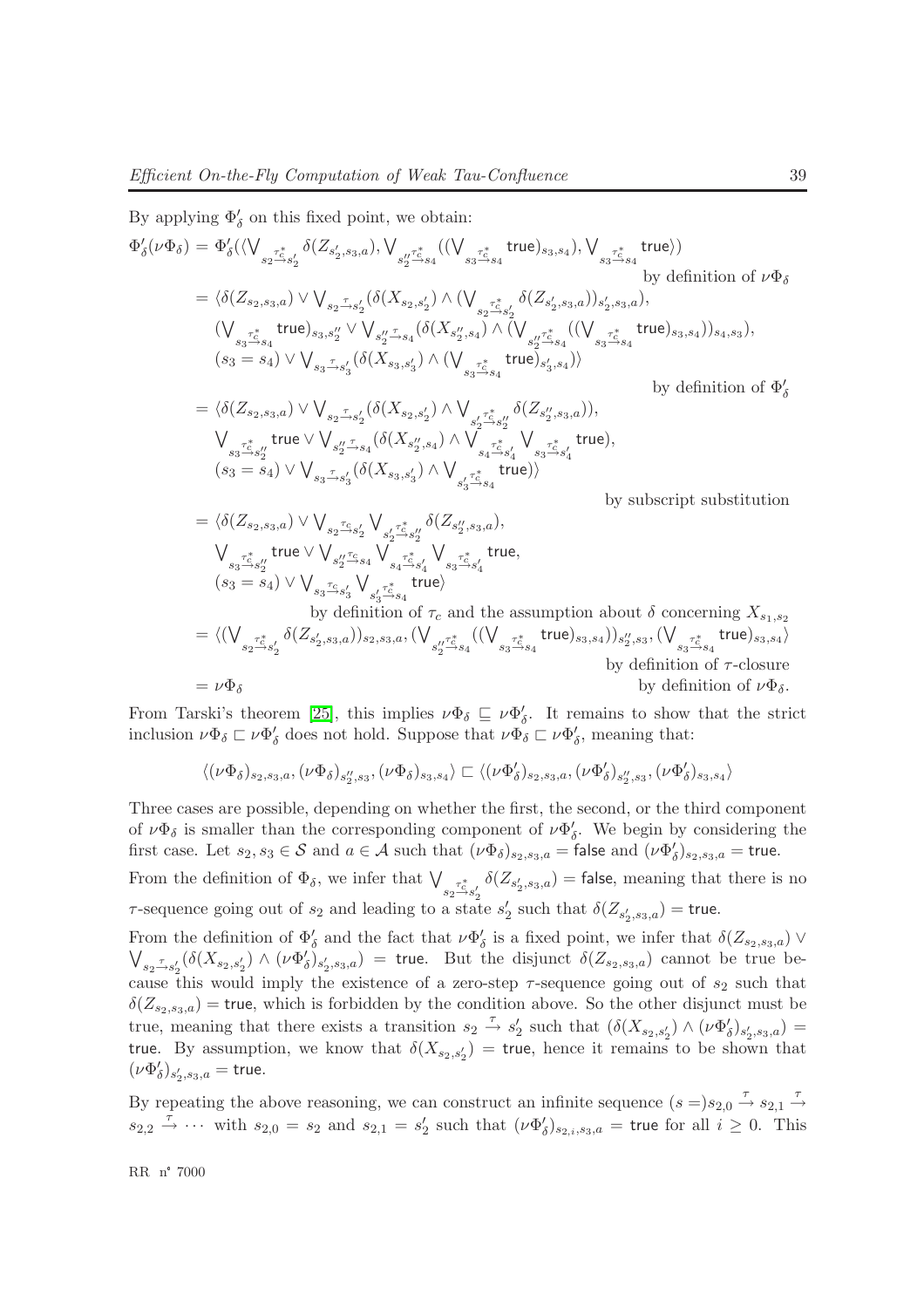contradicts the hypothesis of  $\mathcal M$  being  $\tau$ -convergent, and therefore concludes the proof for the first case.

Next, we look at the third case. Let  $s_3, s_4 \in S$  and  $a \in A$  such that  $(\nu \Phi_{\delta})_{s_3, s_4} = \text{false}$  and  $(\nu \Phi'_\delta)_{s_3, s_4} = \text{true}.$ 

From the definition of  $\Phi_{\delta}$ , we infer that  $\bigvee_{s_3 \stackrel{\tau^*}{\to} s_4}$  true = false, meaning that there is no  $\tau$ sequence going out of  $s_3$ , leading to state  $s_4$ .

From the definition of  $\Phi'_\delta$  and the fact that  $\nu \Phi'_\delta$  is a fixed point, we infer that  $(s_3 = s_4)$   $\vee$  $\bigvee_{s_3\overset{\tau}{\rightarrow} s'_3}(\delta(X_{s_3,s'_3}) \wedge (\nu\Phi'_\delta)_{s_3,s_4}) = \text{true.}$  But the disjunct  $(s_3 = s_4)$  cannot be true because this would imply the existence of a zero-step  $\tau$ -sequence going from  $s_3$  to  $s_4$ , which is forbidden by the condition above. So the other disjunct must be true, meaning that there exists a transition  $s_3 \stackrel{\tau}{\to} s'_3$  such that  $(\delta(X_{s_3,s'_3}) \wedge (\nu \Phi'_\delta)_{s_3,s_4}) =$  true. By assumption, we know that  $\delta(X_{s_3,s'_3})$  = true, hence it remains to be shown that  $(\nu \Phi'_\delta)_{s_3,s_4}$  = true.

By repeating the above reasoning, we can construct an infinite sequence  $(s=)s_{3,0} \stackrel{\tau}{\rightarrow} s_{3,1} \stackrel{\tau}{\rightarrow}$  $s_{3,2} \stackrel{\tau}{\rightarrow} \cdots$  with  $s_{3,0} = s_3$  and  $s_{3,1} = s'_3$  such that  $(\nu \Phi'_\delta)_{s_{3,i},s_4} =$  true for all  $i \geq 0$ . This contradicts the hypothesis of  $M$  being  $\tau$ -convergent, and therefore concludes the proof for the third case.

For the second case, let  $s''_2, s_3 \in \mathcal{S}$  and  $a \in \mathcal{A}$  such that  $(\nu \Phi_{\delta})_{s''_2, s_3} = \text{false}$  and  $(\nu \Phi'_{\delta})_{s''_2, s_3} =$ true.

From the definition of  $\Phi_{\delta}$  and the fact that  $\nu \Phi_{\delta}$  is a fixed point, we infer that  $\bigvee_{s''_2 \stackrel{\tau^*_{\delta}}{\to} s_4} (\nu \Phi_{\delta})_{s_3, s_4}$ = false, i.e.  $\bigvee_{s_2'' \stackrel{\tau_c^*}{\longrightarrow} s_4} \bigvee_{s_3 \stackrel{\tau_c^*}{\longrightarrow} s_4} \text{true} = \text{false},$  meaning that there is no  $\tau$ -sequence going out of  $s_2'',$ leading to a state  $s_4$  such that there exists a  $\tau$ -sequence from  $s_3$  to  $s_4$ .

From the definition of  $\Phi'_\delta$  and the fact that  $\nu \Phi'_\delta$  is a fixed point, we infer that  $\delta(\nu \Phi'_\delta)_{s_3,s_2''}\vee\cdots$  $\bigvee_{s''_2 \to s_4} (\delta(X_{s''_2, s_4}) \wedge (\nu \Phi'_\delta)_{s_4, s_3}) =$  true. Based on the definition of  $\Phi'_\delta$ , we distinguish two possibilities:

1.  $\delta(\nu \Phi'_\delta)_{s_3,s_2''}$  = true. In this possibility, by definition of the third component of  $\Phi'_\delta$ , and the fact that  $\nu \Phi'_{\delta}$  is a fixed point, we infer that  $(s_3 = s_2'') \vee \bigvee_{s_3 \stackrel{\tau}{\rightarrow} s'_3} (\delta(X_{s_3,s'_3}) \wedge$  $(\nu \Phi'_\delta)_{s'_3,s''_2}$  = true. But the disjunct  $(s_3 = s''_2)$  cannot be true because this would imply the existence of zero-step  $\tau$ -sequences going from  $s''_2$  and  $s_3$  to  $s_4$ , which is forbidden by the condition above. So the other disjunct must be true, meaning that there exists a transition  $s_3 \stackrel{\tau}{\rightarrow} s'_3$  such that  $(\delta(X_{s_3,s'_3}) \wedge (\nu \Phi'_s)_{s'_3,s''_2}) =$  true. By assumption, we know that  $\delta(X_{s_3,s'_3})$  = true, hence it remains to be shown that  $(\nu \Phi'_\delta)_{s'_3,s''_2}$  = true.

By repeating the above reasoning, we can construct an infinite sequence  $(s =) s_{3,0} \stackrel{\tau}{\rightarrow}$  $s_{3,1} \stackrel{\tau}{\rightarrow} s_{3,2} \stackrel{\tau}{\rightarrow} \cdots$  with  $s_{3,0} = s_3$  and  $s_{3,1} = s'_3$  such that  $(\nu \Phi'_\delta)_{s_{3,i}, s''_2} =$  true for all  $i \ge 0$ . This contradicts the hypothesis of  $M$  being  $\tau$ -convergent, and therefore concludes the proof for this possibility of the third case.

2.  $\delta(\nu\Phi'_\delta)_{s_3,s_2''}$  = false. In this possibility,  $\bigvee_{s_2''\to s_4} (\delta(X_{s_2'',s_4}) \wedge (\nu\Phi'_\delta)_{s_4,s_3})$  = true should hold, meaning that there exists a transition  $s_2'' \stackrel{\tau}{\rightarrow} s_4$  such that  $(\delta(X_{s_2'',s_4}) \wedge (\nu \Phi'_\delta)_{s_4,s_3}) =$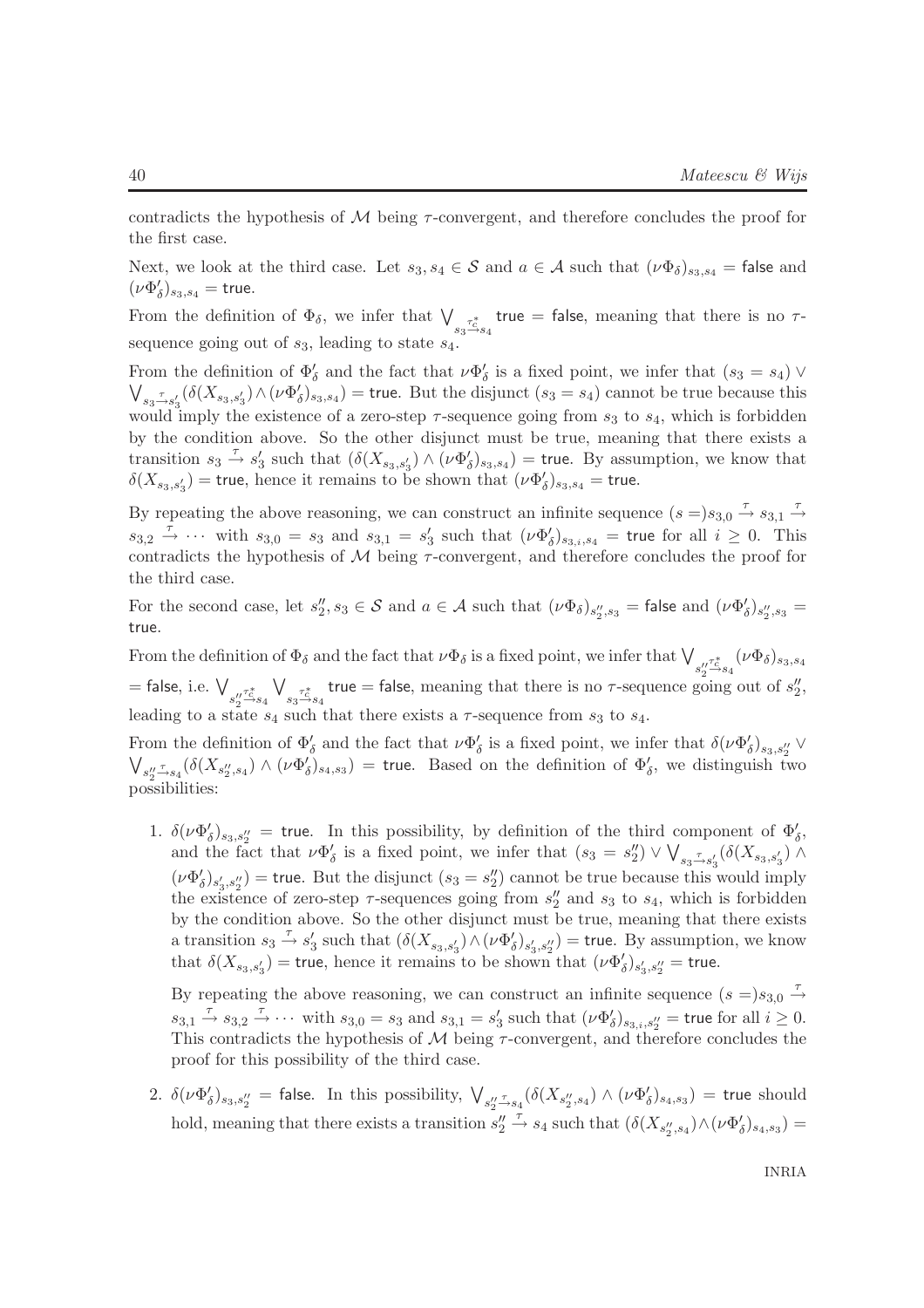true. By assumption, we know that  $\delta(X_{s_2'',s_4})$  = true, hence it remains to be shown that  $(\nu \Phi'_\delta)_{s_4,s_3} = \text{true}.$ 

By repeating the above reasoning, each time, we can distinguish two possibilities; since the first possibility always infers an infinite  $\tau$ -sequence from  $s_3$ , contradicting the hypothesis of  $M$  being  $\tau$ -convergent, we have to consider the second possibility every time. By this, we can construct an infinite sequence  $(s =)s_{2,0} \stackrel{\tau}{\rightarrow} s_{2,1} \stackrel{\tau}{\rightarrow} s_{2,2} \stackrel{\tau}{\rightarrow} \cdots$ with  $s_{2,0} = s_2''$  and  $s_{2,1} = s_4$  such that  $(\nu \Phi'_\delta)_{s_{2,i},s_3} =$  true for all  $i \geq 0$ . This contradicts the hypothesis of  $\mathcal M$  being  $\tau$ -convergent, and therefore concludes the proof for this possibility of the third case.

 $\Box$ 

<span id="page-42-0"></span>Proposition 2 (Correctness of weak  $\tau$ -confluence BES) Let  $\mathcal{M} = \langle \mathcal{S}, \mathcal{A}, \mathcal{T}, s_0 \rangle$  be a  $\tau$ -convergent LTS, and let  $B_{wtc}$  be the BES encoding the weak  $\tau$ -confluent set of M. Then:

$$
\Gamma([\![B_{wtc}]\!]) = \mathbb{T}(\mathcal{S}).
$$

**Proof** By Proposition [1,](#page-38-0) we have  $[B_{wtc1}] = \mathbb{T}(\mathcal{S})$ . Note that this proof is valid for arbitrary LTSs, and therefore also for  $\tau$ -convergent LTSs. From this, we progressively refine  $B_{wtc1}$  until obtaining the full Bes encoding given by Definition [4.](#page-36-0)

We now refine the BES  $B_{wtc1}$  into a BES  $B_{wtc2}$  by replacing certain subformulas with new variables defined by additional equations, such that the right-hand side of each equation of  $B_{wtc2}$  contains a single type of boolean operator:

$$
B_{wtc2} = \begin{Bmatrix} X_{s_1, s_2} & \xrightarrow{\nu} & \wedge_{s_1 \xrightarrow{a} s_3} Y_{s_2, s_3, a} \\ Y_{s_2, s_3, a} & \xrightarrow{\nu} & \vee_{s_2 \xrightarrow{r_{\infty}^*} s_2'} Z_{s_2', s_3, a} \\ Z_{s_2', s_3, a} & \xrightarrow{\nu} & \vee_{s_2' \xrightarrow{a} s_2''} U_{s_2'', s_3} \\ U_{s_2'', s_3} & \xrightarrow{\nu} & \vee_{s_2 \xrightarrow{r_{\infty}^*} s_4} V_{s_3, s_4} \\ V_{s_3, s_4} & \xrightarrow{\nu} & \vee_{s_3 \xrightarrow{r_{\infty}^*} t \text{true}} \end{Bmatrix}_{s_1, s_2, s_2', s_2'', s_3, s_4 \in S, a \in A}
$$

This transformation into a simple BES  $B_{wtc2}$  does not change the interpretation of the variables  $X_{s_1,s_2}$  of the original BES, i.e.,  $(\llbracket B_{wtc1} \rrbracket)_{X_{s_1,s_2}} = (\llbracket B_{wtc2} \rrbracket)_{X_{s_1,s_2}}$  for all  $s_1, s_2 \in \mathcal{S}$ .

The final step towards the BES  $B_{wtc}$  given in Definition [4](#page-36-0) is to get rid of the  $\tau$ -closures present in the right-hand sides of the equations defining  $Y_{s_2,s_3,a}$ ,  $U_{s'_2,s_3}$ , and  $V_{s_3,s_4}$ . To achieve this, we consider the following Bes:

$$
B = \left\{ \begin{array}{ccc} Y_{s_2,s_3,a} & \stackrel{\nu}{=} & \bigvee_{\substack{r_c^* \\ s_2 \to s_2'}} Z_{s_2',s_3,a} \\ U_{s_2'',s_3} & \stackrel{\nu}{=} & \bigvee_{\substack{r_c^* \\ s_2'' \to s_4}} V_{s_3,s_4} \\ V_{s_3,s_4} & \stackrel{\nu}{=} & \bigvee_{\substack{r_c^* \\ s_3 \to s_4}} \text{true} \end{array} \right\}_{s_2,s_2'',s_3,s_4 \in \mathcal{S}, a \in \mathcal{A}}
$$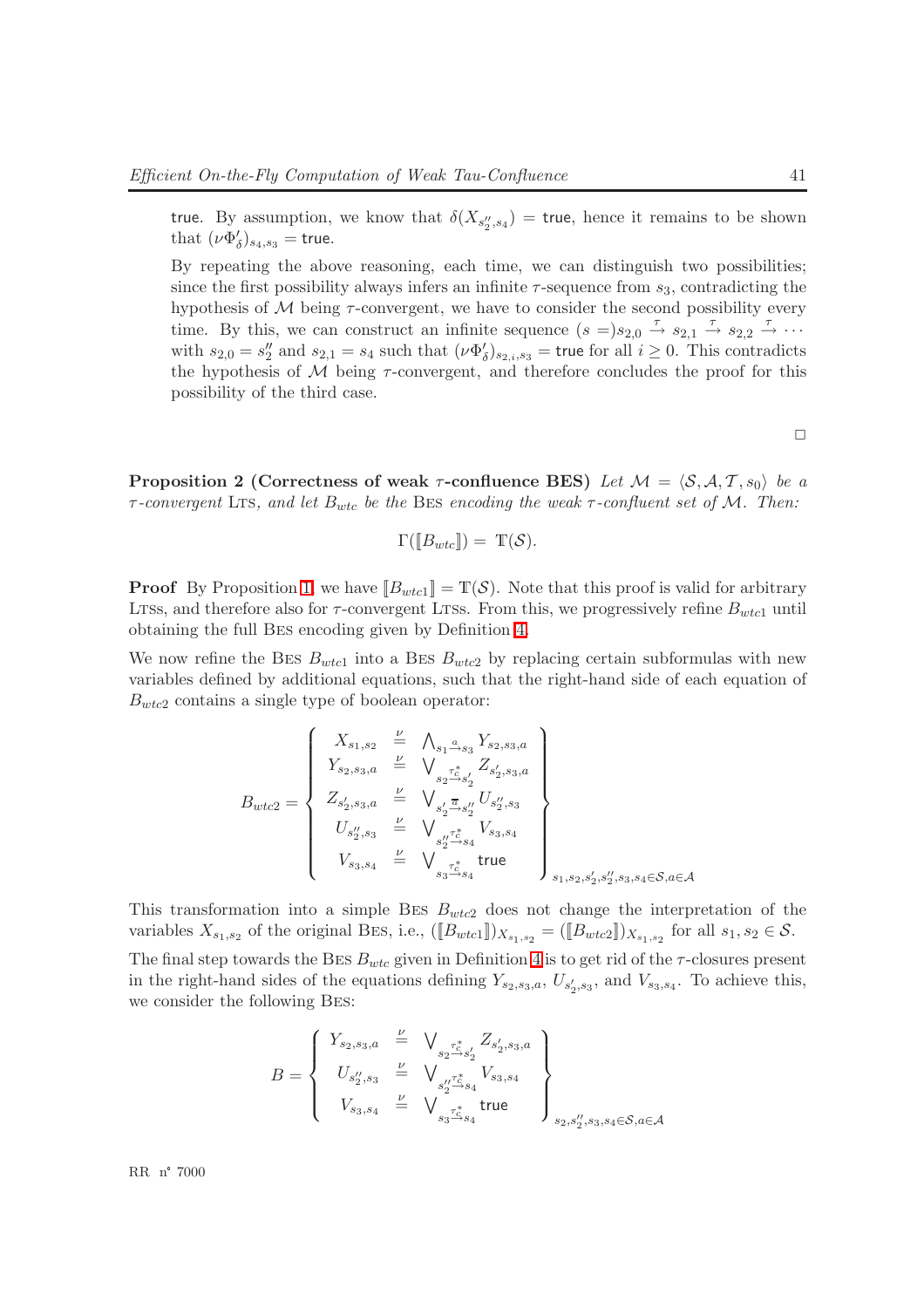Since LTS M is  $\tau$ -convergent, Lemma [2](#page-38-1) ensures that  $[[B]\delta = [[B']]\delta$ , where B' is defined as follows:

$$
B' = \left\{ \begin{array}{ccc} Y_{s_2,s_3,a} & \stackrel{\nu}{=} & Z_{s_2,s_3,a} \vee \bigvee_{s_2 \xrightarrow{\tau}_{s_2'}} (X_{s_2,s_2'} \wedge Y_{s_2',s_3,a}) \\ U_{s_2'',s_3} & \stackrel{\nu}{=} & V_{s_3,s_2''} \vee \bigvee_{s_2'' \xrightarrow{\tau}_{s_4}} (X_{s_2'',s_4} \wedge U_{s_4,s_3}) \\ V_{s_3,s_4} & \stackrel{\nu}{=} & (s_3 = s_4) \vee \bigvee_{s_3 \xrightarrow{\tau}_{s_3'}} (X_{s_3,s_3'} \wedge V_{s_3',s_4}) \end{array} \right\}_{s_2,s_2'',s_3,s_4 \in \mathcal{S}, a \in \mathcal{A}}
$$

Starting with the BESS  $B$  and  $B'$ , which have the same interpretation in any context  $\delta$ , we can apply Lemma 4 of the full version of [\[19\]](#page-17-4) repeatedly in order to add all the equations of  $B_{wtc2}$  defining variables  $X_{s_1,s_2}$  and  $Z_{s'_2,s_3,a}$  for all  $s_1,s_2,s'_2,s_3 \in \mathcal{S}$  and  $a \in \mathcal{A}$ , still ensuring that the resulting Bess have the same interpretation. Furthermore, we can add additional equations  $Y_{s_2,s'_2,s_3,a}$ ,  $U_{s'_2,s_4,a}$ , and  $V_{s_3,s'_3,s_4}$  for all  $s_2,s'_2,s_3,s'_3,s_4 \in S$  and  $a \in A$  in order to remove the conjunctions from  $Y_{s_2,s_3,a}$ ,  $\tilde{U}_{s'_2,s_3}$ , and  $V_{s_3,s_4}$  in  $B'$ , respectively. Upon completion of this process, the BES derived from B is  $B_{wtc2}$  and the BES derived from B' is  $B_{wtc}$  (note that we can permute freely the equations of a Bes without changing the interpretation of its variables):

$$
B_{wtc} = \left\{\begin{array}{c} X_{s_1,s_2} \stackrel{\underline{\nu}}{=} \bigwedge_{s_1 \stackrel{a}{\rightarrow} s_3} Y_{s_2,s_3,a} \\ Y_{s_2,s_3,a} \stackrel{\underline{\nu}}{=} Z_{s_2,s_3,a} \vee \bigvee_{s_2 \stackrel{\tau}{\rightarrow} s'_2} Y'_{s_2,s'_2,s_3,a} \\ Y'_{s_2,s'_2,s_3,a} \stackrel{\underline{\nu}}{=} X_{s_2,s'_2} \wedge Y_{s'_2,s_3,a} \\ Z_{s'_2,s_3,a} \stackrel{\underline{\nu}}{=} (a = \tau \wedge U_{s'_2,s_3}) \vee \bigvee_{s'_2 \stackrel{a}{\rightarrow} s''_2} U_{s''_2,s_3} \\ U'_{s''_2,s_3} \stackrel{\underline{\nu}}{=} Y_{s_3,s''_2} \vee \bigvee_{s''_2 \stackrel{\tau}{\rightarrow} s_4} U'_{s''_2,s_4,s_3} \\ V'_{s_3,s_4} \stackrel{\underline{\nu}}{=} (s_3 = s_4) \vee \bigvee_{s_3 \stackrel{\tau}{\rightarrow} s'_3} V'_{s_3,s'_3,s_4} \\ V'_{s_3,s'_3,s_4} \stackrel{\underline{\nu}}{=} X_{s_3,s'_3} \wedge V_{s'_3,s_4} \end{array}\right\}_{s_1,s_2,s'_2,s''_3,s_3,s'_4 \in \mathcal{S}, a \in \mathcal{A}}
$$

By virtue of Lemma 4 of the full version of [\[19\]](#page-17-4), these Bess have the same interpretation (the context  $\delta$  becomes useless since both BESs are closed), meaning that  $B_{wtc}$  has in turn the same interpretation as  $B_{wtc1}$ , and thus it reflects the weak  $\tau$ -confluent set of the  $\tau$ -convergent Lts  $M$  correctly.  $\Box$